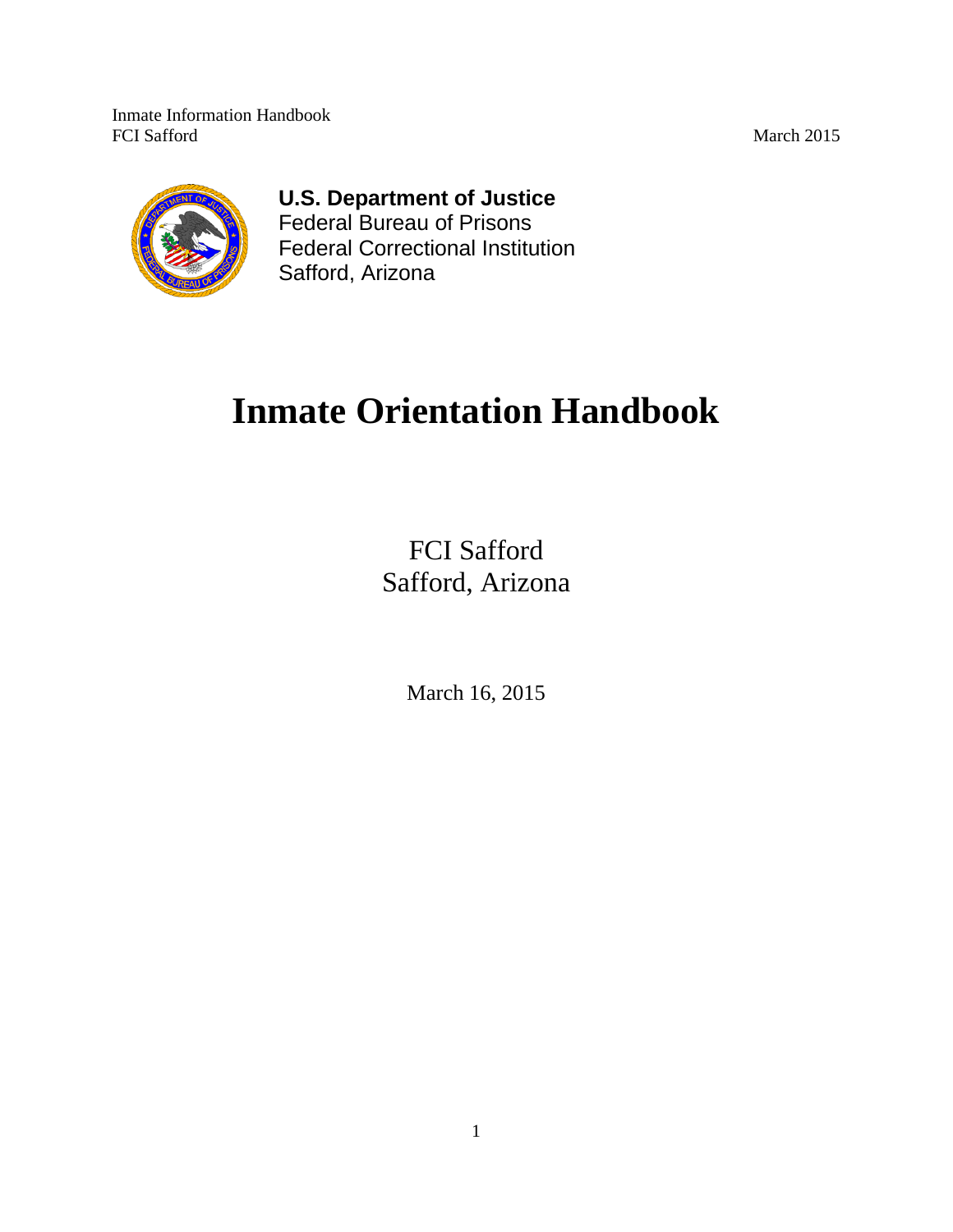# Table of Contents

| <b>Department Overviews</b> |                                                                               |
|-----------------------------|-------------------------------------------------------------------------------|
|                             |                                                                               |
|                             | <b>Inmate Counts</b>                                                          |
|                             | Call-Out / Change Sheets                                                      |
|                             | <b>Controlled Movement</b>                                                    |
|                             | Contraband                                                                    |
|                             | Searches                                                                      |
|                             | Drug Surveillance/Alcohol Detection                                           |
|                             | <b>Barber Shop</b>                                                            |
|                             | <b>Inmate Identification Cards</b>                                            |
|                             | <b>Visiting Procedures</b>                                                    |
|                             | (Dress Code for Visitors, Identification of Visitors, Items Authorized, Items |
|                             | Permitted to be provided to the Inmate, Special Visits, Special Rules for     |
|                             | Children, Press or Media Visits, and Visiting Denial/Termination)             |
|                             |                                                                               |
|                             | Open House Hours                                                              |
|                             | Correspondence                                                                |
|                             | <b>Incoming Publications</b>                                                  |
|                             | Special Mail                                                                  |
|                             |                                                                               |
|                             | Correspondence with News Media                                                |
|                             | Correspondence Between Inmates                                                |
|                             | Rejection of Correspondence                                                   |
|                             | Notification of Rejected Correspondence                                       |
|                             | Mailing of Inmate Property                                                    |
|                             | Forwarding of Mail                                                            |
|                             | Certified / Registered Mail                                                   |
|                             | <b>Sentence Computation</b>                                                   |
|                             | Detainers                                                                     |
|                             | Good Conduct Time                                                             |
|                             | <b>Inmate Personal Property</b>                                               |
| Education                   |                                                                               |
|                             | Literacy                                                                      |
|                             | English as-a-Second Language                                                  |
|                             | <b>Occupational Education</b>                                                 |
|                             | Parenting                                                                     |
|                             | <b>Adult Continuing Education</b>                                             |
|                             | Post-Secondary Education                                                      |
|                             | <b>Release Preparation</b>                                                    |
|                             | Leisure/Law Library                                                           |
|                             |                                                                               |
|                             | Violation of Safety Rules                                                     |
|                             | <b>Fire Safety</b>                                                            |
|                             | Fire Drills                                                                   |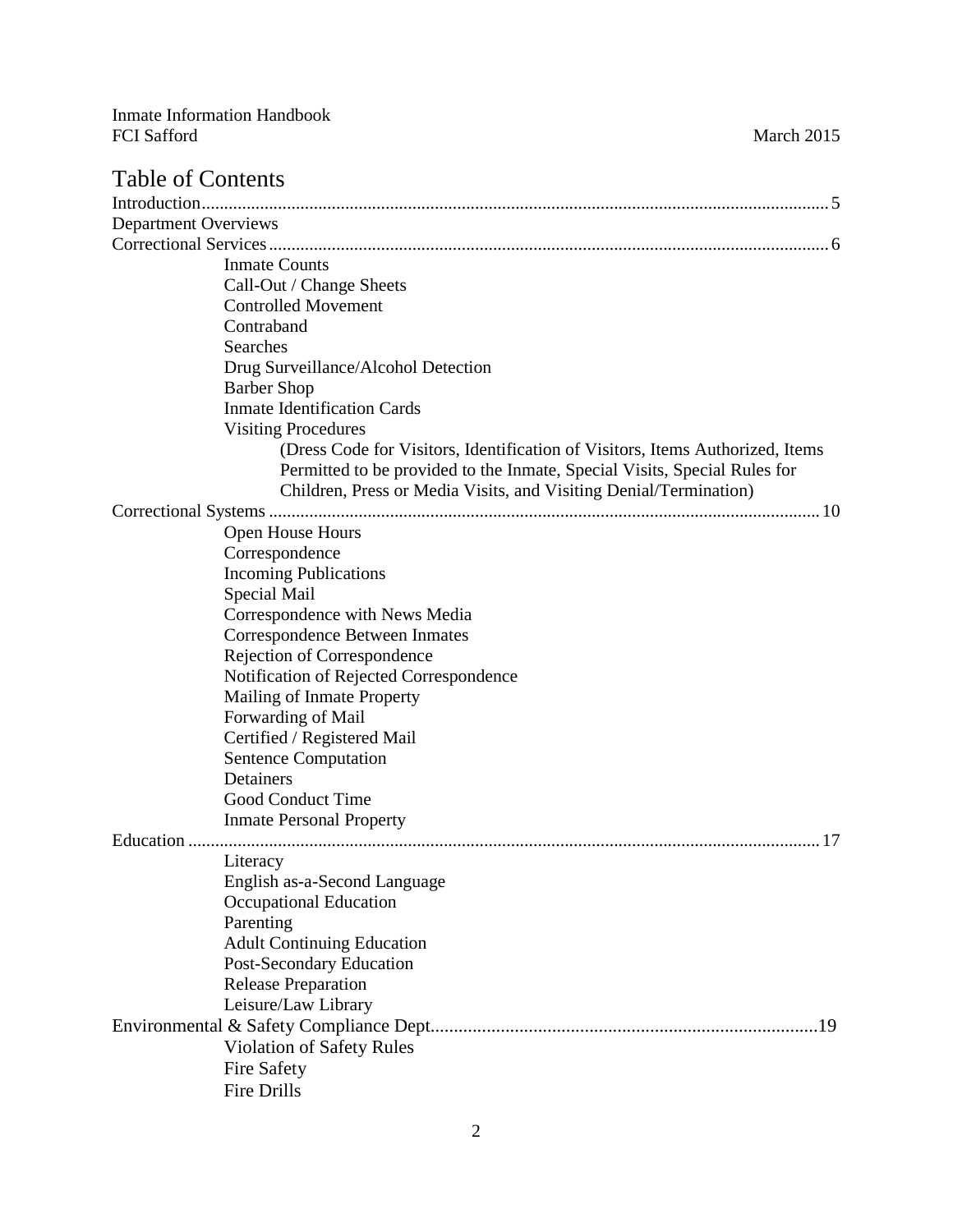|                    | <b>Inmate Information Handbook</b>           |            |
|--------------------|----------------------------------------------|------------|
| <b>FCI</b> Safford |                                              | March 2015 |
|                    |                                              |            |
|                    |                                              |            |
|                    |                                              |            |
|                    | <b>Medical Diet</b>                          |            |
|                    | <b>Religious Diet</b>                        |            |
|                    | Meal Schedule                                |            |
|                    |                                              |            |
|                    | <b>Sick Call Procedures</b>                  |            |
|                    | Inmate Co-Pay                                |            |
|                    | Over the Counter Medication (OTC's)          |            |
|                    | Pill / Insulin Line Procedures               |            |
|                    | No Shows/Refusals                            |            |
|                    | <b>Medical Emergencies</b>                   |            |
|                    | <b>Dental Sick Call Procedures</b>           |            |
|                    | <b>Routine Dental Care</b>                   |            |
|                    | <b>Missed Appointments</b>                   |            |
|                    | Eyeglasses                                   |            |
|                    | Footwear                                     |            |
|                    | <b>Hearing Aids</b>                          |            |
|                    | <b>Physical Examinations</b>                 |            |
|                    | Consults / Non BOP Medical Staff             |            |
|                    | <b>HIV</b> Information                       |            |
|                    | <b>Sexual Assault Prevention</b>             |            |
|                    | <b>Advance Directives (Living Wills)</b>     |            |
|                    | Inmate Health Care Rights & Responsibilities |            |
|                    | <b>Smoking Cessation</b>                     |            |
|                    | <b>General Questions</b>                     |            |
|                    | <b>Public Notice</b>                         |            |
| Inmate Services    |                                              | 29         |
|                    | Commissary                                   |            |
|                    | Deposits to Commissary Account               |            |
|                    | <b>Commissary Fund Withdrawals</b>           |            |
|                    | <b>Account Inquires</b>                      |            |
|                    | <b>Spending Limitations</b>                  |            |
|                    | Laundry & Clothing Operations                |            |
|                    | <b>Inmate Telephone System</b>               |            |
|                    | <b>TRULINCS</b>                              |            |
| Psychology         |                                              | .34        |
|                    | Residential Drug Abuse Program               |            |
|                    | Prevention of Sexually Abusive Behavior      |            |
|                    | Reporting Sexually Abusive behavior          |            |
|                    | <b>Investigative Process</b>                 |            |
|                    | <b>Counseling for Victims</b>                |            |
|                    | Programs for Inmate Assailants               |            |
|                    | <b>Policy Definitions</b>                    |            |
|                    | Sexually Assaulted, What You Can Do          |            |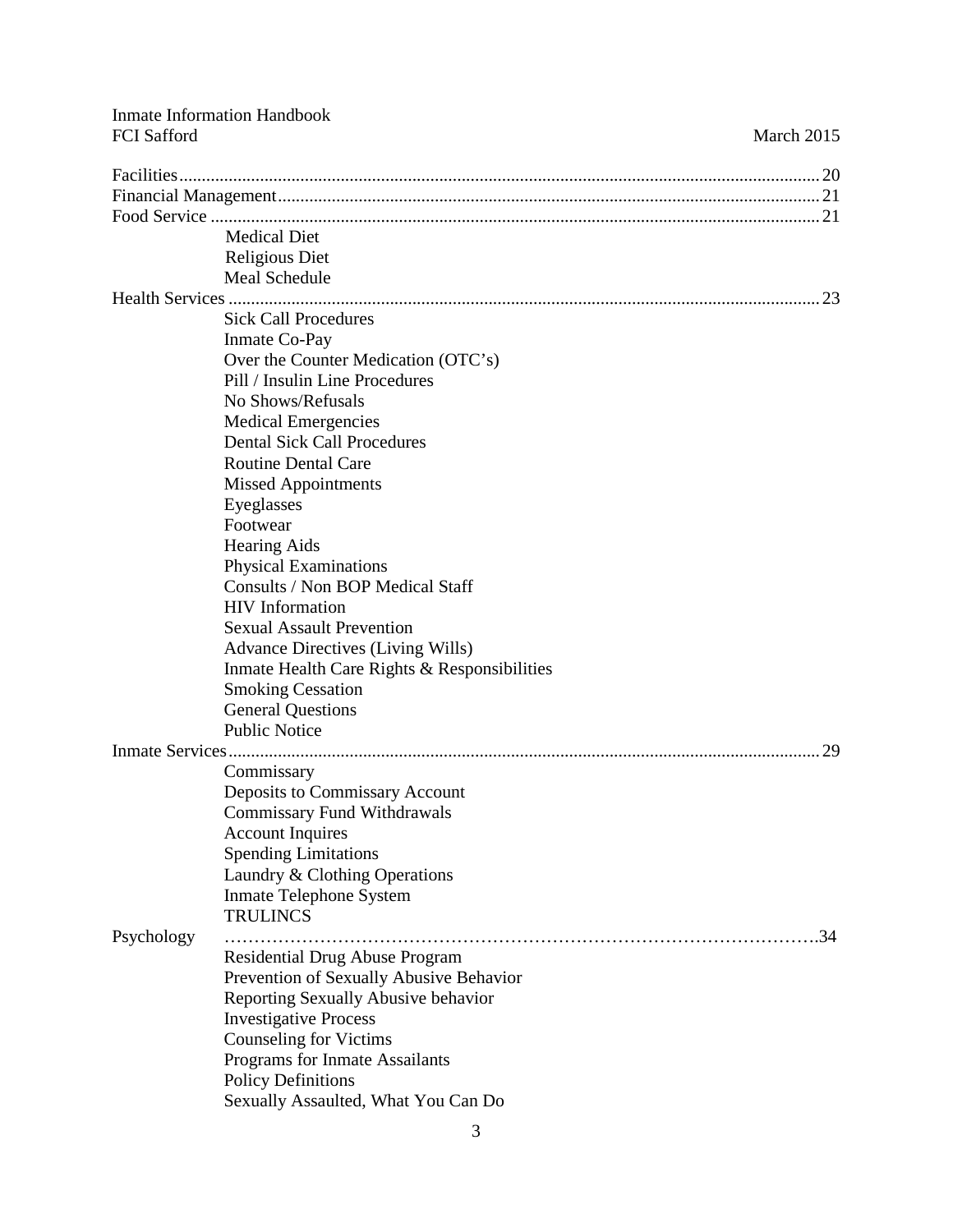|                    | <b>Inmate Information Handbook</b>              |            |
|--------------------|-------------------------------------------------|------------|
| <b>FCI</b> Safford |                                                 | March 2015 |
|                    |                                                 |            |
|                    | Hours of Operation                              |            |
|                    | Leisure Programs & Intramural Leagues           |            |
|                    | <b>Hobby Craft Program</b>                      |            |
|                    |                                                 |            |
|                    | <b>Family Emergencies</b>                       |            |
|                    | Volunteers & Contractors                        |            |
|                    | <b>Accessing Chaplains</b>                      |            |
|                    | <b>RE-Entry Programs</b>                        |            |
|                    |                                                 |            |
|                    |                                                 |            |
|                    | <b>Treaty Transfer for Non-US Inmates</b>       |            |
|                    | <b>Release Planning</b>                         |            |
|                    | <b>Residential Re-entry Center Placement</b>    |            |
|                    | <b>Mandatory DNA Collection</b>                 |            |
|                    | <b>Inmate Financial Responsibility Program</b>  |            |
|                    | <b>Job Assignments</b>                          |            |
|                    | Marriage                                        |            |
|                    | <b>Intake Screening</b>                         |            |
|                    | Dress Code / Sanitation                         |            |
|                    |                                                 | .47        |
|                    | <b>Initial Hearing</b>                          |            |
|                    | Discipline Hearing Officer                      |            |
|                    | <b>Appeals of Disciplinary Actions</b>          |            |
|                    | Prohibited Acts and Disciplinary Scale          |            |
|                    | All Severity Level Offenses                     |            |
|                    |                                                 |            |
|                    | Legal Correspondence                            |            |
|                    | <b>Attorney Visits</b>                          |            |
|                    | Notary Public                                   |            |
|                    | Legal Material                                  |            |
|                    | Copies of Legal Material                        |            |
|                    | <b>Federal Tort Claims</b>                      |            |
|                    | <b>Inmate Access to Central / Medical Files</b> |            |
|                    | <b>Inmate Access to Other Documents</b>         |            |
|                    | Freedom of Information / Privacy Act of 1974    |            |
|                    |                                                 |            |
|                    | <b>Inmate Request to Staff Member</b>           |            |
|                    | <b>Administrative Remedy Process</b>            |            |
|                    | <b>Sensitive Complaints</b>                     |            |
|                    |                                                 |            |
|                    |                                                 |            |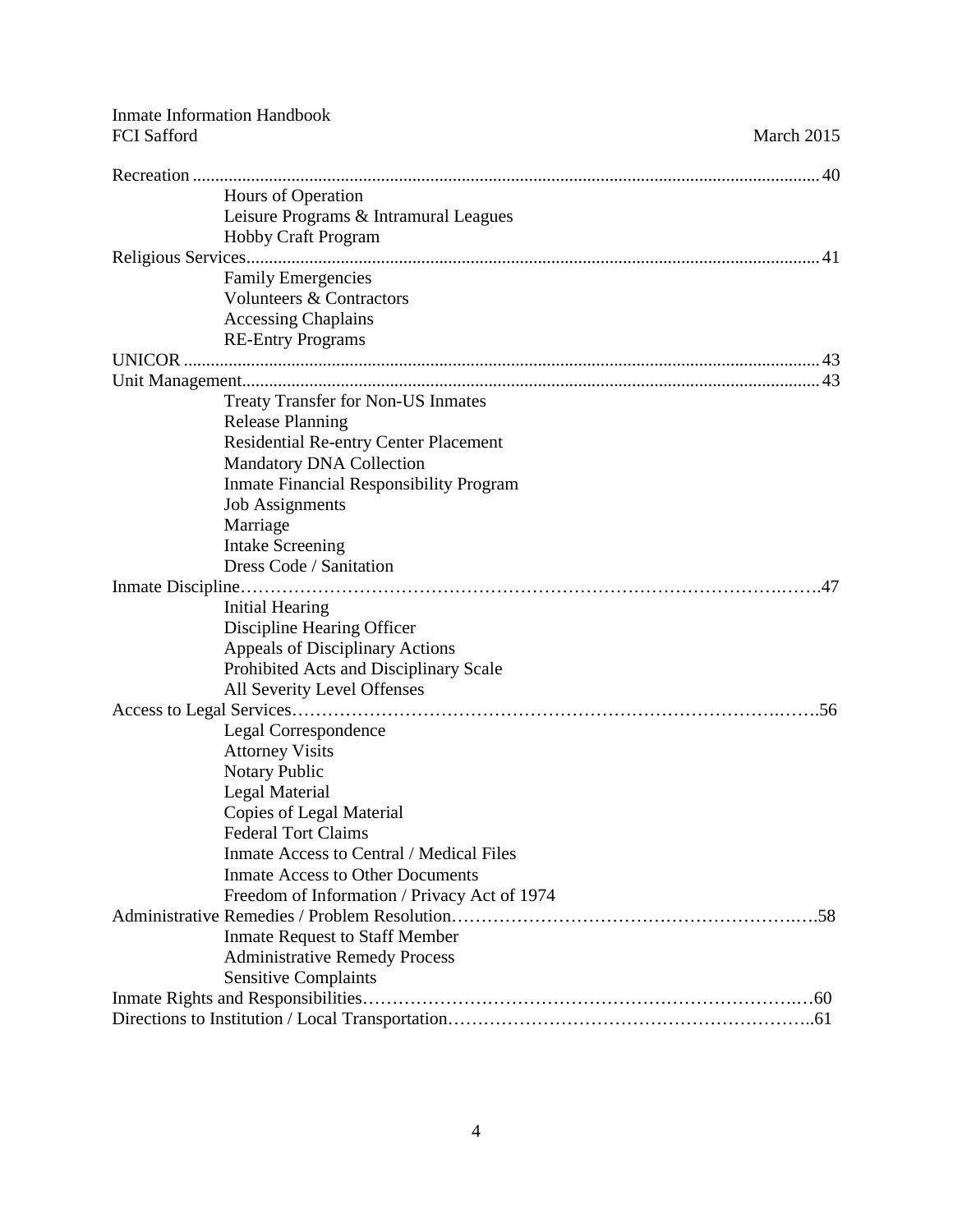# **Introduction**

The purpose of this handbook is to provide incoming inmates with general information regarding institution rules, regulations, and various programs. Most of the information in this handbook is consistent throughout the Federal Bureau of Prisons and will help inmates during their initial adjustment at an institution.

The information contained in this handbook will serve as a guide for all inmates assigned to the Federal Correctional Institution, Safford, Arizona. This information will help you to understand what is expected of you. This handbook will explain the general operations of this facility. You are encouraged to read this handbook carefully upon your arrival.

During the first 28 days of each inmate's arrival at FCI Safford, each inmate will attend an Admission and Orientation (A&O) program. During the program, staff from various departments will inform inmates of policies and procedures concerning specific programs and services at FCI Safford.

There should be open communication and cooperation between inmates and staff. You will find staff to be knowledgeable, firm, and fair as they address any inmate concerns. The staff will perform their duties according to policy.

# **FCI Safford**

The Federal Correctional Institution at Safford, Arizona, is a Care Level 1 Low Security level facility. It is located within the Western Region of the Federal Bureau of Prisons.

The staff at FCI Safford are dedicated to the successful reentry of all inmates releasing back into our communities. By utilizing the tools available through the Inmate Skills Development Initiative, we are able to address the inmate's strengths and weaknesses. Through the use of the Insight Program, FCI Safford provides numerous educational programs, vocational training programs, psychology programs, religious programs, and counseling groups to assist inmates in obtaining the skills needed for the transition to become productive, law abiding citizens.

FCI Safford's mission is to build local community ties, foster partnerships, and develop resources that enhance the successful return of offenders to their communities.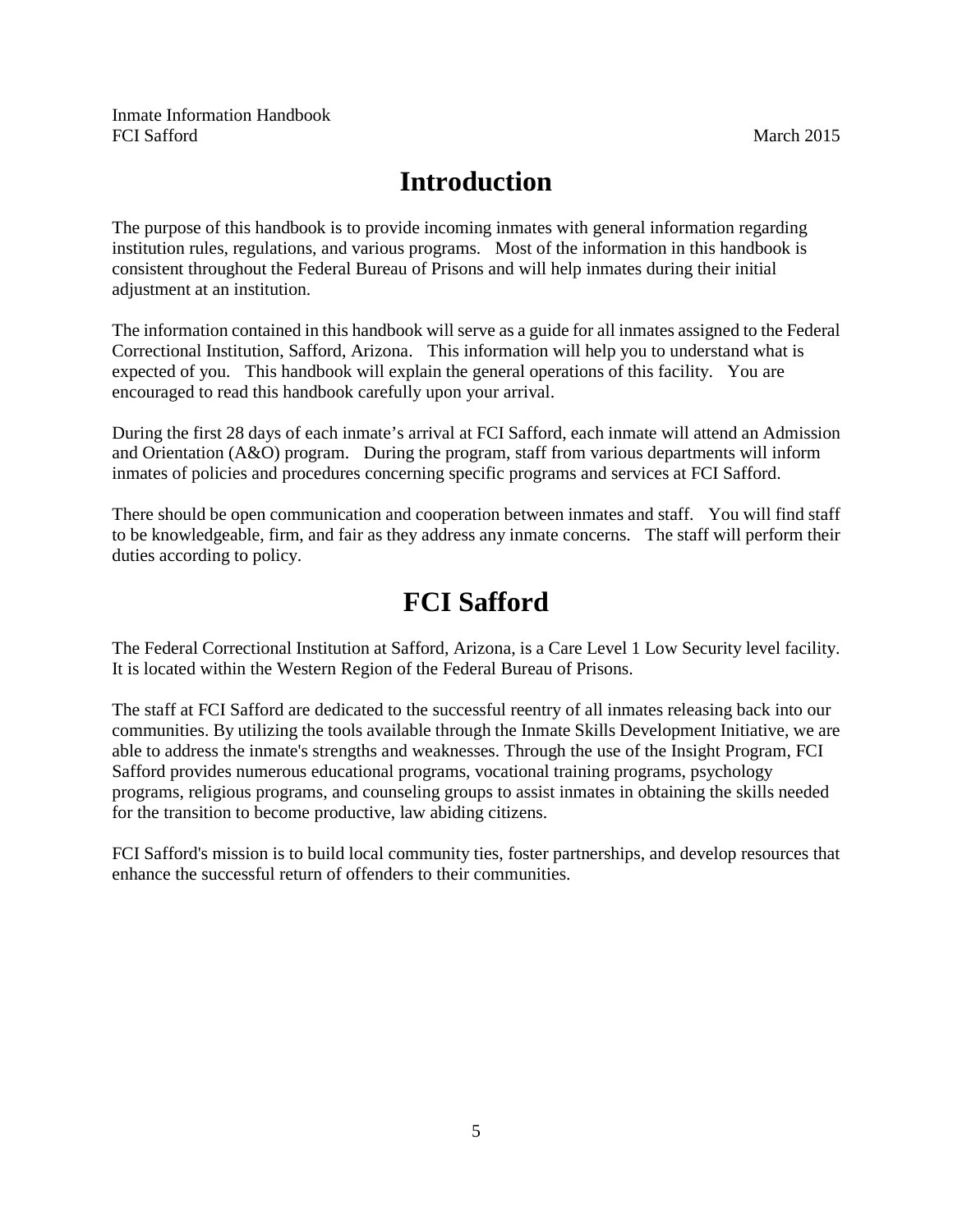# **Administrative Staff**

**The organizational chart below indicates who supervises what department here at FCI Safford.** 



# *Department Overviews*

# **Correctional Services**

The Correctional Services Department consists of the Captain, SIS staff, Lieutenants, Correctional Officers, and Security Officers. This department is responsible for the overall security of the institution.

#### **Inmate Counts**

When a count is announced, each inmate must return to his room or bed area, and remain there quietly until it is announced the count is clear. Official counts will ordinarily be taken at 12:00 a.m., 3:00 a.m., 5:00 a.m., 4:00 p.m. and 10:00 p.m. On weekends and federal holidays, there is an additional count at 10:00 a.m. Staff may conduct counts at other times than mentioned above. The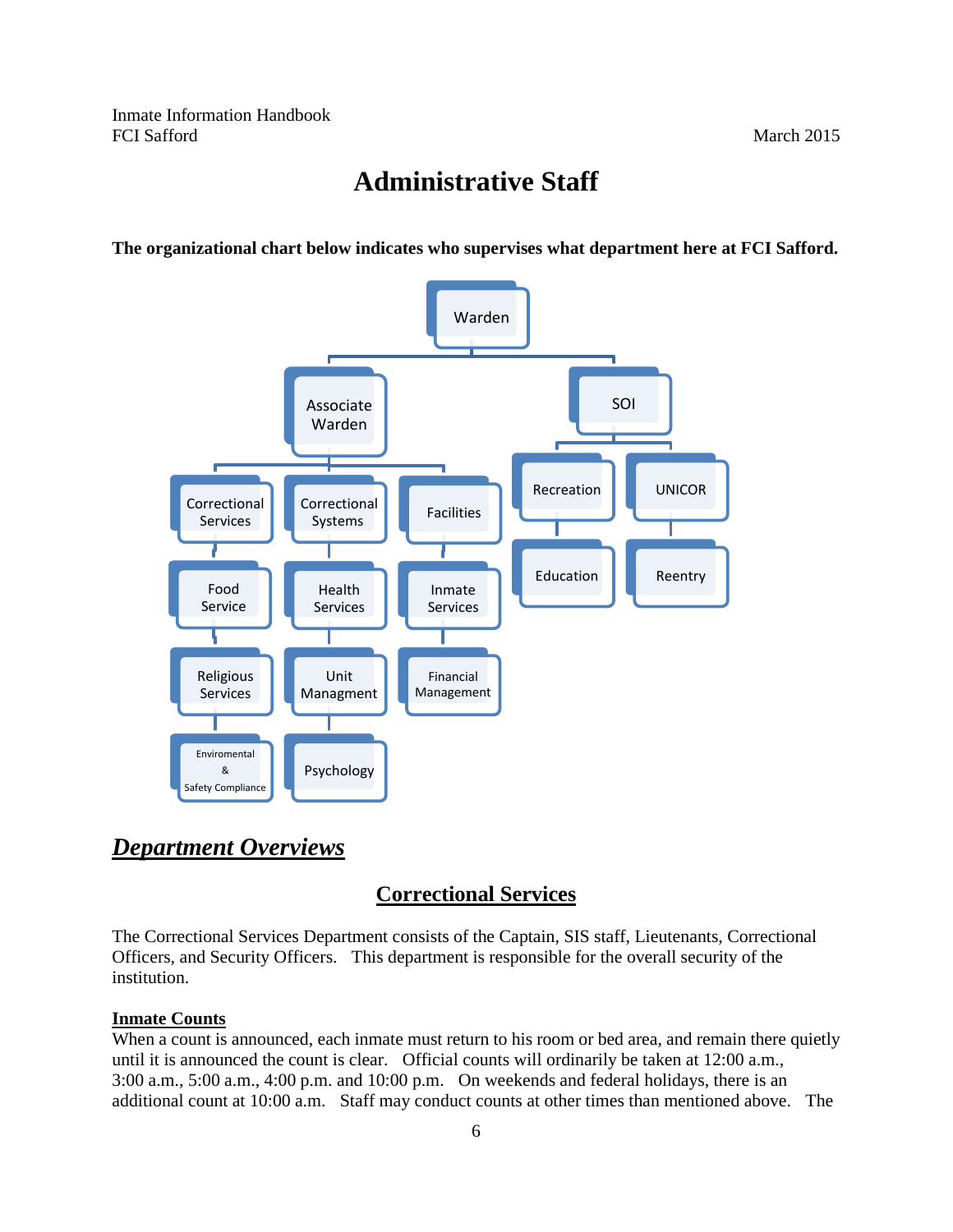4:00 p.m., 10:00 p.m. and 10:00 a.m. count are Stand Up counts. All inmates must be standing next to their beds.

An inmate is subject to disciplinary action if he is not in his assigned area during count or leaves an assigned area before the count is cleared. Staff must actually see and count each inmate during an official count, even if the inmate must be awakened.

# **Call Out / Change Sheets**

A call out sheet is a form used to schedule inmates for specific appointments. Appointments may include hospital, dental, education, team meetings, and other activities. It is the inmate's responsibility to check the callout sheets for daily appointments. An inmate is subject to disciplinary action if he fails to report to an appointment at the specified date and time. Inmates should check with their Unit Team as to where the call outs may be located within the unit.

# **Controlled Movement**

Movement throughout the institution is regulated by a procedure called controlled movement. The purpose of controlled movement is to ensure the movement of inmates is systematic. Controlled movements will begin generally on the hour and will end at ten (10) minutes after the hour. The beginning and end of each move will be announced over the loudspeaker. During the ten minute period of controlled movement, inmates may move from one area of the institution to another. Inmates are not to be standing around during movement periods.

During the evening hours, the first controlled movement will begin at the end of the evening meal. This means after dinner, inmates may travel to any unrestricted area of the institution during these hourly moves. On Saturday, Sunday, and holidays, the first controlled movement will begin at the end of the morning meal.

# **Contraband**

Contraband is defined as any item or thing not authorized or issued by the institution, received through approved channels, or purchased through the Commissary. All staff are alert to the subject of contraband and make an effort to locate, confiscate, and report contraband in the institution. Any item in an inmate's personal possession must be authorized and a record of the receipt of the item should be kept in the inmate's possession. Inmates may not purchase radios or any other items from another inmate. Items purchased in this manner are considered contraband and will be confiscated. An altered item, even if it is an approved or issued item, is considered contraband. Altering or damaging government property is a violation of institution rules and the cost of the damage will be levied against the violator.

# **Searches**

Any staff member may search an inmate or his room in search of contraband or stolen property. It is not necessary for the inmate to be present when his room is inspected.The property and living area will be left in the same general condition as found and these inspections will be unannounced and random.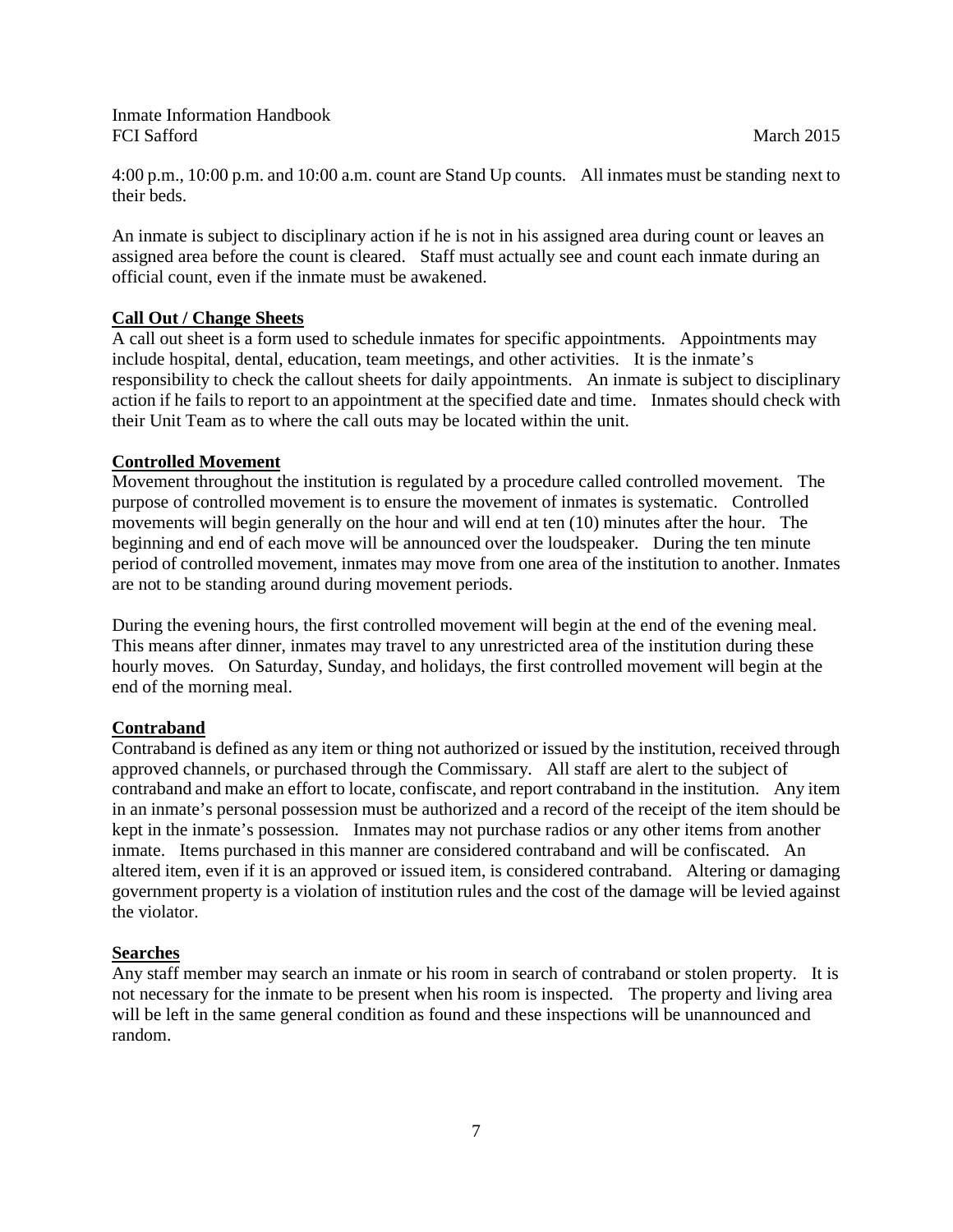# **Drug Surveillance / Alcohol Detection**

BOP facilities operate drug surveillance and alcohol detection programs which include mandatory random testing, as well as testing of certain other categories of inmates. A positive test, or refusal to submit a test, will result in an incident report.

## **Barber Shop**

Only approved, assigned inmate barbers will be permitted access to the Barber Shop for the purpose of cutting hair. No more than three inmates excluding the inmate barbers will be allowed in the Barber Shop at any time. No gratuities, fees, or services are authorized to be provided to the inmate barber. Due to structural limitations at this time, perms and shampoos are not allowed. Hours of operation are posted outside the Barber Shop.

## **Inmate Identification Cards**

INMATES MUST BE IN POSSESSION OF THEIR INMATE IDENTIFICATION CARDS AT ALL TIMES. Any alterations to the identification card could lead to disciplinary action. See your Unit Team or Receiving and Discharge staff during open house if a replacement card is needed due to normal usage or damage (i.e. number or photo are not legible).

## **Visiting Procedures**

Visiting hours are from 8:00 a.m. to 3:00 p.m. on weekends and observed Federal holidays. Only visitors on your approved list will be allowed to enter the institution. To ensure a prospective visitor the opportunity to visit, they must arrive in the lobby no later than 2:00 p.m. Visitors will not be processed between 9:30 a.m. and until the control center officer has received a good verbal count for the 10:00 a.m. count. Inmates will not be called to the visiting room until the count has cleared.

Immediate family will include: father, mother, step-parents, brothers, sisters, wife, children, step-children or one having served as parents, such as legal guardian, foster parents or grandparents (validated in the inmates' presentence report). A common-law spouse will usually be treated as an immediate family member if the common-law relationship has previously been established in a state which recognizes such a status. A total of 6 other relatives, friends, and associates may be placed on the visiting list upon receiving clearance. Attorney visits will be approved and arrangements made in advance by the inmate's Unit Team.

Inmates receiving extended medical treatment at a local hospital will not normally be permitted to have visitors. However, in extenuating circumstances, visits with those persons on the inmate's visiting list requires the approval of the Associate Warden, Clinical Director, and Captain.

All visits will begin and end in the visiting room. Kissing, embracing, and handshaking are allowed only on arrival and departure.

Inmates and visitors must be properly dressed in order to be admitted to the visiting room.

All SHU visitations are no contact visits at FCI Safford.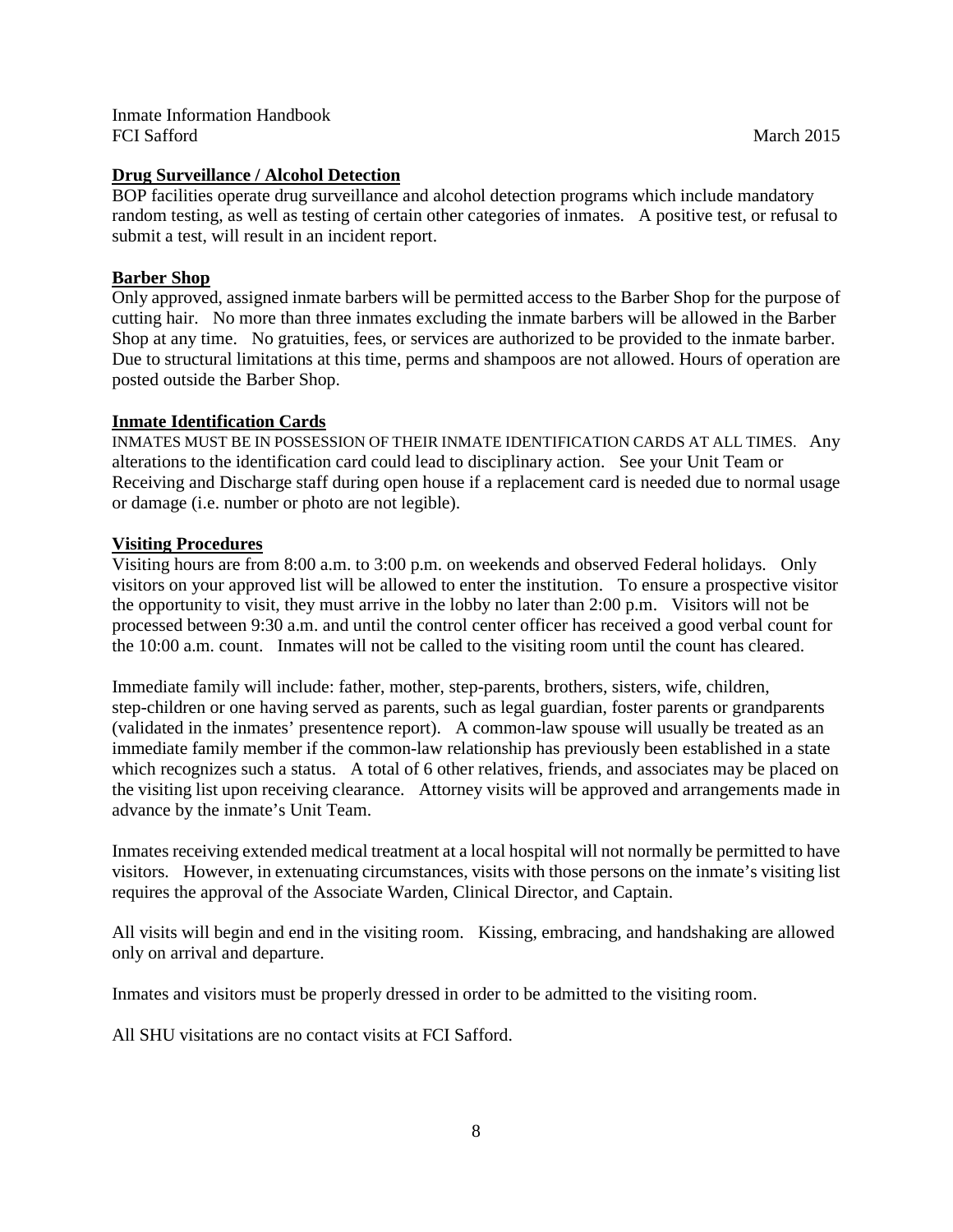#### **Dress Code For Visitors**

All visitors for inmates are expected to use good judgment and taste in their dress attire. The following guidelines will be used to determine proper attire for visitors. The front entrance officer is responsible for determining suitable attire.

- **A.** Visitors (male and female) may wear walking shorts (or culottes) no more than 3" above the knee.
- **B.** No see through clothing.
- **C.** No military style clothing similar to inmate wear. (i.e. Camouflage)
- **D.** No tank tops or other wear that exposes the midriff or cleavage area. Must have sleeves.
- **E.** Footwear is required. Closed toe shoes only no sandals or flip-flops.
- **F.** Skirts must be within 3" of the knee. No splits up higher.
- **G.** No spandex type clothing or other tight fitting apparel.
- **H.** No solid grey sweatpants or sweatshirts.
- **I.** No solid colored khaki/tan colored clothing.
- **J.** No solid orange colored clothing.
- **K.** No solid green colored clothing.
- **L.** No medical scrubs.

Any questions regarding proper attire will be referred to the Operations Lieutenant or Institution Duty Officer.

Inmates may only take a religious medal or pendant (no rosaries or prayer beads), eyeglasses, religious head wear (authorized), plain wedding band, and inmate identification card.

#### **Identification of Visitors**

Photo identification is required for visitors. A valid, **U.S. Government-Issued ID** is required for all visitors age 16 or above. Birth certificates are not considered proper identification. Persons without proper identification will not be permitted to visit.

Visitors must be able to clear the walk through metal detector and all possessions must pass the X-ray machine. Visitors with medical conditions which prevent them from passing through the metal detector or other conditions (i.e. oxygen tank, prosthetics) must have written documentation and prior approval from the inmate's Unit Team. Visitor's purses, attorney's briefcases, etc. may also be searched. Other personal articles belonging to visitors must be left in their vehicles.

#### **Items Authorized**

Visitors are permitted to bring quarters not exceeding \$20.00 into the visiting room to purchase items from the vending machines. Also, a reasonable number of diapers and other infant care items and sanitary napkins may be brought into the visiting room. No food may be brought into the visiting room.

#### **Items Permitted to be Provided to the Inmate**

Inmates are not allowed to receive coins or money while in the visiting room. Money for commissary accounts must be sent to the national lock box. Visitors are not permitted to give the inmate any items other than food items purchased from the visiting room vending machines. These items must be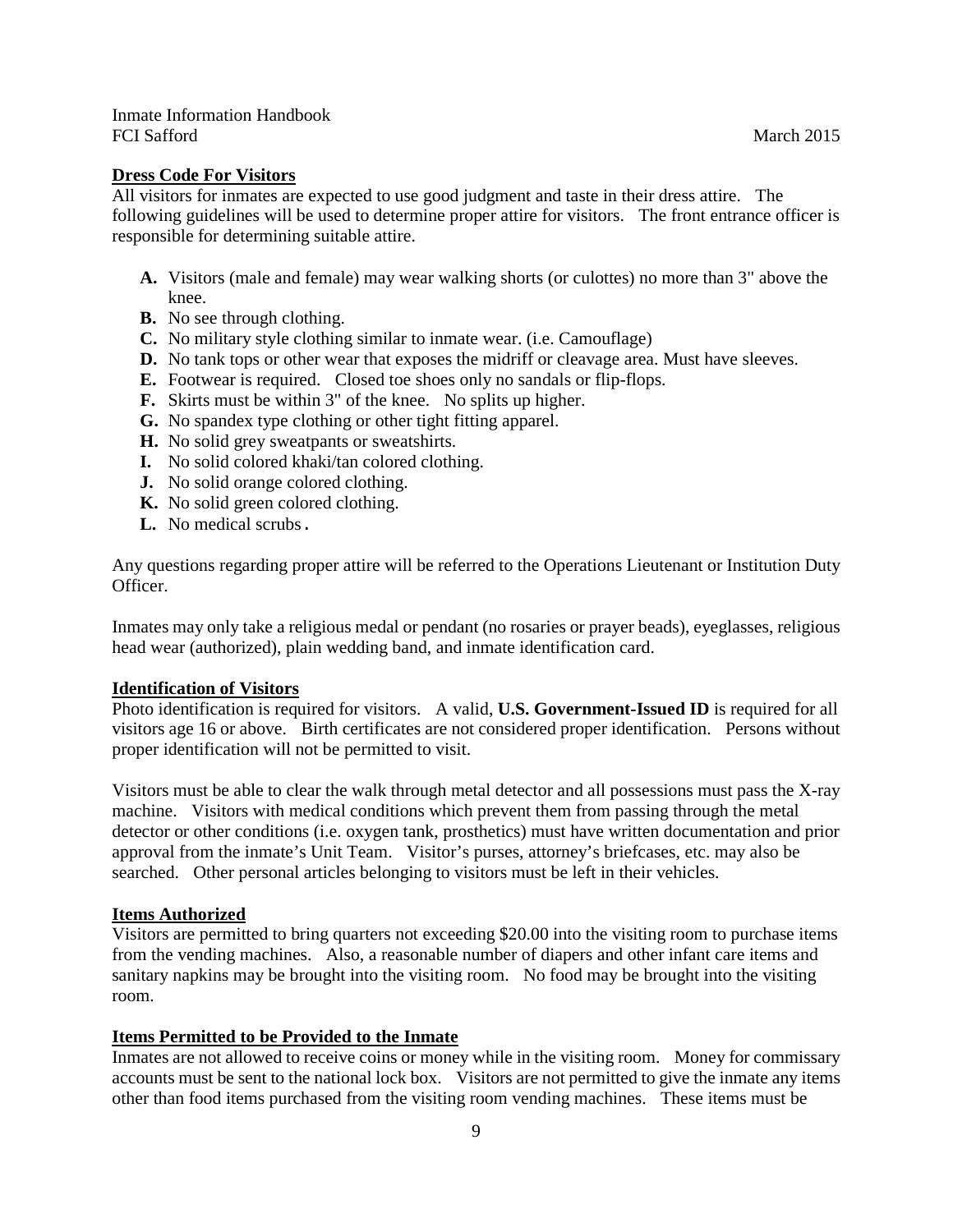consumed in the visiting room and cannot be taken out of the visiting room by the inmate.

# **Special Visits**

Except in cases of emergency or demonstrated need, visits will be restricted to visiting hours. Other special visits may be approved by the Associate Warden where it is evident the visit cannot occur during visiting hours. Special visits must be approved at least 24 hours in advance. These visits will ordinarily be supervised by Unit Staff.

# **Special Rules for Children**

At stated above, children two years and older, who require a seat, will be counted as an adult, as it relates to the number of visitors allowed in the visiting room. Children only, are permitted in the children's play area. All other rules apply to children just as they do for adults. Failure of your visitor to adequately control the behavior of children in their charge may result in the termination of your visit.

## **Press or Media Visits**

Written consent of the inmate is required prior to a visit from a member of the press. The Warden will be the final approving official for any visit by the press or media.

**Visiting Denial/Termination** – Visitors can be denied entry into the institution for a variety of reasons, including, but not limited to the following: visitor is not on the visiting list, improper clothing, improper/expired identification, introduction/attempted introduction of contraband; inmate's visiting restricted, violation/attempted violation of any visiting regulation, improper conduct with staff, improper conduct during visitation. Additionally, visitation may be terminated early due to any violations of visiting regulations and during times of visiting room crowding.

# **Correctional Systems**

# **Records Office Open House Hours for General Population**

Monday and Wednesday 6:30 a.m. to 7:30 a.m.

#### **Mail Room Open House Hours for General Population**

Monday through Friday 6:45 a.m. to  $7:10$  a.m.

#### **Receiving and Discharge Open House Hours for General Population**

Monday and Wednesday 6:30 a.m. to 7:30 a.m.

#### **Correspondence**

In most cases, inmates are permitted to correspond with the public, family members, and others without prior approval or the maintenance of a correspondence list. Outgoing mail is placed in mailboxes located in the housing units and may be sealed. The outgoing envelope must have the inmate's full committed name, registration number, and the return address in the upper left-hand corner. **The name of the institution MUST be spelled out (Federal Correctional Institution) and not abbreviated.** All outgoing mail is required to have TRULINCS labels affixed to the envelope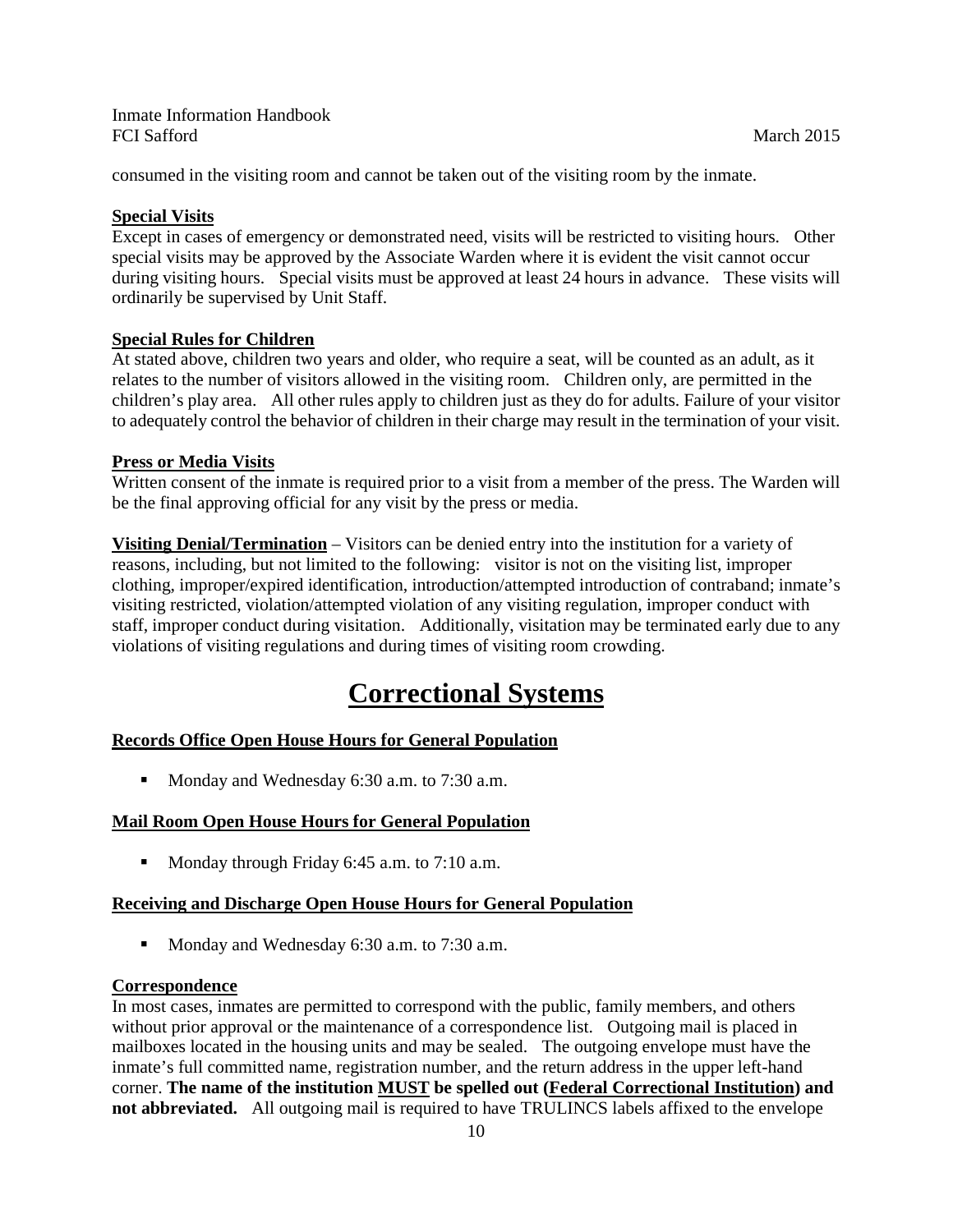indicating the recipient's address. Inmates can obtain these labels from the computers in Education. There is no mail service on weekends and holidays.

Inmates must assume responsibility for the contents of all their letters. Correspondence containing threats, extortion, etc., may result in prosecution for violation of federal laws.

Inmates may be placed on restricted correspondence status based on misconduct or as a matter of classification. The inmate is notified of this placement and has the opportunity to respond.

First class mail, newspapers, and magazines are ordinarily distributed Monday through Friday, except holidays, by the evening watch officer in each living unit. Unit staff will deliver legal and special mail to inmates within 24 hours. Inmates are instructed to notify those writing to them to put the inmate's committed name (no nicknames or aliases), registration number, and the living unit on the envelope for prompt delivery of their mail.

All inmate packages received at the institution must have prior authorization or they will be rejected. Ordinarily, the only packages inmates will be allowed to receive are release clothing and medical devices, other than eye glasses. Packages addressed in care of staff will be returned to sender without an approved package authorization. An item is considered a package if it weighs 16 ounces or more or received in bulky packaging.

Inmates are not allowed to receive through the mail stationary items including letterhead; writing pads/paper, blank envelops, and blank cards. Publications received with CD/DVD discs will result in the entire publication being returned to the sender. Free gifts included in book orders will be returned to the sender. Hobby craft items may not be received in the mail. They must be purchased through the Commissary.

# **Incoming Publications**

The Bureau permits inmates to subscribe to and receive publications without prior approval. The term publication means a book, single issue of a magazine or newspaper, or materials addressed to a specific inmate, such as advertising brochures, flyers, and catalogs.

Inmates may receive hard-cover publications (paper-back books, magazines, etc.) from an easily identifiable book store, book club, or publisher. Soft cover publications may be received from any source.

Inmates may receive newspapers and hardcover publications only from the publisher, bookstore or book club. The Unit Manager may allow more space for legal publications upon request.

The Warden will reject a publication if it is determined to be detrimental to the security, good order or discipline of the institution, or if it might facilitate criminal activity.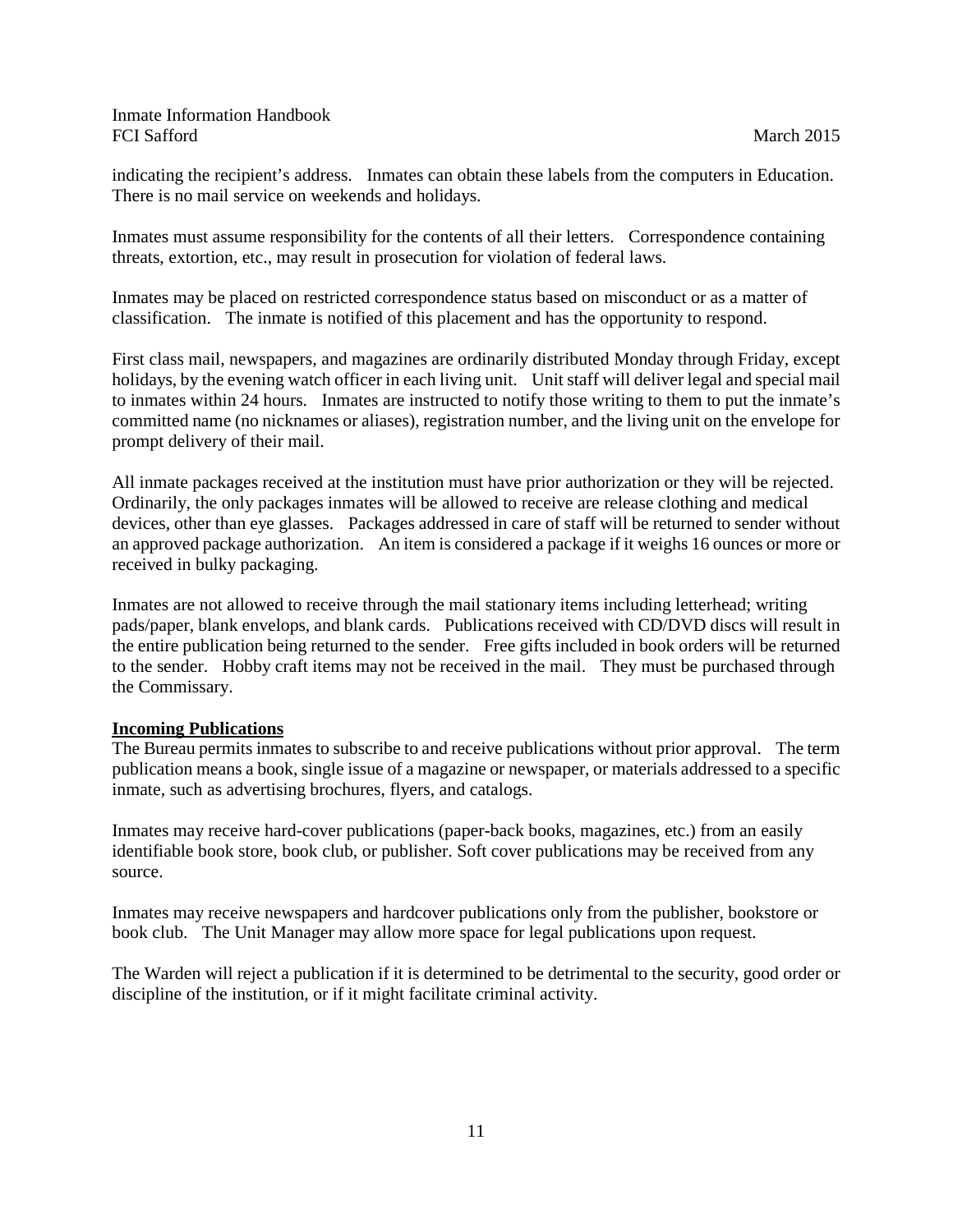Publications which meet one of the following criteria may be rejected:

- $\triangleright$  It depicts or describes procedures for the construction or use of weapons, ammunition, bombs, or incendiary devices.
- $\triangleright$  It depicts, encourages, or describes methods of escape from correctional facilities or contains blueprints, drawings, or similar descriptions of Bureau of Prisons institutions.
- $\triangleright$  It depicts or describes procedures for the brewing of alcoholic beverages or the manufacture of drugs.
- $\triangleright$  It is written in code.
- $\triangleright$  It depicts, describes, or encourages activities which may lead to the use of physical violence or group disruption.
- $\triangleright$  It encourages or instructs in the commission of criminal activity.
- $\triangleright$  It is sexually explicit material, or features nudity (reference only P.S. 5266.11) that by its nature or content poses a threat to the security, good order, or discipline of the institution.

#### **Special Mail**

Special Mail is a category of correspondence which may be sent out of the institution unopened and unread by staff, which includes correspondence to: President and Vice-President of the United States, U. S. Department of Justice (including Bureau of Prisons), U. S. Attorney Offices, Surgeon General, U. S. Public Health Service, Secretary of the Army, Navy, or Air Force, U. S. Courts, U. S. Probation Officers, members of the U. S. Congress, Embassies and Consulates, Governors, State Attorneys General, Prosecuting Attorneys, Directors of State Departments of Corrections, State Parole Commissioners, State Legislators, State Courts, State Probation Officers, other federal and state law enforcement officers, attorneys and representatives of the news media.

In order for special/legal mail handling to be provided, Bureau policy requires the sender to be adequately identified on the envelope **and** that the envelope be marked **"Special Mail – Open Only in the Presence of the Inmate"** or with similar language.

Inmates needing to mail Special Mail should show the Unit Officer the sealed envelope. The Unit Officer will release the inmate from the unit so the inmate can report to the records office. The inmate should report to the Records Office and provide staff with their inmate identification card, and the Special Mail being mailed. Any mail weighing 16 ounces or more must be accompanied by a signed Authorization to Mail a Package.

Special Mail also includes mail received from the following: President and Vice-President of the United States, attorneys, members of U. S. Congress, Embassies and Consulates, the U.S. Department of Justice (excluding the Bureau of Prisons), other federal law enforcement officers, U.S. Attorneys, State Attorney Generals, Prosecuting Attorneys, Governors, U.S. Courts and State Courts.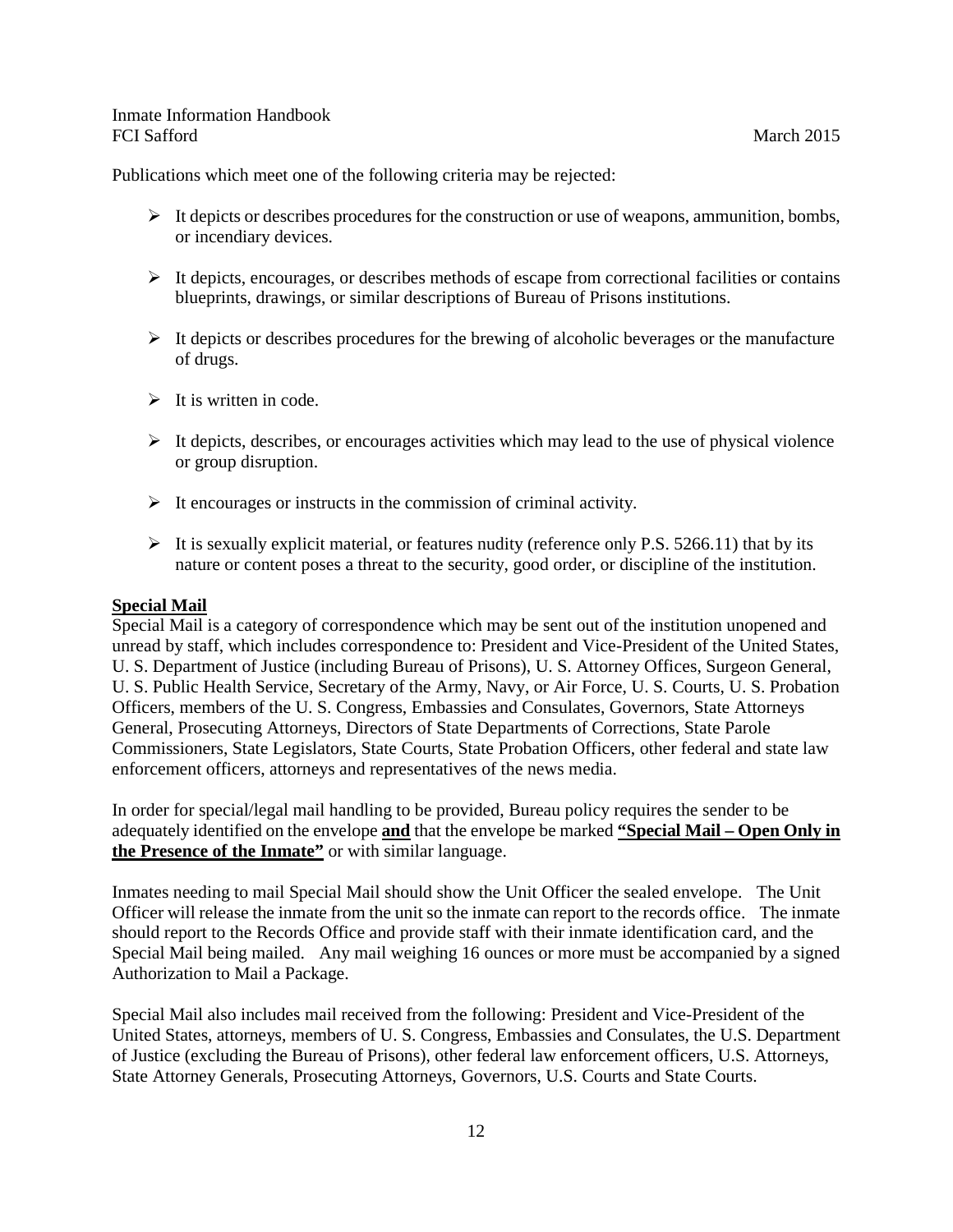A designated staff member opens incoming Special Mail in the presence of the inmate. This is usually done by a member of the unit team. These items will be checked for physical contraband and for qualification as Special Mail. The correspondence will not be read or copied if the sender has accurately identified himself/herself on the envelope and front of the envelope clearly indicates the correspondence is Special Mail, only to be opened in the presence of the inmate. Without adequate identification as Special Mail, staff may treat the mail as general correspondence. In this case, the mail may be opened, read, and inspected. (See PS 5265.14, Correspondence, for detailed instructions).

Inmates should use the following address to receive their incoming mail and for the return address for their outgoing mail.

Inmates Committed Name Inmates Register Number Federal Correctional Institution **(this must be spelled out, the use of "FCI" is not sufficient)** P. O. Box 9000 Safford, Arizona 85548

## **Inmate Correspondence with Representatives of the News Media**

An inmate may write through Special Mail procedures to representatives of the news media if specified by name or title. The inmate may not receive compensation or anything of value for correspondence with the news media. The inmate may not act as a reporter, publish under a byline, or conduct a business or profession while in Bureau custody.

Representatives of the news media may initiate correspondence with an inmate. Correspondence from a representative of the news media will be opened, and inspected for contraband, for qualification as media correspondence, and for the content which is likely to promote either illegal activity or conduct contrary to regulations.

# **Correspondence Between Confined Inmates**

An inmate may be permitted to correspond with an inmate confined in another penal or correctional institution. This is permitted if the other inmate is either a member of the immediate family, or is party in an ongoing legal action (or witness) in which both parties are involved.

The following additional limitations apply:

- Such correspondence is always inspected and read by staff at the sending and receiving institutions (it may not be sealed by the inmate).
- The Unit Managers at both federal institutions may approve inmate to inmate correspondence. The Warden must approve all inmate correspondence to inmates in non-federal institutions.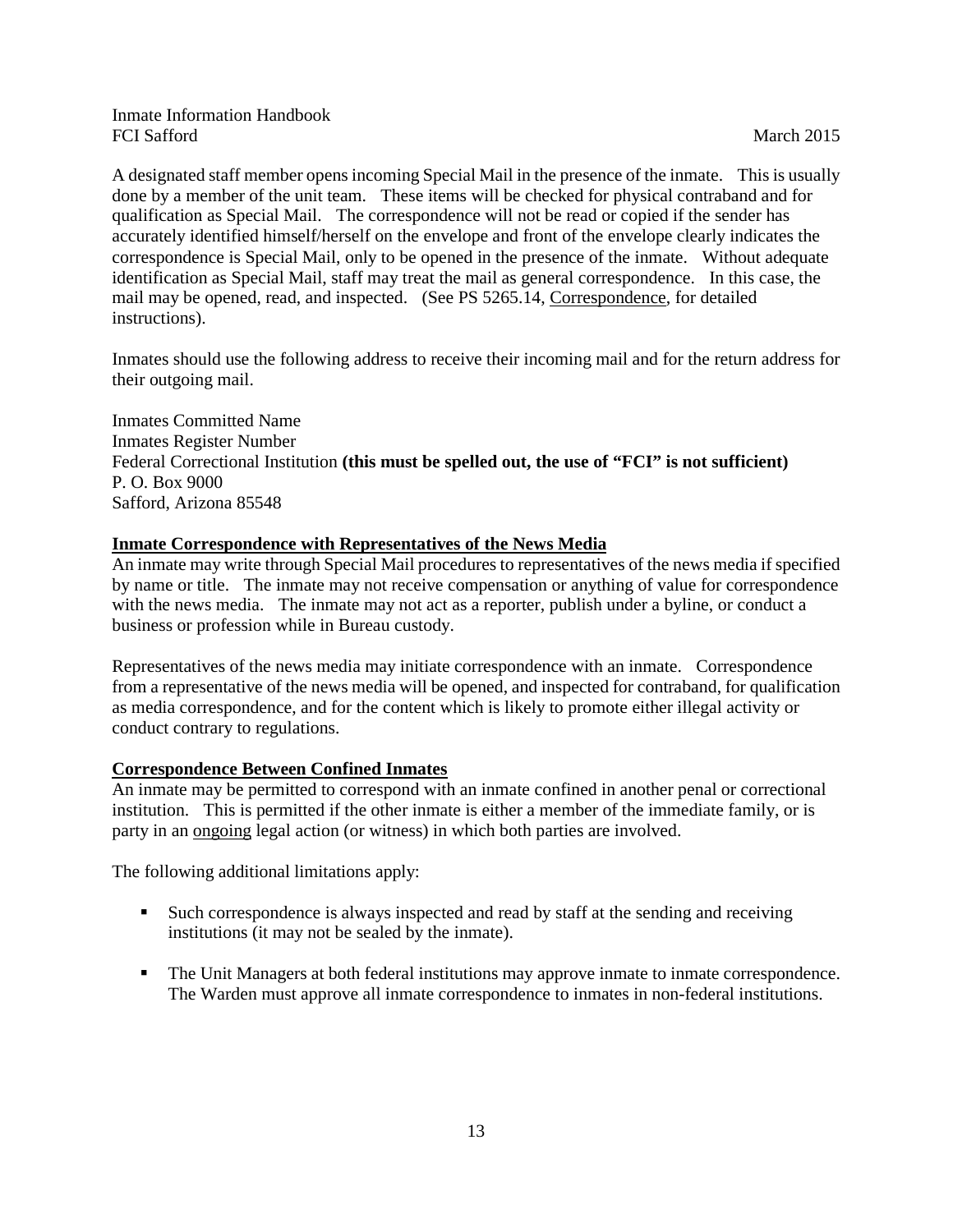# **Rejection of Correspondence**

The Warden may reject correspondence sent by or to an inmate if it is determined to be detrimental to the security, good order, or discipline of the institution, to the protection of the public, or if it might facilitate criminal activity.

Examples include:

- **Matter which is non-mailable under law or postal regulations (such as child pornography).**
- Information of escape plots, of plans to commit illegal activities, or to violate institution rules.
- **Direction of an inmate's business (prohibited act 334).** An inmate may not direct a business while confined. This does not, however, prohibit correspondence necessary to enable an inmate to protect property or funds that were legitimately his at the time of his confinement. An inmate may correspond about refinancing a mortgage for his home or sign insurance papers; but he may not operate a mortgage or insurance business while confined in the institution.
- Sexually explicit material including photos, drawings, and/or depictions of nudity, sex acts, simulated sex acts, male and female genitalia, female breasts which expose the nipple and/or areola, and the anus. This includes exposure through "see through" materials (clothing). Pictures of individuals who meet the above description but have the areola or genitalia blurred out or blacked out are also considered nude and will not be authorized.
- Material including bestiality, sadomasochism, and photos/publications (including text) which involve the victimization of children, and photos of persons intending to appear to be children in sexual positions, are considered to pose a threat to the good order of the institution and are prohibited.

# **Notification of Rejection**

The Warden will give written notice to the sender concerning the rejection of mail and the reasons for rejection. The sender of the rejected correspondence may appeal the rejection. The inmate will also be notified of the rejection of correspondence and the reasons for it. The inmate also has the right to appeal the rejection. The Warden shall refer the appeal to a designated officer other than the one who originally disapproved the correspondence. Rejected correspondence ordinarily will be returned to the sender.

# **Mailing of Inmate Property**

Inmates wishing to have personal items mailed into the institution will send an Inmate Request to Staff to the department head responsible for the requested item as follows:

- Unit Manager release clothing
- Health Services Administrator Arch supports, prosthetic devices, and hearing aids.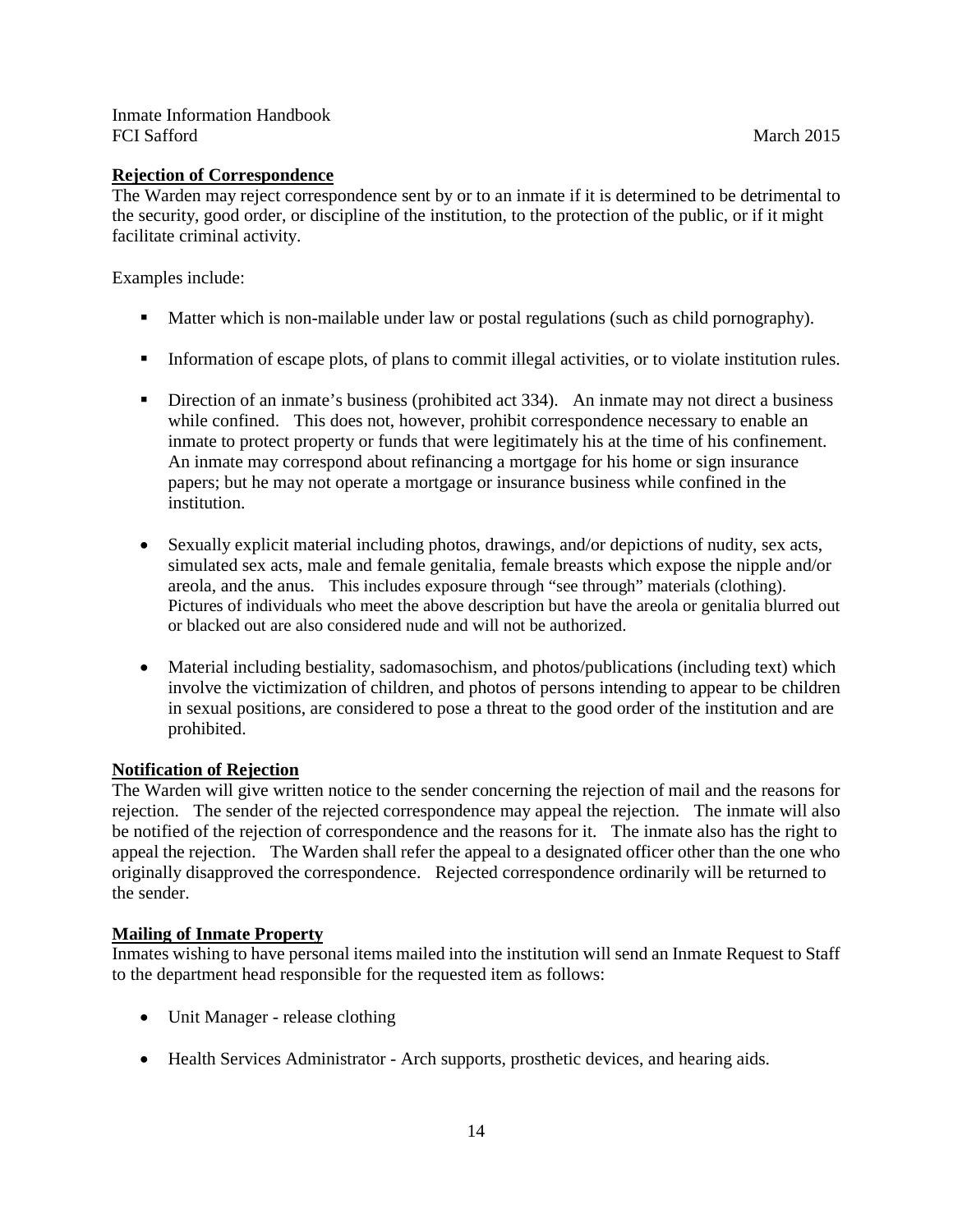### **Forwarding of Mail**

The mail room staff will forward general correspondence mail (as opposed to special mail) to the new address provided by the inmate of release for a period of 30 days. After the 30 day period, general mail received will be returned to the sender with the notation not at this address - return to sender. After the 30 days, the address provided will be used to forward special/legal mail.

## **Certified/Registered Mail**

Inmates desiring to use certified or registered mail may do so by attending mail room open house. An inmate may not use express mail, private carrier services, or collect on delivery (COD). Stamp collecting is prohibited.

#### **Sentence Computation**

The Designation and Sentence Computation Center (DSCC) is responsible for the computation of inmate sentences. An inmate will be given a copy of his sentence computation as soon as it is prepared. Any questions about good time, jail time credit, parole eligibility, full term dates, release dates, or periods of supervision, are resolved by staff upon the inmates request for clarification. If an inmate is dissatisfied with the response provided, the inmate should address their issue through the Administrative Remedy process.

## **Detainers**

Warrants (or certified copies of warrants) based on pending charges, overlapping, consecutive, or unsatisfied sentences in federal, state, or military jurisdictions, will be accepted as detainers.

Detainers and untried charges can have an effect on institutional programs. Therefore, it is very important that the inmate initiate efforts to clear up these cases to the degree he can. Case Management staff may give assistance to offenders in their efforts to have detainers against them disposed of, either by having the charges dropped, by restoration to probation or parole status, or by arrangement for concurrent service of the state sentence. The degree to which the staff can assist in such matters will depend on individual circumstances.

Federal and State detainers may be quickly processed under the procedures of the Interstate Agreement on Detainers (IAD). This agreement applies to all detainers based on untried pending charges which have been lodged against an inmate by a member state, including the U.S. Government, regardless of when the detainer was lodged. This does not apply to Probation and Parole violation detainers. These type of detainers/pending charges do not meet the criteria for an IAD.

For an inmate to use this procedure, the warrant must be lodged with the institution. If no detainer is actually lodged at the institution, but the inmate knows of pending charges, it is important for the inmate to contact the court and District Attorney.

#### **Good Conduct Time**

This applies to inmates sentenced for an offense committed after November 1, 1987. The Comprehensive Crime Control Act became law November 1, 1987. The two most significant changes in the sentencing statues deal with good time and parole issues. There are no provisions under the new law for parole. The only good time available will be fifty-four (54) days per year good conduct time. This may not be awarded until the end of the year, and may be awarded in part or in whole, contingent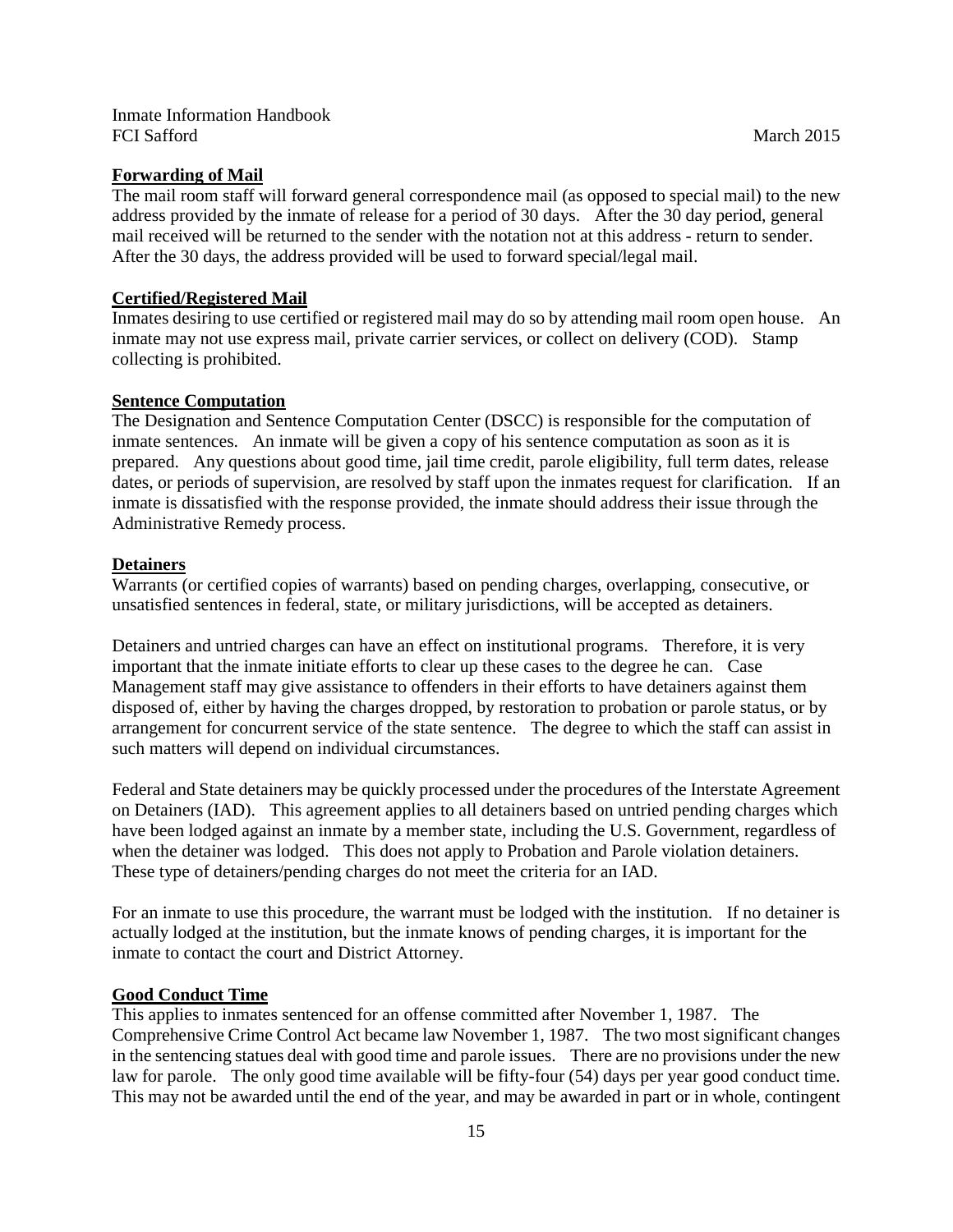upon behavior during the year. Once awarded, it is vested and may not be forfeited.

There is no statutory good time or extra good time for people sentenced for crimes committed after November 1, 1987.

For inmates whose date of offense is after April 26, 1996 and serving a United States Code sentence or a District of Columbia sentence, they are eligible to receive fifty-four (54 days) Good Conduct Time for each year physically served of the sentence. The good time does not vest until the inmate's release date. In addition, an inmate's award of Good Conduct Time can be impacted by the inmate's progress or status of earning a GED through the Education Department. If the inmate goes into an unsatisfactory GED status, as determined by Education staff, the amount of Good Conduct Time is reduced to forty-two (42) days while the inmate is in an unsatisfactory status.

#### **Inmate Personal Property**

Items which may be retained by an inmate are limited for sanitation, security, and safety reasons. This is done to ensure excess personal property is not accumulated which would constitute a fire hazard or impair staff searches of your living area.

The only time an inmate may be authorized to receive a package will be for medical devices and release clothing. Inmates will not be permitted to receive packages from home with the exception of release clothing. Inmates are only authorized to possess items issued, sold in the commissary or purchased through Special Purchase Order. All personal property, including commissary items, will be stored in lockers. Inmates should not purchase more commissary or other items than will not fit in the locker. Inmates may purchase personal locks in the institution commissary.

Inmates may store their legal materials and supplies in their locker. Inmates may request additional storage space for legal material through their Correctional Counselor.

The total value of an inmate's accumulated commissary items (excluding special purchase) will be limited to the monthly spending limitation. Special limits on various items may apply.

Exposed food items create a health hazard. Inmates must properly seal their food when not consumed. Empty jars may not be kept or used as drinking containers. Those empty jars are to be thrown away.

Inmates are limited in the number of magazines stored in the locker or shelf provided in each room. Inmates may have in their room/cubicle three newspapers (current), five magazines (up to 30 days from date published) and five books. Inmates must have written authorization from the Supervisor of Education to receive or possess a correspondence course.

Upon completion of the course, the books and materials should be mailed out. If any books are kept, they will be counted as one of the allowable books. All personal property, including commissary items, will be stored in lockers when not in use or when the inmate is not present. Inmates should not purchase more commissary or other items than will not fit in the locker. Picture frames sold in the commissary may be displayed on locker tops."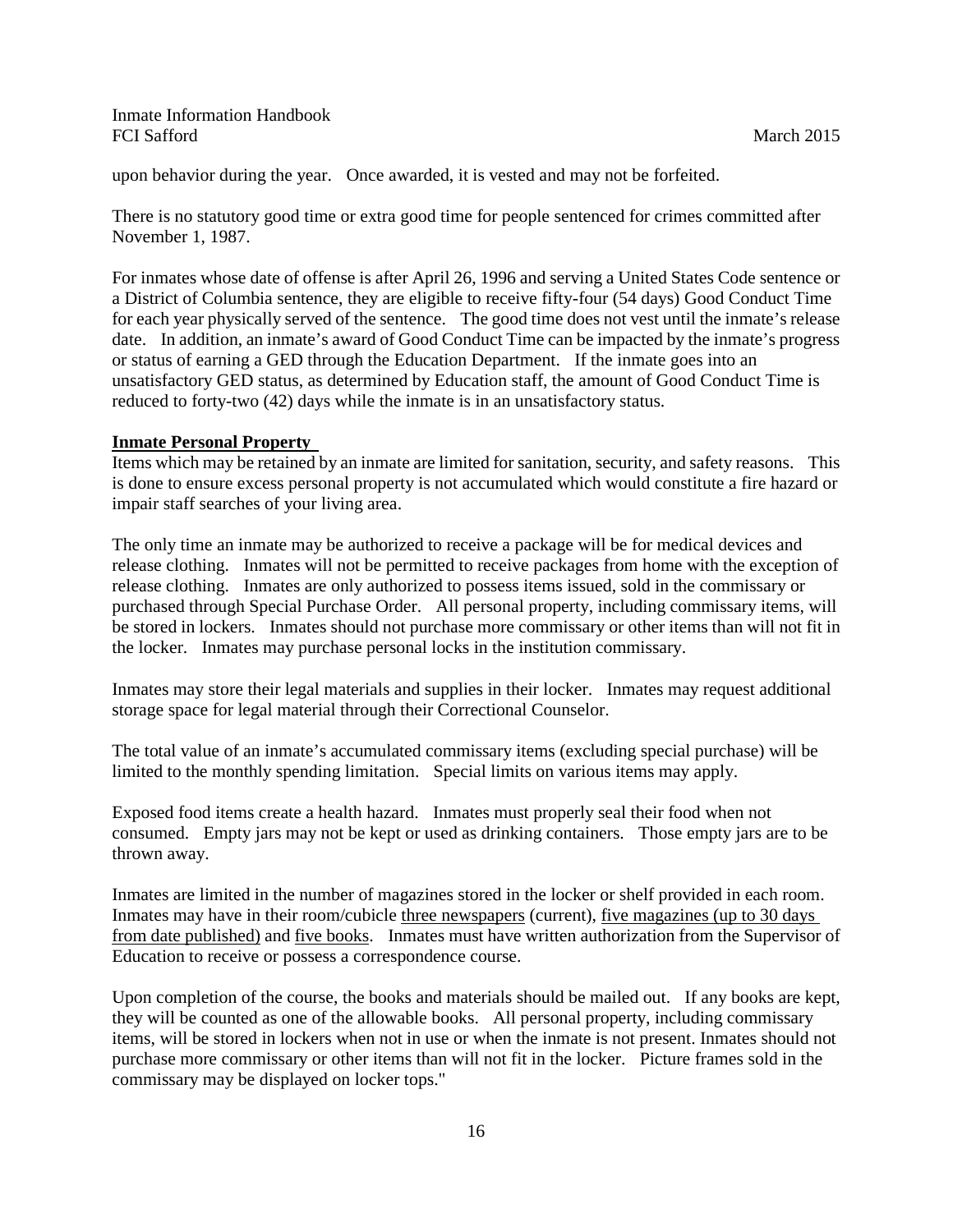An inmate may not own or possess more than one (1) approved radio or MP3 player and/or watch at any one time. Proof of ownership, through appropriate property receipts, will be required. Radios with a CD/tape recorder and/or CD/tape player are not authorized. Only Walkman-type radios are permitted, and headphones are required at all times. Inmates may not give any items of value to another inmate i.e., radio, watch, sneakers and commissary items.

Inmates may have a plain wedding band (without stones) and, with prior approval, a religious medal without stones. The declared value of the item must be less than \$100.00.

# **Education**

The Education Department is responsible for providing Literacy and English as-a-Second Language (ESL) programs in accordance with Education policies and procedures. Other programs are offered that meets the needs and interest of the inmate population as well as allowing positive use of inmate time in preparation for reintegration into the community.

Inmate education programs include: Literacy (General Education Development and English as-a-Second Language), Vocational Training, Apprenticeship, Parenting, Adult Continuing Education (ACE), Post-Secondary, and Release Preparation classes. These programs provide inmates with an opportunity to earn a high school equivalency credential, learn functional skills, obtain marketable job skills, and acquire self-improvement skills. All inmates are required to wear khaki uniforms Monday through Friday from 7:00 a.m.-3:30 p.m. and no food or drinks will be allowed in classrooms and libraries.

# **Literacy**

All inmates who do not meet the exemption requirements as stated in Program Statement 5350.28, Literacy Program, (GED Standard) and who do not have a high school diploma or a GED credential must participate in the literacy program for a minimum of 240 instructional hours or until they earn a GED credential. For inmates to receive job pay promotions above the entry level, they must have a high school diploma or a GED credential.

In 1997, the Violent Crime Control and Law Enforcement Act (VCCLEA) and the Prison Litigation Reform Act (PLRA) were implemented. These laws require inmates who lack a high school diploma to participate in a GED credential program in order to be eligible to earn and vest the maximum amount of good conduct time.

#### **English as-a-Second Language**

The English as-a-Second Language (ESL) program enables inmates with limited English proficiency to improve their English language skills.

The Comprehensive Crime Control Act mandates non-English proficient inmates participate in an ESL program until they pass competency skills tests at the eighth-grade level.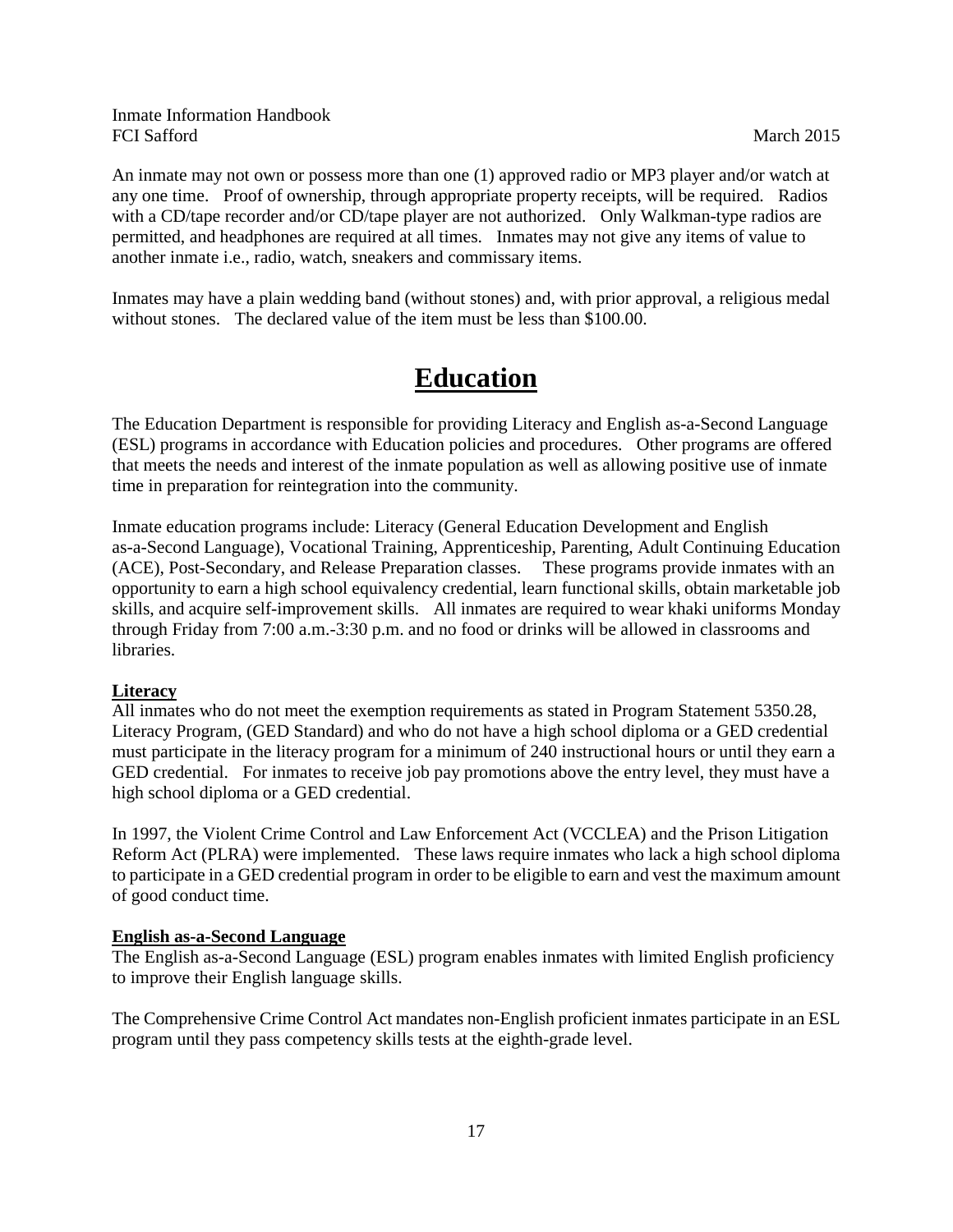#### **Occupational Education**

Inmates have access to a wide range of occupational training programs which provide the opportunity to obtain marketable skills. Course offerings are based on general labor market conditions, institution labor force needs, and vocational training needs of inmates.

All marketable occupational programs include "live work" which contributes significantly to the operation and maintenance of the institution. Additionally, these projects provide actual hands-on work experiences which prepare inmates for realistic job opportunities. Courses offered include Carpentry, Business, Retail Sales, and HVAC Vocational Training. Apprenticeship programs are also offered which are registered with the Bureau of Apprenticeship and Training, United States Department of Labor. The Apprenticeship programs offered are HVAC, Electrical, Plumbing, Commercial Driver's License, and Small Gas Engine.

#### **Parenting**

The parenting program is designed to help inmates maintain family ties and parental bonds during incarceration. Parenting related activities include parenting education, community based social services, and parent/child visiting room activities. Each year, Education sponsors a Universal's Children's Day event in the visiting room to promote togetherness and awareness among families worldwide.

## **Adult Continuing Education**

Adult Continuing Education (ACE) activities are formal instructional classes designed to enrich inmates with a general knowledge in a wide variety of subjects. ACE courses are taught by inmates with staff oversight.

#### **Post-Secondary Education**

General education college courses are primarily completed through correspondence courses through Eastern Arizona College. However, inmates must pay for their own tuition, books, and materials for all post-secondary courses. Prior approval for all courses must be received by Education Department staff. Once approved, education staff will notify mail room staff of the approval to receive correspondence material.

### **Release Preparation**

The release preparation program assists inmates with specific and broad-based preparation for release back into society. Inmates can learn resume writing, interview skills, job search, simulated online job application, effective planning, and retention skills. Mock Job Fairs provide realistic experiences for those inmates nearing release. A Career Resource Center is also located in Education to provide inmates with information prior to releasing and transitioning to the community.

#### **Leisure Library/Law Library**

A general library includes a variety of magazines, newspapers, reference materials, and fictional and nonfiction books necessary for meeting inmates educational, cultural, and leisure needs.

Inmates are afforded the opportunity to prepare legal documents and reasonable access to legal materials via the Electronic Law Library (LexisNexis). The law libraries contain required legal publications, general legal reference materials, and a selection of Bureau of Prisons policies.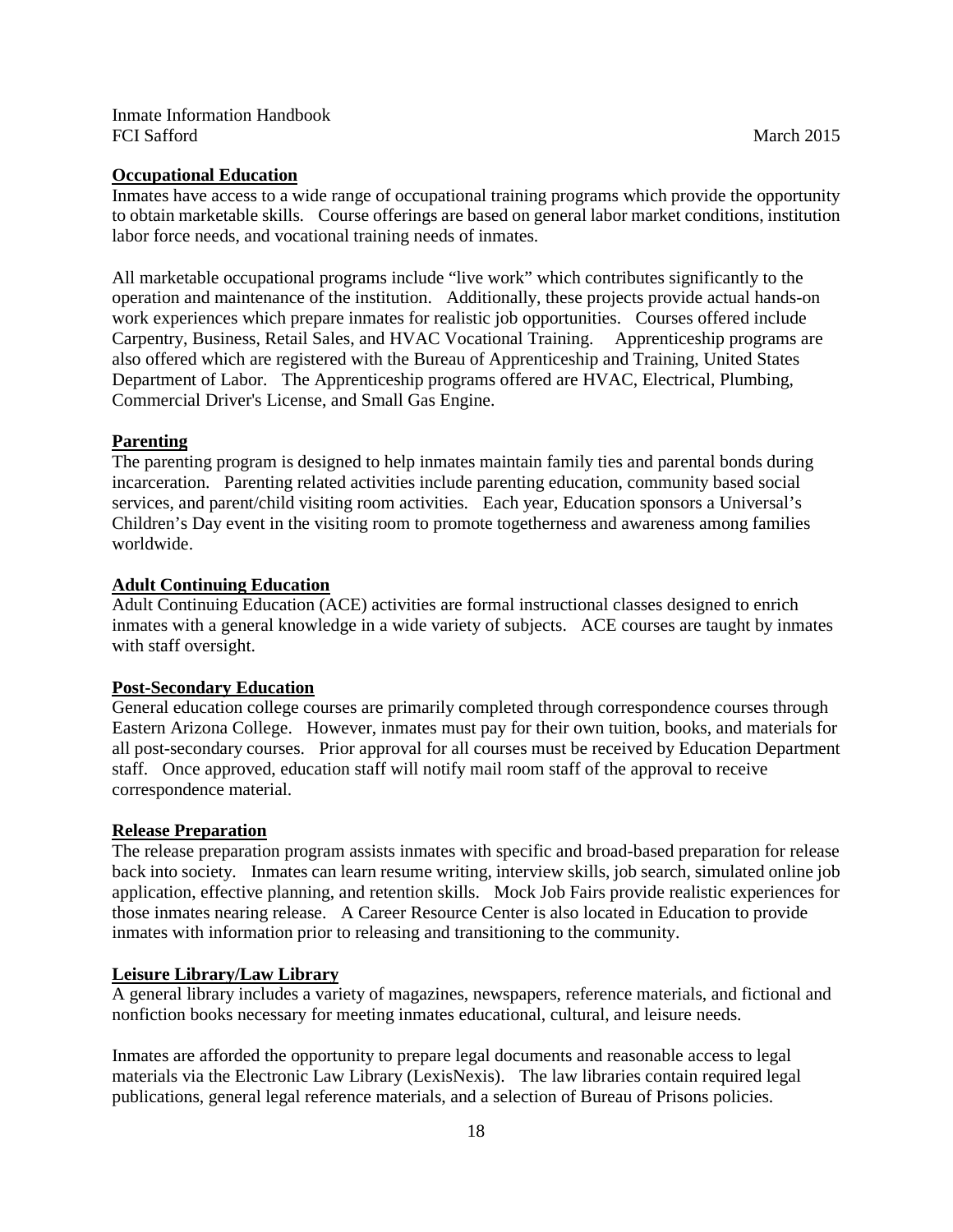# **Environmental & Safety Compliance Department**

Each new inmate will be required to read and sign the safety regulations. In the event the inmate cannot read, these regulations will be read and explained to him. Each inmate will be provided with a copy of the Inmate Accident Compensation Procedures booklet, which is available in both English and Spanish editions.

- 1. Every effort will be made to provide a safe work area and environment for each inmate worker and to provide the appropriate safety equipment for each individual.
- 2. It is the responsibility of each inmate to use the safety equipment issued to protect him against physical injury and/or health hazards. Make certain you have all required personal, protective equipment on before you begin any operation.
- 3. You must wear safety goggles when performing any grinding, chiseling, filing, chipping or spraying operation.
- 4. Hearing protection must be worn on all work stations designated as a high noise level area.
- 5. Tennis shoes are not allowed on any work assignment. While engaged in weight lifting, safety shoes must be worn.
- 6. Report all safety hazards immediately to your work supervisor. Do not continue to work in any area or on any machinery or equipment that is unsafe or improperly guarded.
- 7. Inmate workers will perform only work that is assigned to them. Operation of machines or equipment, or performing any operation that has not been specifically assigned, is strictly forbidden.
- 8. Operating equipment without using the safety guard(s) provided, or removal of the safety guards, is forbidden.
- 9. The fabrication or repair of personal items on government equipment (except when authorized in the Hobby Shop) is against safety regulations.
- 10. Do not try to adjust, oil, clean, repair, or perform any maintenance on any machine while it is in motion. Stop the machine first. Use lockout devices where possible.
- 11. Do not lift weights at the recreation facility until authorized by the Health Services Department.
- 12. Inmates who are injured while performing their assigned duties will immediately report such injury to their work supervisor (staff member). Failure to report a work injury to your supervisor within a maximum of 48 hours may disqualify you from eligibility for lost time wages or compensation.
- 13. It is the responsibility of each inmate worker to exercise care, cooperation, and common sense in performing his assigned work. Horseplay on the job will not be tolerated.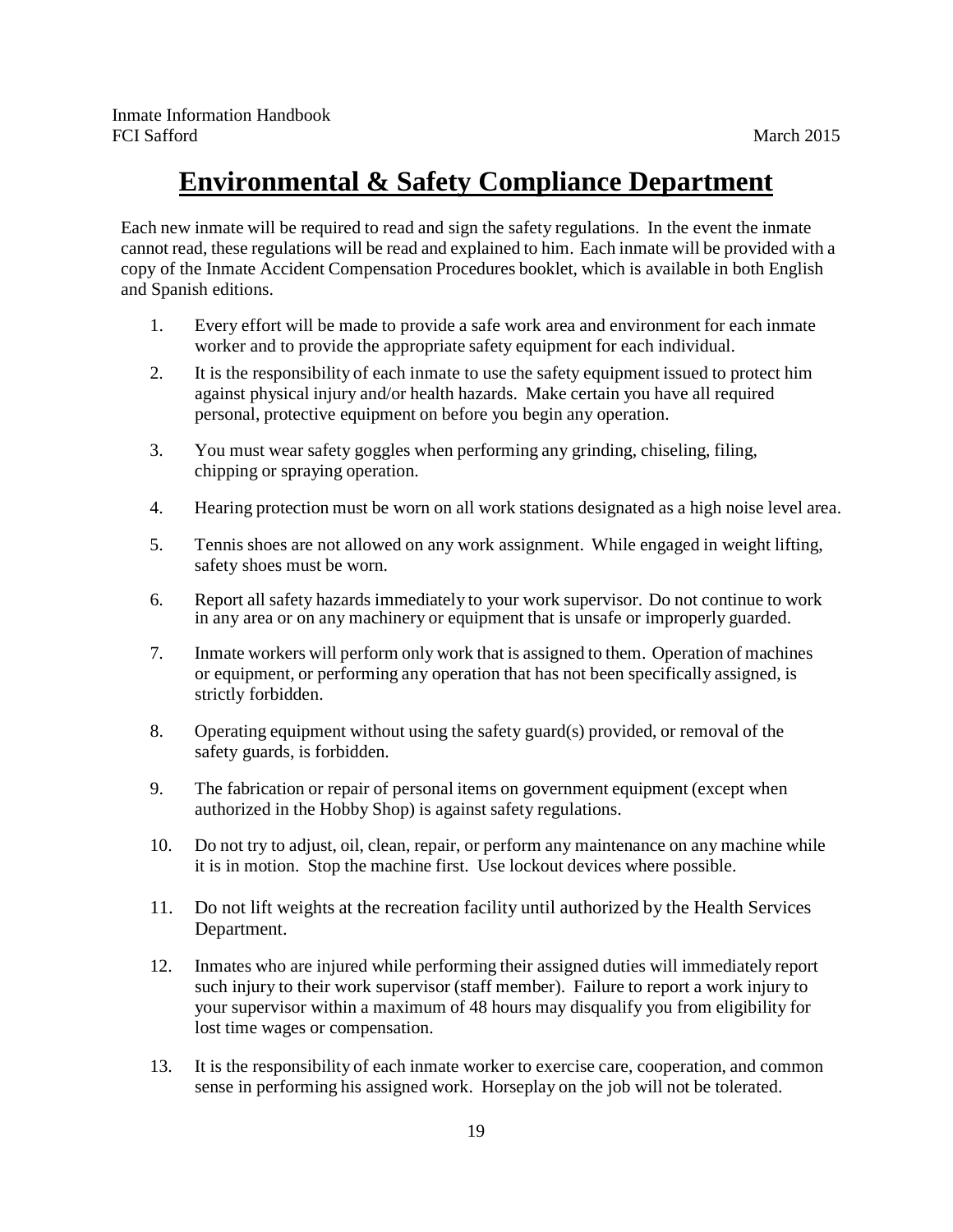- 14. Any inmate who sustains a work injury and still retains some degree of impairment at the time of release should contact the Environmental  $\&$  Safety Compliance Administrator (ESCA) not less than 45 days prior to release or transfer to a CTC for the purpose of submitting a claim for compensation. This claim must include a medical evaluation before any compensation can be considered.
- 15. Any tampering with the fire safety equipment in the dormitories and other buildings in the absence of an emergency is forbidden.
- 16. Inmates will wear safety shoes when at work in all areas.
- 17. The use of headphones is not permitted for safety purposes while on the job.

**VIOLATION OF SAFETY RULES:** When you violate a safety rule, you not only risk receiving disciplinary action, but loss of life, limb, sight or hearing. Therefore, it is to your benefit in every respect to know safety regulations and follow them. In case of doubt, consult your supervisor or the ESCA.

**FIRE SAFETY:** It is the policy of this institution to periodically conduct fire drills to ensure that all staff and inmates become thoroughly familiar with respective evacuation routes, procedures, responsibilities, and steps to be taken during an actual fire emergency at this institution.

**FIRE DRILLS:** A minimum of one fire drill each shift will be conducted quarterly for all inmate dormitories. During an actual fire or during a fire drill, all inmates will be expected to comply with staff orders. Inmates should familiarize themselves with the evacuation routes posted in each dormitory and in each building throughout the institution. Should you encounter a fire within the institution, you should first call for help. If you can safely fight the fire with a fire extinguisher without the risk of injury, you are authorized to do so. Remember to first call for help.

# **Facilities**

The Facilities Department consists of a variety of details that are responsible for maintenance and construction, the details are as follows:

Maintenance Shops: These shops are responsible for painting, landscaping, concrete repair, sheet rock repair and installation, roof repair, window replacement, and repairs to furnishings of all types.

Electric Shop: Responsible for all electrical repairs from lighting to heavy industrial and electrical controls.

HVAC Shop : Maintenance, repairs, and installation of all heating and cooling systems as well as refrigeration systems.

Plumbing Shop: Maintenance, repairs and installation of hot and cold water supply, all plumbing fixtures and returns, and sewage lines.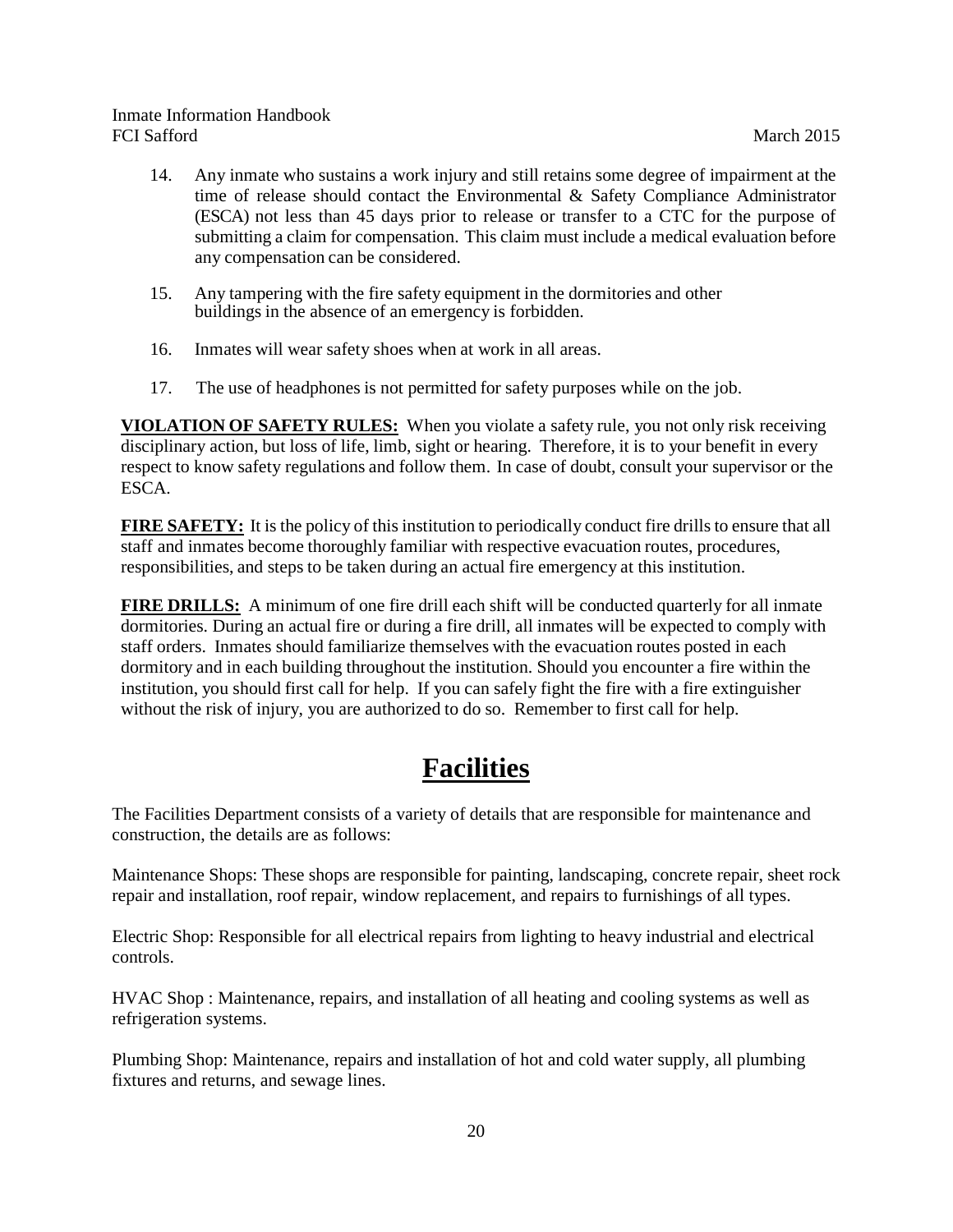The Facilities Department has three work schedules: All Day  $(7:30 \text{ a.m.} - 3:00 \text{ p.m.})$  AM  $(7:30 \text{ a.m.} - 3:00 \text{ p.m.})$ a.m.  $-10:30$  a.m.) and PM (12:00 p.m.  $-3:00$  p.m.). Specific work detail assignments will be made by the General Foreman and the supervisor according to individual skill levels, education class enrollment, and current shop quotas.

| Pay scales available: Grade 1, \$0.40 per hour |
|------------------------------------------------|
| Grade 2, $$0.29$ per hour                      |
| Grade 3, $$0.17$ per hour                      |
| Grade 4, \$0.12 per hour                       |
| Maintenance pay \$5.25 per month               |

All grades can receive a bonus of up to 50% of your base pay monthly, at the Detail Supervisor's discretion.

# **Financial Management**

**Release Funds:** Financial Management Staff will distribute personal, transportation and gratuity funds based on documentation obtains from Unit Management. You will be escorted to the Business Office by R&D staff where your funds will be issued to you at the time of release.

There is a limit on the amount of funds which can be given out at one time. The amount authorized is "up to" \$500. However, we are now using debit cards. All of your funds (if you have more than \$5.00) will be loaded onto a debit card which also has your name and picture on it. The PIN is factory sealed in the envelope which holds the card and the directions. The directions include what number to contact if you have a problem using the card or the PIN. It is highly suggested that you DO NOT change the PIN. There have been some problems after someone has changed their PIN. These cards can be used anywhere you would use a debit card: at the store or ATM. Please note, you may be charged a fee if used at the ATM. The cards are issued from JP Morgan and can easily be deposited into your bank account with them. Other banks may charge you a fee so discuss with them.

Do not destroy the cards after you have retrieved the funds. Any additional funds which come in after your release can be loaded one time after you leave.

Transportation and gratuity, if any, will be given to you in cash.

# **Food Service**

All meals, with the exception of the soup and salad bar, are served by inmate workers for the general population. No personal dishes, bowls, cups or bottles are allowed in the dining room. Additionally, no Commissary items purchased will be permitted in the Dining Hall. This includes; soda cans, seasonings, condiments, hot sauce/soy sauce, cereal, chips (etc). No food or beverage of any kind may be removed from the dining room. Inmates are expected to be in a complete uniform Monday through Friday during normal work hours. Books, bags, foods and empty containers are not authorized to be brought into the dining hall.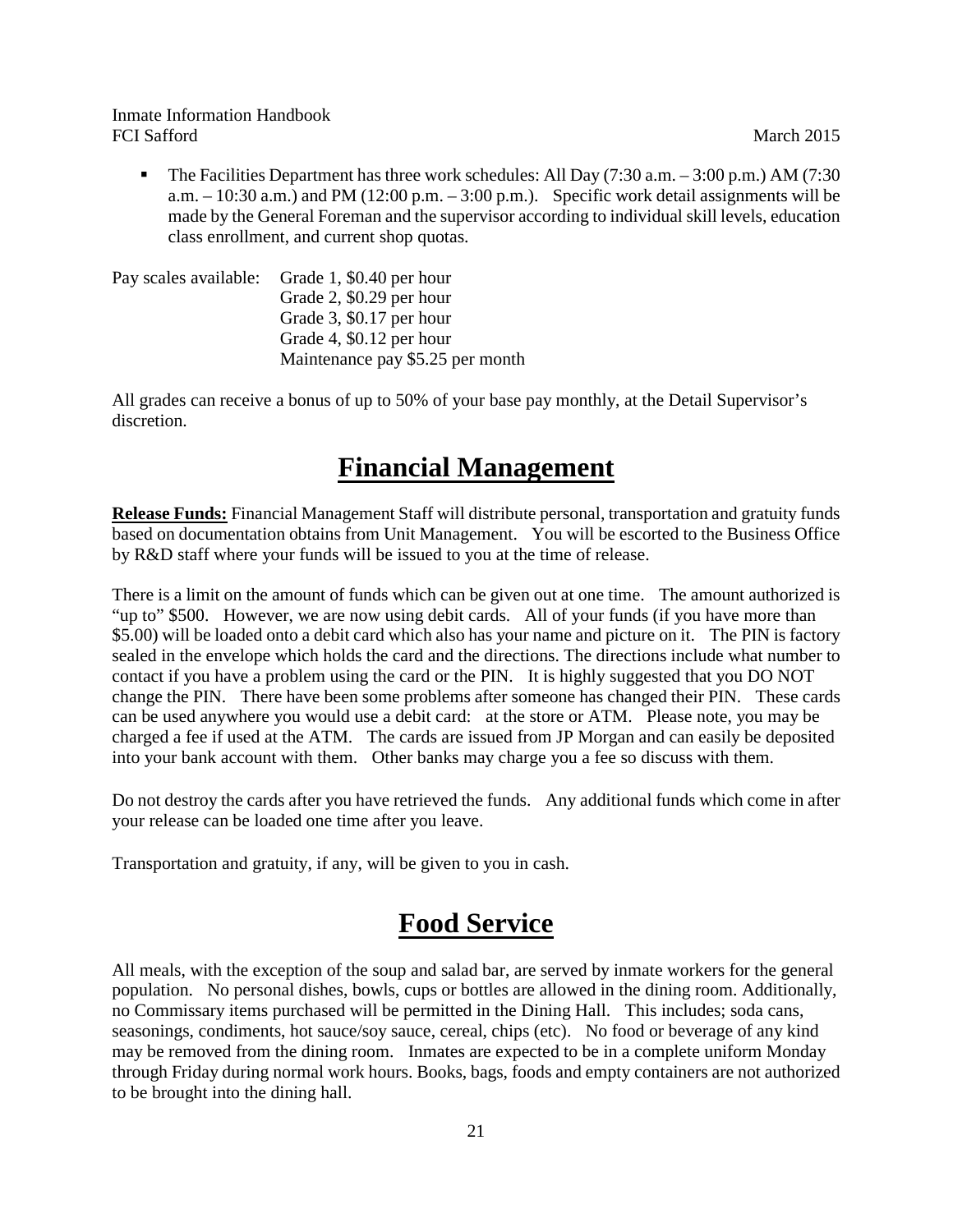Inmates must be in possession of their identification card at each meal in order to receive a meal tray. Anyone without an inmate identification card will be required to eat at last call and will be required to provide their identification card within 24 hours during normal business hours Monday through Friday or within 24 hours of the next business day after holidays and weekends.

# **Medical Diets**

All medical diets must be generated by the Health Services or the Clinical Director before any deviations to the national menu will be authorized. Diabetics who require a snack will be required to provide proof of the medical need upon request.

# **Religious Diets**

The Bureau provides inmates requesting a religious diet reasonable and equitable opportunity to observe their religious dietary practices within the constraints of budget limitations, the secure and orderly running of the institution, and the Bureau, through a religious diet menu.

Inmates wishing to participate in the religious diet program will make this request in writing to the Religious Services Department.

All requests for Religious ceremonial meals will be submitted to the Chaplain, and will be considered once confirmed by Religious Services. All menus will be approved by the Food Service Administrator and are subject to substitution if items are not available.

#### **Meal Schedule**

#### **Monday through Friday**

- o Breakfast: is served from 6:00 a.m. to 7:00 a.m. or closed at the discretion of the Operations Lieutenant.
- o Lunch: is served from 10:30 a.m. The following rotation is used throughout the weekday:
	- **UNICOR**
	- **Facilities**
	- General Population
- o Dinner: is served after the 4:00 p.m. count clears, and the weekly dorm rotation is used.

#### **Weekends and Holidays:**

- o Coffee Hour 6:30 a.m. to 7:30 a.m.<br>
o Brunch 11:00 a.m. until all do
- $11:00$  a.m. until all dorms have been sent and last call has been announced (after the 10:00 a.m. count clears).
- o Dinner After 4:00 p.m. count.

Lunch and dinner meals on weekends and holidays will be called by the weekly dorm rotation.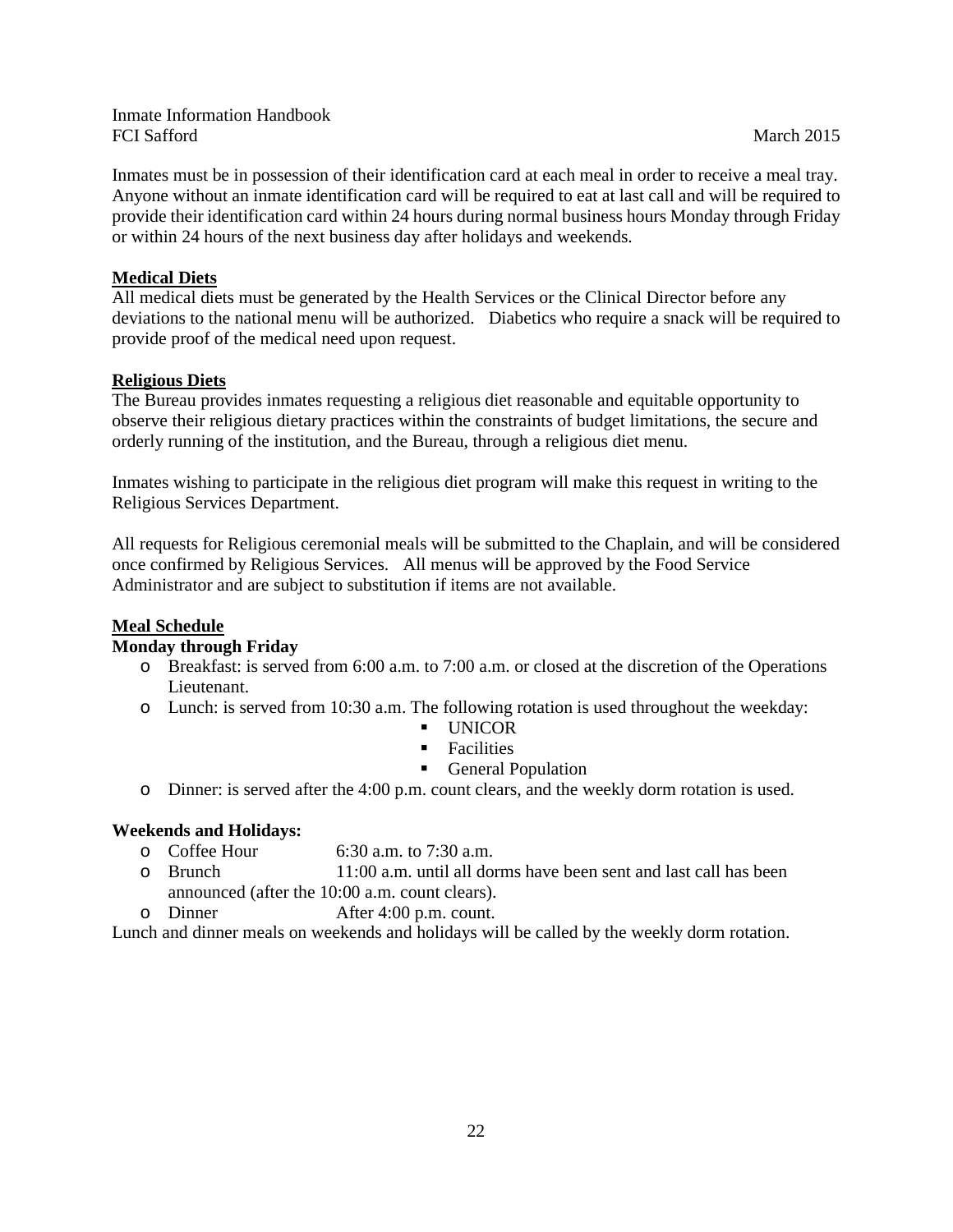# **Health Services**

## **Sick Call Procedures**

A physician and/or other qualified health care practitioner shall provide routine sick call on four regular work days per week, unless there is a holiday involved. Inmates who attend sick call will be triaged or wait to be seen if indicated. Emergency services will be available at all times, 24 hours a day, seven days a week.

For those inmates housed in Special Housing (SHU), Health Services Staff shall provide sick call services seven days a week.

Inmates who attend sick call will be triaged and then given an appointment for the scheduled return visit to the Health Services Unit if indicated. The inmate will present this appointment time to his housing officer or detail supervisor to validate the need for returning to the Health Services Unit.

Individuals who become sick or injured after routine sick call, on weekends, holidays, or evenings should request that their unit officer or work supervisor call the Health Services directly, or the Operations Lieutenant if no Health Service staff are available. **DO NOT GO DIRECTLY TO THE HEALTH SERVICES DEPARTMENT WITHOUT PRIOR APPROVAL BY THE MEDICAL STAFF.**

There is no routine sick-call sign-up on Wednesday. Wednesday has been reserved for:

A & O examinations, which includes:

Physical examination Dental Examination Required Laboratory Tests

# **Inmate Co-Pay**

 A co-payment fee of \$2.00 will be charged to the inmate's commissary account through the TRULINCS system for all healthcare visits initiated by an inmate, to include both medical and dental sick call. Inmates seen for preventive healthcare, chronic care appointments, emergency visits, immediately reported injuries, and provider initiated follow-up appointments will not be charged.

 Any grievances with the co-payment assessment should be addressed with the Health Services Administrator through the "Inmate Request to Staff", or via inmate email to Health Services. The TRULINCS system will automatically deduct or not deduct the funds depending on pay vs. non pay status entered by the Health Services staff member. Also, the TRULINCS system also will determine the indigent vs. lack of fund status and assess charges accordingly.

# **Over the Counter Medications (OTC's)**

During institution triage/sick call, medical staff will refer inmates to the commissary in response to complaints related to cosmetic and general hygiene issues or minor medical ailments. Indigent inmates (an inmate without funds who has not had a trust fund account balance of \$6.00 for the past 30 days), can obtain an OTC (over-the-counter) request through referrals by the health care provider. **However, most OTC's must be purchased at the Commissary.**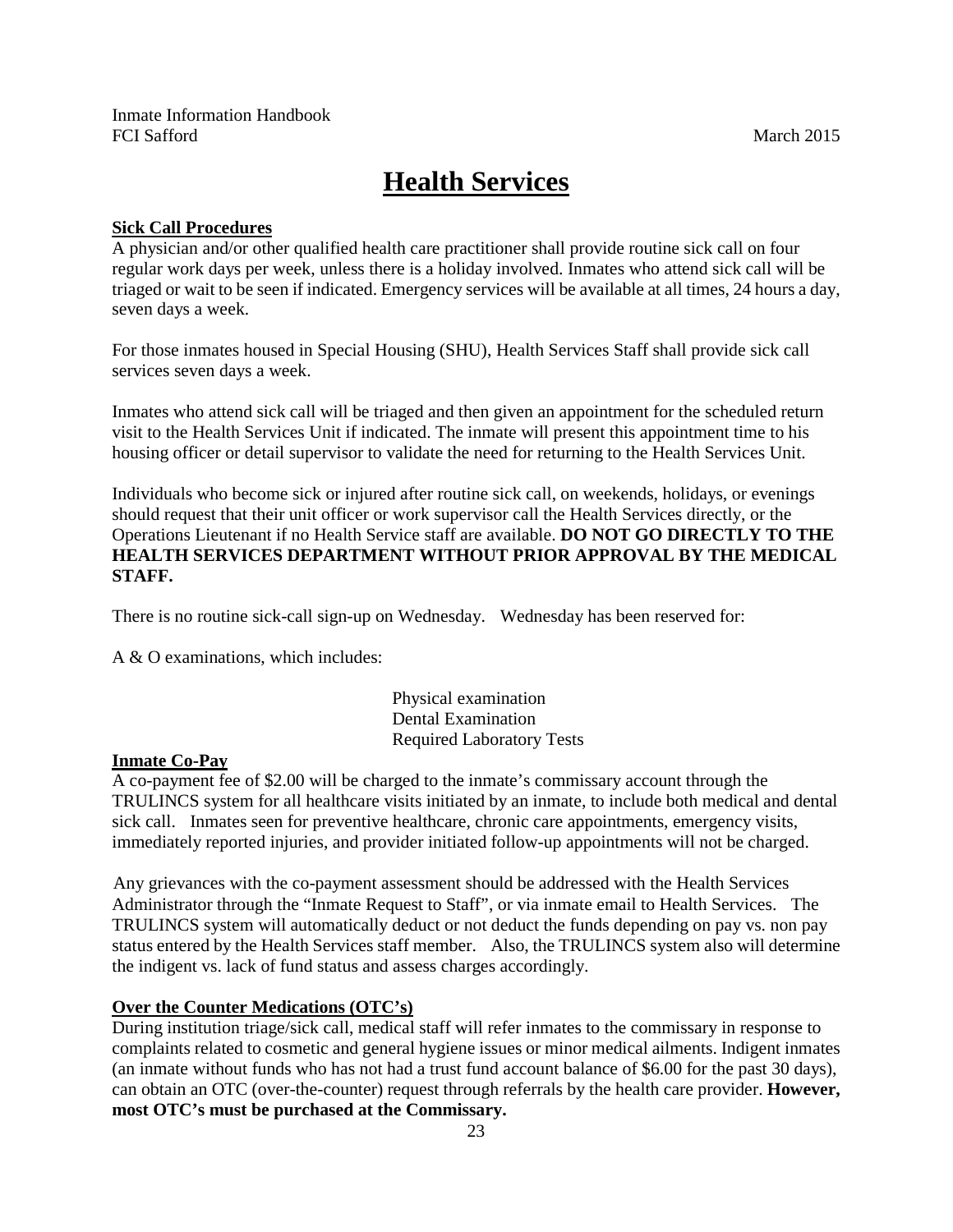#### **Pill/Insulin Line Procedures**

Only those medications approved by the Federal Bureau of Prisons (FBOP) will be dispensed at this facility. No personal medications may be sent into this facility nor can they be brought from home even upon the advice of the inmate's private physician.

Provisions for inmate access to prescribed medication is made through the use of scheduled "pill lines". An I.D. card is required to receive medications. Pill lines are held at the pharmacy window which is located in the Health Services Department, and the hours are specified as follows:

#### **MONDAY TO FRIDAY**

| AM PILL LINE          | $6:30 - 7:00$ a.m. (Also medication pick-up) |
|-----------------------|----------------------------------------------|
| <b>NOON PILL LINE</b> | 11:00-11:30 $a.m.$ (Also medication pick up) |
| <b>PM PILL LINE</b>   | $4:30 - 4:45$ p.m. (No Exceptions)           |

#### **WEEKENDS / HOLIDAYS**

| AM PILL LINE | $9:30-10:00$ a.m. (Also medication pick-up) |
|--------------|---------------------------------------------|
| PM PILL LINE | $4:30 - 4:45$ p.m. (No Exceptions)          |

#### **No Shows and Refusals**

Although inmates are not required to take any pill line medication or insulin, they are required to report at the appropriate time to the respective line. If an inmate comes to pill or insulin line but refuses their medication, they will be required to sign a refusal form. Inmates can submit a refill request by entering their refills in the Trulincs system. Refills are available for pick up after two business days at 11:30 a.m. pill line.

#### **Medical Emergencies**

Medical emergencies will be determined by the medical staff, but are not limited to "loss of life or limb" situations. Inmates who become ill during the work day, weekends, or after normal sick-call hours, should report to their unit officer or their work supervisor. Staff will notify medical staff about the inmate condition. If the inmate provider is available at the time of referral, he/she will triage the symptoms appropriately; otherwise, a different medical staff may triage the inmate. Inmates will be considered "Out-of-Bounds", if they appear in the Health Services Unit without the required staff referral.

#### **Dental Sick Call Procedures**

Dental sick-call sign-up is available daily, except Wednesdays, weekends and holidays from 6:30 a.m. to 7:00 a.m.. The start of dental sick call will be announced for inmates to go to the Health Services Unit. Inmates will be provided a form exclusively for dental sick call use.

Urgent or Emergency Dental Care: After normal work hours or on weekends, emergency care will normally be evaluated by a clinician and will be referred to the dental officer, as needed. Dental emergencies during working hours are handled similar to medical emergencies.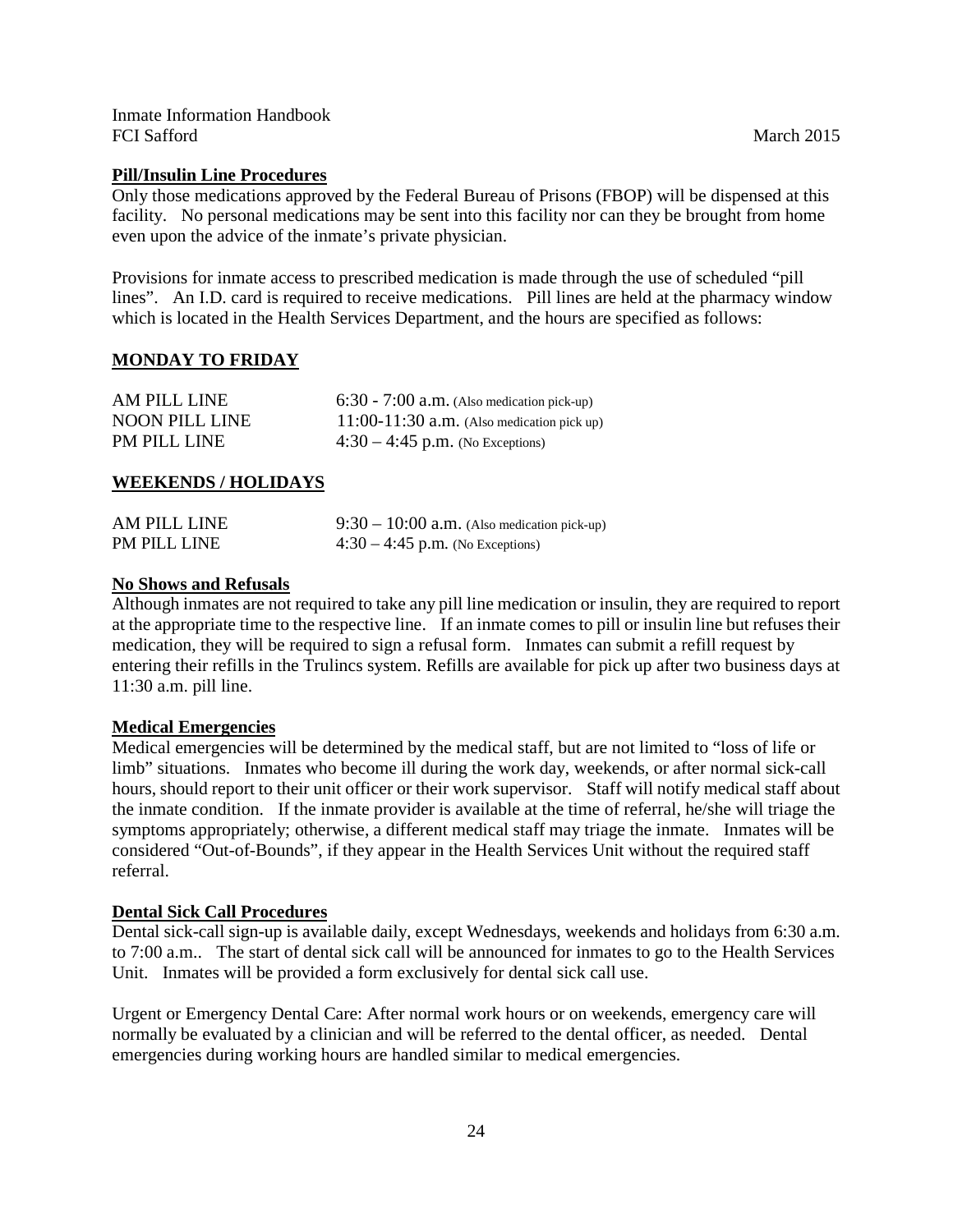Emergency dental care implies evaluation of a problem area, placement of a temporary restoration (fillings), extraction of a hopeless tooth, and/or treatment of infection with adequate antibiotic medication. Emergency dental care does not include cleaning or permanent fillings of teeth.

### **Routine Dental Care**

Routine dental care is provided based upon the availability of staff, time and resources. Routine dental care includes radiographs, oral health instruction, dental prophylaxis (cleaning), amalgam or composite restorations, and fabrication of dentures.

Access to routine dental care is controlled through a treatment list. Inmates will be taken from the National Dental Routine Waiting List. Inmates can request placement on the waiting list by submitting a cop-out to the Dental Program. The Dental Program will place the inmate on a chronological list, maintain a copy of the cop-out and return a copy to the inmate for his records.

Your name will be placed on call-out as it comes to the top of the list. It is very important that you carefully check the call-outs. If you miss an appointment following your cleaning, you will be placed at the end of the waiting list.

#### **Missed Appointments**

Due to the number of inmates requesting medical and dental visits, any inmate who fails to arrive during open movement will be considered a "no show" and will have their appointment cancelled and be subject to disciplinary action. This also applies to inmates on a "Waiting List" status. In case of the latter, his name will be removed, and/or placed at the end of the list. Change Sheets and Daily Call-Outs are to be checked on a daily basis and it is the responsibility of the inmate to check these daily. It is the inmate responsibility to notify his Unit Officer if a Change Sheet or call-out list is not available in the Unit. Your Unit Officer or work supervisor should call the clinic to inform the clinician why you have missed your appointment or failed to arrive during the open movement.

#### **Eyeglasses**

The Bureau will furnish prescription eyeglasses to any inmate requiring them, as documented through a professional prescription. Federal Prison Industries, FCI Butner, NC, is the only approved vendor at Government expense. Inmates may purchase reading glasses at commissaries which stock them. Inmates may retain their previously authorized eyeglasses at the admission. All such glasses are subject to inspection for contraband. Inmates may retain this pair of eyeglasses until the lenses or frames must be changed or repaired, at which point the Bureau will furnish replacement eyeglasses through Federal Prison Industries. All inmates needing eyeglasses must be referred to see the Eye Doctor (optometrist) by his provider. Not all inmates who report blurring of vision will be referred to an optometrist. The medical providers will determine the necessity of the referral and the severity in the error of refraction. Contact lenses will not be allowed unless on the recommendation of an optometrist/ophthalmologist in consultation with the Clinical Director and the Health Services Administrator. Health Services Staff shall determine whether an inmate possessing contact lenses on admission may retain them for use.

Inmates are only authorized to have two pairs of eyeglasses in their property. It is required for inmates to return any broken eyeglasses that were issued by the BOP before receiving the new pair.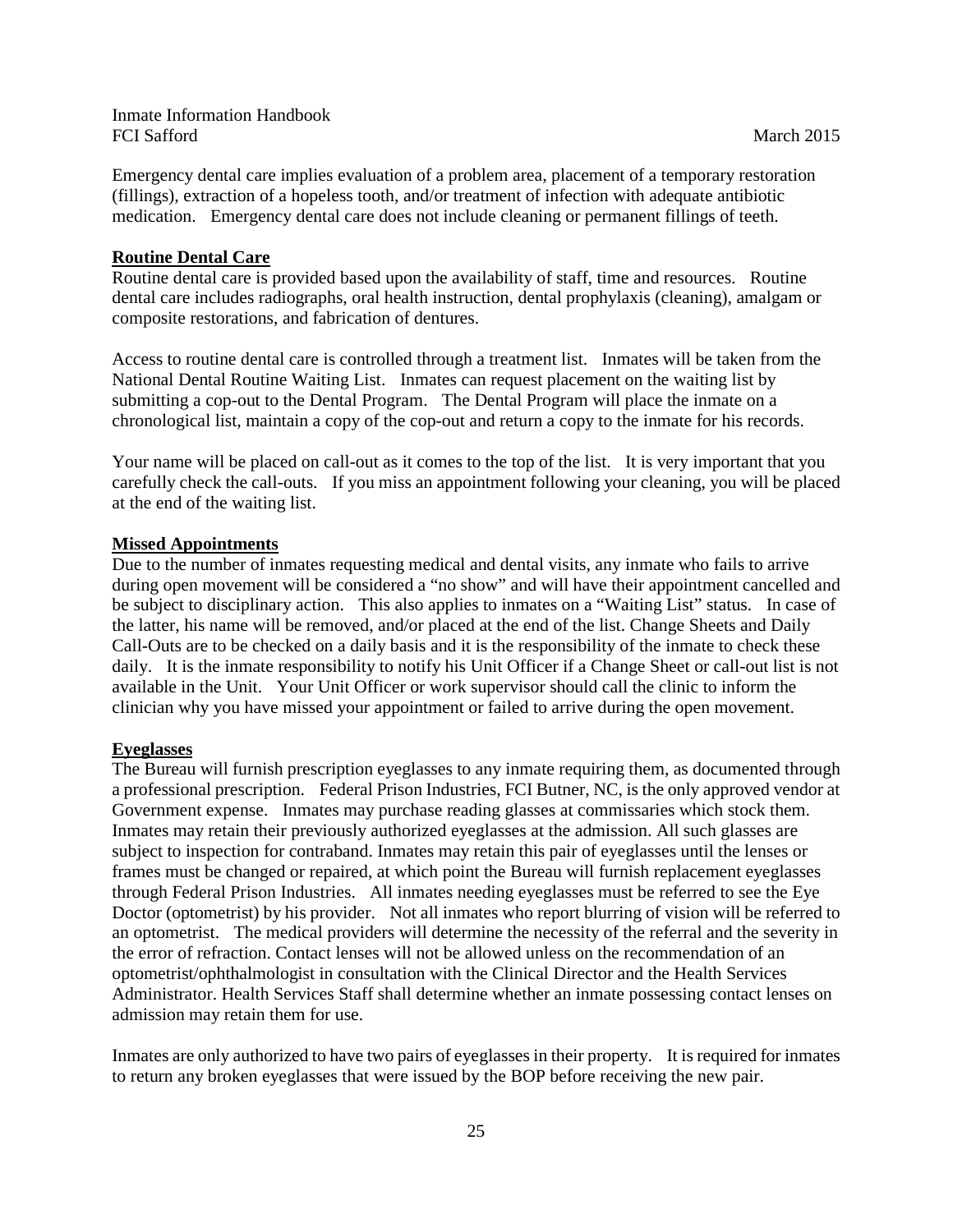#### **Footwear**

The FBOP and OSHA required all inmates to wear steel-toed shoes at work. The Bureau is responsible for providing one pair of safety shoes to each inmate, suitable for their job assignment. Inmates with special medical needs will be evaluated by the medical staff and referred to the staff physician for evaluation if needed. All exceptions to this policy must have the signature of the CD or HSA.

#### **Hearing Aids**

Inmates found to have hearing deficits, will be referred to a certified audiologist. If audiometric testing concludes there is sufficient hearing loss requiring a hearing aid, the inmate will be provided a hearing aid at no cost. Inmates who arrived in the institution with personal hearing aids may be allowed to retain their hearing aids. Inmates may not purchase a personal hearing aid once they are admitted to the institution.

#### **Physical Examinations**

All inmates arriving at FCI Safford will receive a medical screening during the Intake Screening procedures in R&D. All newly incarcerated inmates or inmates who do not have a current documented physical examination, will be scheduled for an A&O Physical Examination within 14 days of arrival. Inmates arriving with chronic care medications will receive a health assessment also within 14 days of arrival. For an inmate transferred from another Bureau facility, the medical provider does not need to complete a new physical examination on an inmate who has had one documented, provided that the inmate has been in continuous custody and the examination is current and accurate, unless otherwise clinically indicated. Any other health evaluation will be provided if indicated by completing the medical visit form.

Inmates under the age of fifty may request a periodic health examination every three years from their last physical examination, and inmates over the age fifty may request it annually by submitting an "Inmate Request to Staff" to the Health Services Department.

Inmates being released from federal custody may request a physical examination if they have not had one within one (1) year prior to the expected date of release. This request should be submitted at least sixty (60) days prior to the expected date of their release.

#### **Consultants/Non-BOP Medical Staff**

The need for an inmate to be seen by a specialist or consultant will be made by the Health Services staff only. The decision made by the consultants or specialists is only a recommendation and the Clinical Director along with the Utilization Review Committee reserves the right to agree or disagree.

## **HIV Information**

HIV testing is for the purpose of evaluating an inmate's exposure to the AIDS Virus. This testing is required for all inmates prior to furlough, half-way house placement, parole, or release. Inmates may request an HIV test due to concerns about previous lifestyles. Submit an Inmate Request To Staff to Medical Records or the HSA. Results of HIV tests are confidential. The infectious disease coordinator will inform the inmates of the test results through the call out system*.*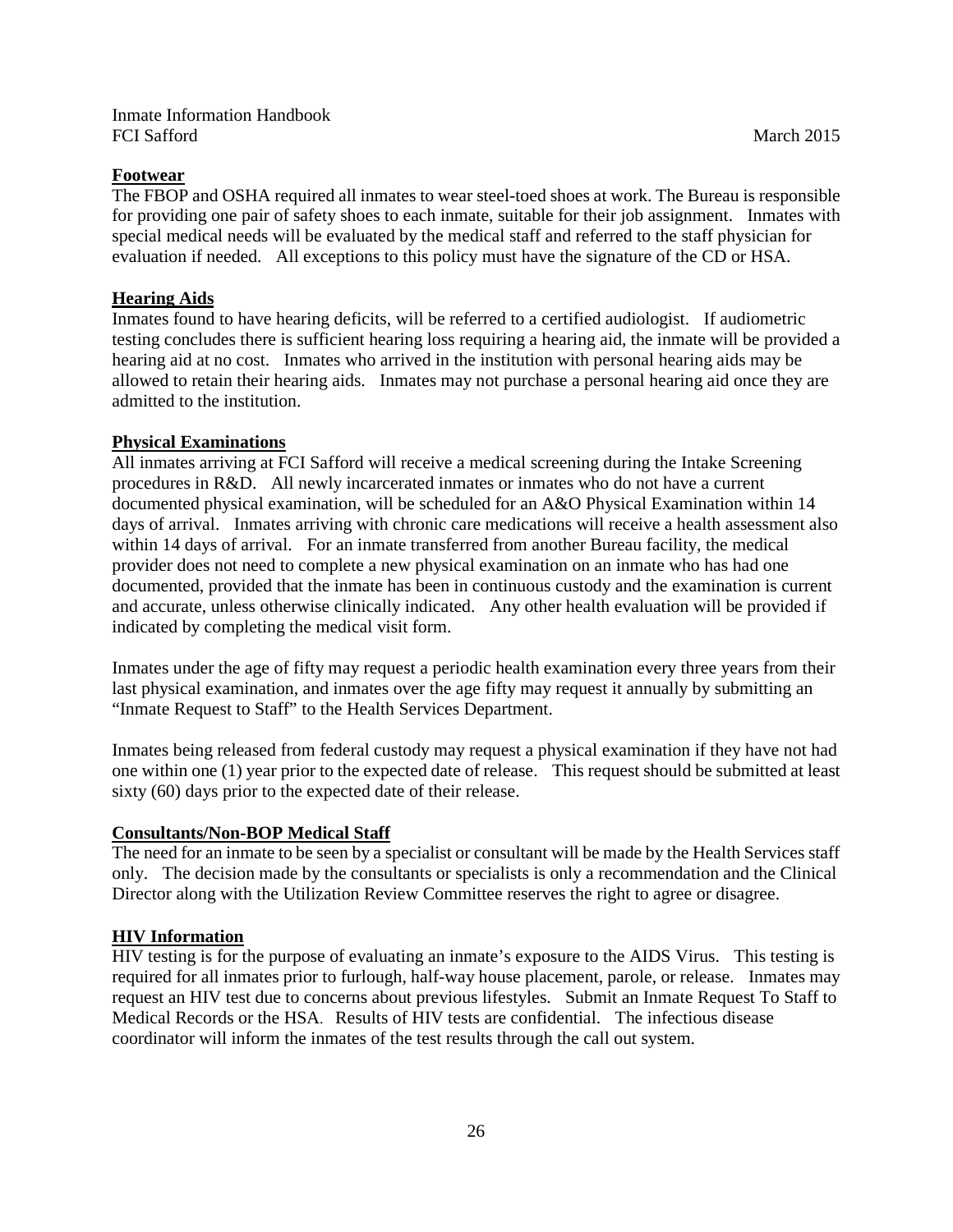# **Advanced Directives (Living Will)**

During life-threatening situations, an inmate can express whether he wants care to be given which will preserve or extend life. Inmates have the fundamental human right to make a decision relating to their own care, including the decision to have life-sustaining procedures withheld or discontinued. However, the Bureau of Prisons remains committed to the principle to provide resuscitative measures within the correctional setting.

Because the institution does not have in-patient services, any inmate wishing to have a Living Will (notarized Advanced Directive), will be provided with the proper paper work to complete. The information will be incorporated in their electronic medical records. This information can also be provided to a local hospital if requested by the attending physician where the inmate is confined; however, when an inmate is admitted to a local hospital, the policy and directive of the local hospital regarding Advance Directives will prevail.

The declaration shall be signed by the inmate in the presence of two witnesses. This directive may be revoked at any time.

## I**nmate Health Care Rights and Responsibilities**

While in the custody of the Federal Bureau of Prisons you have the right to receive health care in a manner that recognizes your basic human rights, and you also accept the responsibility to cooperate with your health care plans and respect the basic human rights of your health care providers.

| Your Health Care Rights                                                                                                                                                                                                                                                       | Your Responsibilities                                                                                                                                                                                                                                                                                                                                                                                                                                  |  |  |  |
|-------------------------------------------------------------------------------------------------------------------------------------------------------------------------------------------------------------------------------------------------------------------------------|--------------------------------------------------------------------------------------------------------------------------------------------------------------------------------------------------------------------------------------------------------------------------------------------------------------------------------------------------------------------------------------------------------------------------------------------------------|--|--|--|
| 1. You have the right to access health care services based on the<br>local procedures at FCI Safford. Health services include medical,<br>dental and all support services. Health Services cannot be denied<br>due to lack (verified) of personal funds to pay for your care. | 1. You have the responsibility to comply with the health care<br>policies of FCI Safford, and follow recommended treatment plans<br>established for you, by health care providers. You have the<br>responsibility to pay an identified fee for any health care encounter<br>initiated by yourself, excluding emergency care. You will also pay<br>the fee for the care of any other inmate on whom you intentionally<br>inflict bodily harm or injury. |  |  |  |
| 2. You have the right to know the name and professional status of<br>your health care providers and to be treated with respect,<br>consideration and dignity.                                                                                                                 | 2. You have the responsibility to treat these providers as<br>professionals and follow their instructions to maintain and improve<br>vour overall health.                                                                                                                                                                                                                                                                                              |  |  |  |
| 3. You have the right to address any concern regarding your health<br>care to any member of the institution staff including the physician,<br>the Health Services Administrator, members of your Unit Team, the<br>Associate Warden and the Warden.                           | 3. You have the responsibility to address your concerns in the<br>accepted format, such as the Inmate Request to Staff Member form,<br>main line, or the accepted Inmate Grievance Procedures.                                                                                                                                                                                                                                                         |  |  |  |
| 4. You have the right to provide the Bureau of Prisons with<br>Advance Directives or a Living Will that would provide the Bureau<br>of Prisons with instructions if you are admitted as an inpatient to a<br>hospital.                                                        | 4. You have the responsibility to provide the Bureau of Prisons with<br>accurate information to complete this agreement.                                                                                                                                                                                                                                                                                                                               |  |  |  |
| 5. You have the right to be provided with information regarding<br>your diagnosis, treatment and prognosis. This includes the right to<br>be informed of health care outcomes that differ significantly from<br>the anticipated outcome.                                      | 5. You have the responsibility to keep this information confidential.                                                                                                                                                                                                                                                                                                                                                                                  |  |  |  |
| 6. You have the right to obtain copies of certain releasable<br>portions of your health record.                                                                                                                                                                               | 6. You have the responsibility to be familiar with the current policy<br>and abide by such to obtain these records.                                                                                                                                                                                                                                                                                                                                    |  |  |  |
| 7. You have the right to be examined in privacy.                                                                                                                                                                                                                              | 7. You have the responsibility to comply with security procedures<br>should security be required during your examination.                                                                                                                                                                                                                                                                                                                              |  |  |  |
| 8. You have the right to participate in health promotion and disease<br>prevention programs, including those providing education<br>regarding infectious diseases.                                                                                                            | 8. You have the responsibility to maintain your health and not to<br>endanger yourself, or others, by participating in activity that could<br>result in the spreading or catching an infectious disease.                                                                                                                                                                                                                                               |  |  |  |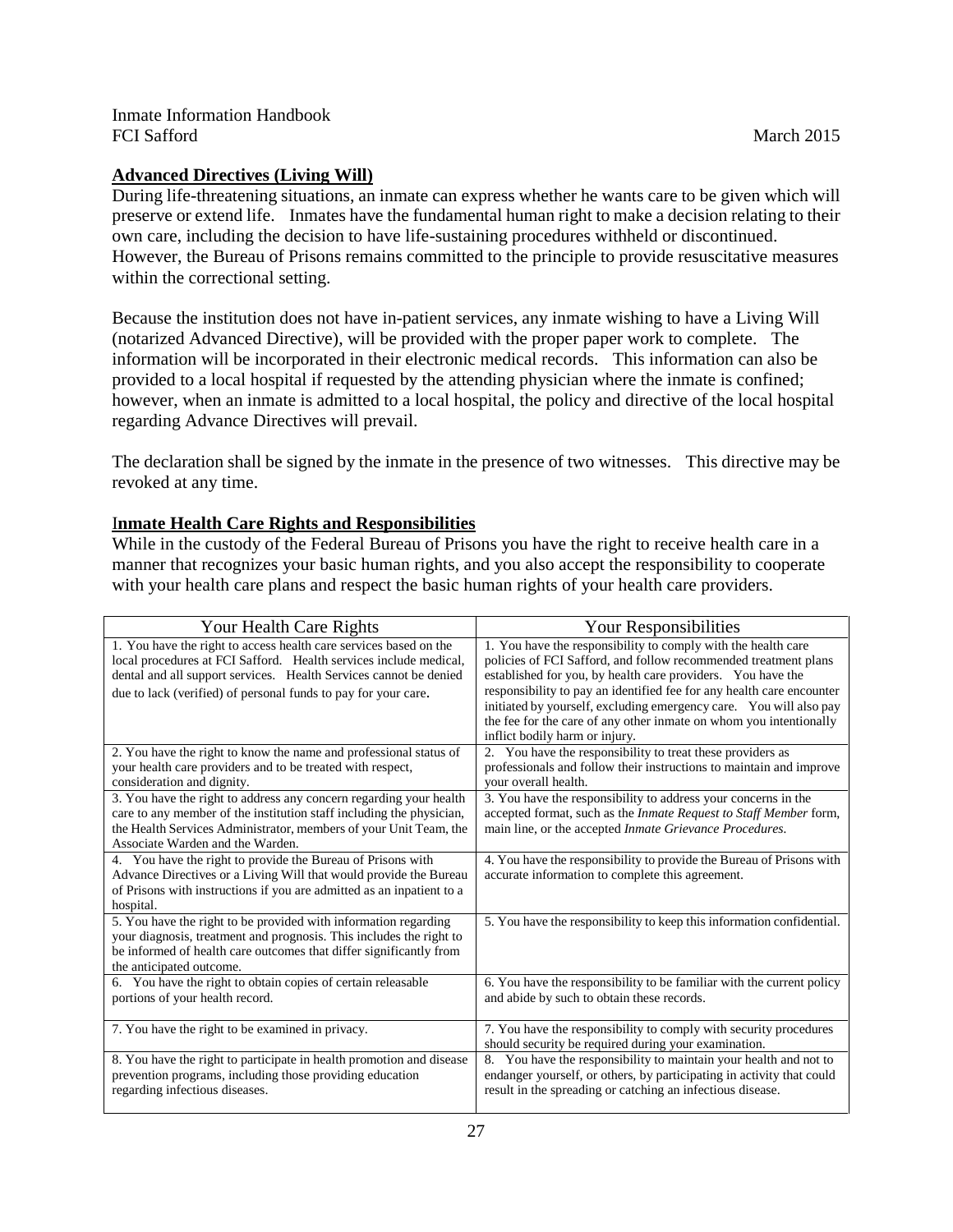| 9. You have the right to report complaints of pain to your health<br>care provider, have your pain assessed and managed in a timely and<br>medically acceptable manner, be provided information about pain<br>and pain management, as well as information on the limitations and<br>side effects of pain treatments.           | 9. You have the responsibility to communicate with your health<br>care provider honestly regarding your pain and your concerns about<br>your pain. You also have the responsibility to adhere to the<br>prescribed treatment plan and medical restrictions. It is your<br>responsibility to keep your provider informed of both positive and<br>negative changes in your condition to assure timely follow up. |
|--------------------------------------------------------------------------------------------------------------------------------------------------------------------------------------------------------------------------------------------------------------------------------------------------------------------------------|----------------------------------------------------------------------------------------------------------------------------------------------------------------------------------------------------------------------------------------------------------------------------------------------------------------------------------------------------------------------------------------------------------------|
| 10. You have the right to receive prescribed medications and<br>treatments in a timely manner, consistent with the<br>recommendations of the prescribing health care provider.                                                                                                                                                 | 10. You have the responsibility to be honest with your health care<br>provider(s), to comply with prescribed treatments and follow<br>prescription orders. You also have the responsibility not to<br>provide any other person your medication or other prescribed item.                                                                                                                                       |
| 11. You have the right to be provided healthy and nutritious food.<br>You have the right to instruction regarding a healthy diet.                                                                                                                                                                                              | 11. You have the responsibility to eat healthy and not abuse or<br>waste food or drink.                                                                                                                                                                                                                                                                                                                        |
| 12. You have the right to request a routine physical examination, as<br>defined by Bureau of Prisons' Policy. (If you are under the age of<br>50, once every three years; if over the age of 50, once a year and<br>within one year of your release).                                                                          | 12. You have the responsibility to notify medical staff that you wish<br>to have an examination.                                                                                                                                                                                                                                                                                                               |
| 13. You have the right to dental care as defined in Bureau of<br>Prisons' Policy to include preventative services, emergency care<br>and routine care.                                                                                                                                                                         | 13. You have the responsibility to maintain your oral hygiene and<br>health.                                                                                                                                                                                                                                                                                                                                   |
| 14. You have the right to a safe, clean and healthy environment,<br>including smoke-free living areas.                                                                                                                                                                                                                         | 14. You have the responsibility to maintain the cleanliness of<br>personal and common areas and safety in consideration of others.<br>You have the responsibility to follow smoking regulations.                                                                                                                                                                                                               |
| 15. You have the right to refuse medical treatment in accordance<br>with Bureau of Prisons' Policy. Refusal of certain diagnostic tests<br>for infectious diseases can result in administrative action against<br>you. You have the right to be counseled regarding the possible<br>ill-effects of refusing medical treatment. | 15. You have the responsibility to notify health services regarding<br>any ill-effects that occur as a result of your refusal. You also<br>accept the responsibility to sign the treatment refusal form.                                                                                                                                                                                                       |

# **Smoking Cessation**

For all newly committed inmates who are trying to quit smoking, FCI Safford offers a smoking cessation program that addresses:

- Nutrition.
- Physical activity (exercise).
- Stress management.
- Nicotine Replacement Therapy (NRT).

Institutions conduct these activities through a combination of:

- Videos.
- Classroom presentations.
- Recreation activities.
- The sale of nicotine replacement patches in the Commissary.
- Group or individual counseling.

**Nicotine Replacement Therapy (NRT).** Nicotine replacement patches may assist with the gradual tapering of nicotine consumption. The Commissary will stock or sell patches through the Special Purchase Order (SPO) process. Inmates may purchase patches with staff approval.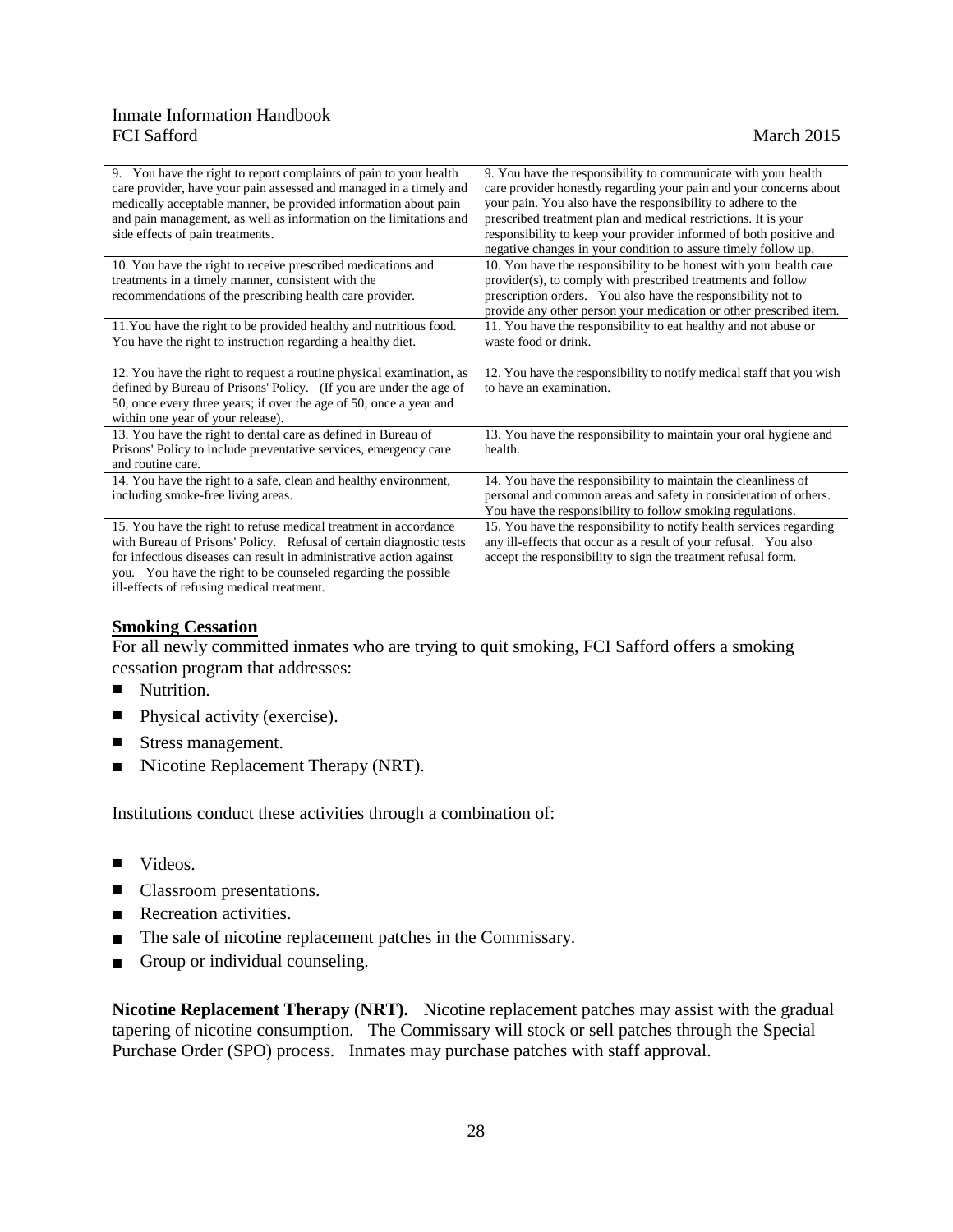An inmate requesting NRT must have an initial medical assessment to purchase a six to ten-week supply of patches. The inmate then obtains an initial written approval from a Bureau health care provider using the Nicotine Replacement Therapy Approval form (BP-A1019), certifying that the inmate's health status has been reviewed and he or she is approved to use the patches. Additional information is also provided in the Institution Supplement entitled Smoking/No Smoking Areas.

#### **General Questions**

If you have any questions about the level or type of medical care received at this facility, you may submit an Inmate Request To Staff. You may also direct your questions to the CD or HSA, or submit a grievance through the Administrative Remedy Process.

#### **Public Notice**

Joint Commission standards deal with organization quality, safety-of care issues, and the safety of environment in which care is provided. The Joint Commission's primary vehicles for providing this information publicly are Quality Check® and Quality Reports. Quality Check is the Joint Commission's web site for making available descriptive and performance information about accredited and non-accredited organizations.

If a concern regarding such matters cannot be resolved through the established processes, you may send correspondence to the following address: Division of Accreditation Operation, Office of Quality Monitoring, Joint Commission, One Renaissance Boulevard, Oakbrook Terrace, IL 60181.

# **Inmate Services**

#### **Commissary:**

The Federal Bureau of Prisons maintains inmates' monies (Deposit Fund) while incarcerated. The purpose of the Deposit Fund is to provide inmates the privilege of obtaining merchandise and services either not provided by the Bureau or a different quality than that provided by the Bureau. An inmate may use funds in their account to purchase items at the institution commissary, place funds on their inmate phone account, purchase TRU-Units for their TRULINCS account, or send funds by creating a BP-199. Inmates may not be in possession of money at FCI Safford. Upon release, an inmate will receive or have mailed home all remaining funds in his account. More information regarding release funds is outlined in the Financial Management section.

Commissary sales are conducted Monday through Thursday. The shopping rotation and times are posted on the inmate bulletin boards. It is the inmate's responsibility to know the amount of money available in his account. Inmates may verify their account balances by utilizing the TRULINCS or the inmate telephone (118+PAC). It is each inmate's responsibility to review his sales receipt and merchandise, prior to leaving the sales window, for accuracy and completeness. After the inmate signs his sales receipt and leaves the Commissary sales window, ALL SALES ARE FINAL.

All items are sold on an "AS IS" basis with no warranty implied. Absolutely no additions or corrections shall be made, except in the case of administrative error.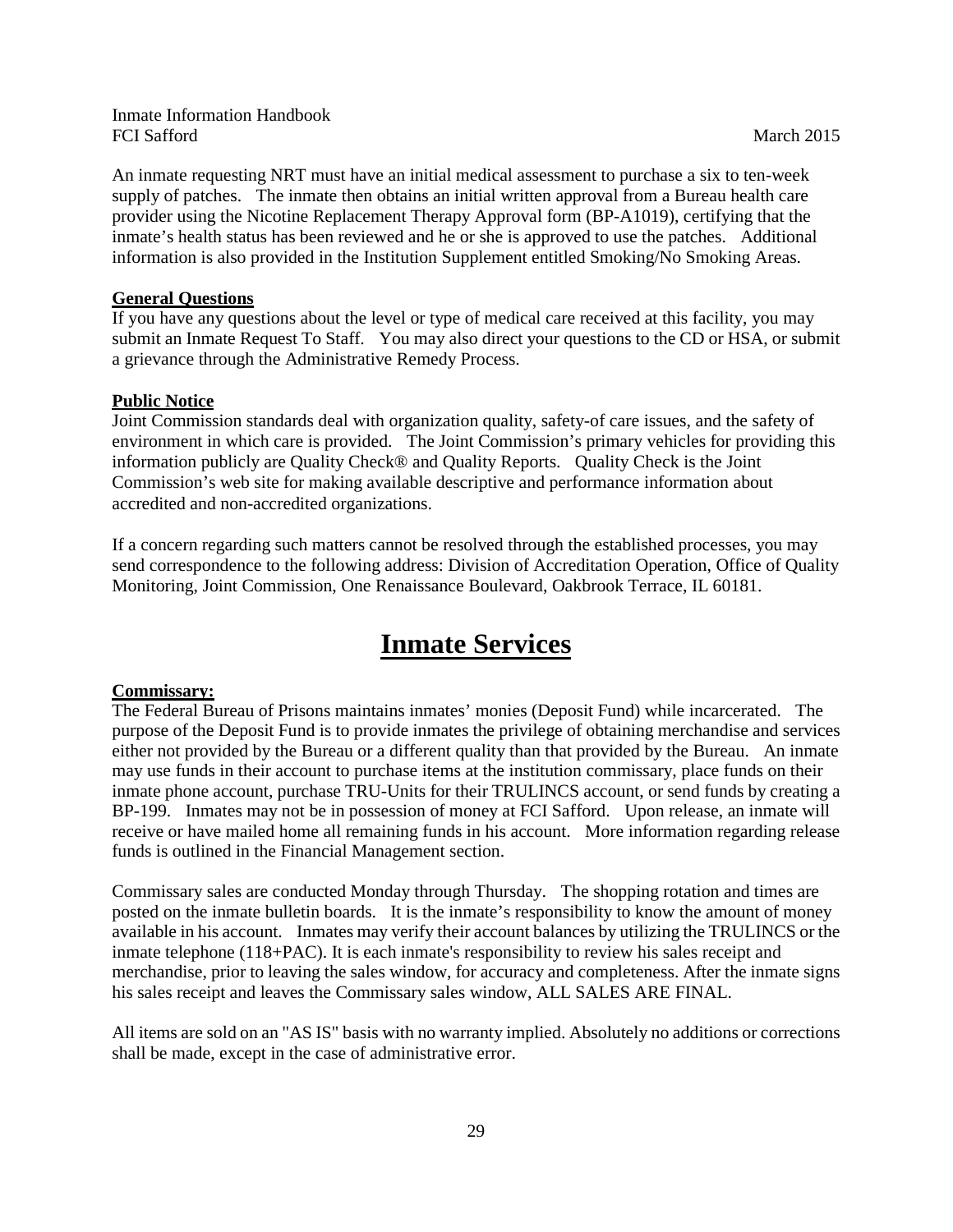NOTE: Inmates must have their commissary card in their possession at all times for identification purposes.

# **Deposits to Commissary Accounts:**

U.S. Postal Service

Inmates' families and friends choosing to send inmates funds through the mail must send those funds to the following address and in accordance with the directions provided below:

Federal Bureau of Prisons Insert Valid Committed Inmate Name Insert Inmate Eight-Digit Register Number Post Office Box 474701 Des Moines, Iowa 50947-0001

The deposit must be in the form of a money order made out to the inmate's full committed name and complete eight-digit register number. Effective December 1, 2007, all non-postal money orders and non-government checks processed through the National Lockbox will be placed on a 15-day hold. The Bureau of Prisons will return to the sender funds that do not have valid inmate information provided the envelope has an adequate return address. Personal checks and cash cannot be accepted for deposit. At no time will funds (i.e., money order, cash, check) be accepted through the mail at this institution for deposit in the inmates Commissary account. All funds received in the mail will be returned to sender with instructions for forwarding funds to the National Lockbox.

The sender's name and return address must appear on the upper left-hand corner of the envelope to ensure that the funds can be returned to the sender in the event that they cannot be posted to the inmate's account. The deposit envelope must not contain any items intended for delivery to the inmate. The Bureau of Prisons shall dispose of all items included with the funds.

In the event funds have been mailed but have not been received in the inmate's account and adequate time has passed for mail service to Des Moines, Iowa, the sender must initiate a tracer with the entity who sold them the money order to resolve any issues.

# **Western Union Quick Collect Program**

Inmates' families and friends may also send inmates funds through Western Union's Quick Collect Program. All funds sent via Western Union's Quick Collect will be posted to the inmate's account within two to four hours, when those funds are sent between 7:00 a.m. and 9:00 p.m. EST (seven days per week, including holidays). Funds received after 9:00 p.m. EST will be posted by 7:00 a.m. EST the following morning. Funds sent to an inmate through the Quick Collect Program may be sent via one of the following ways: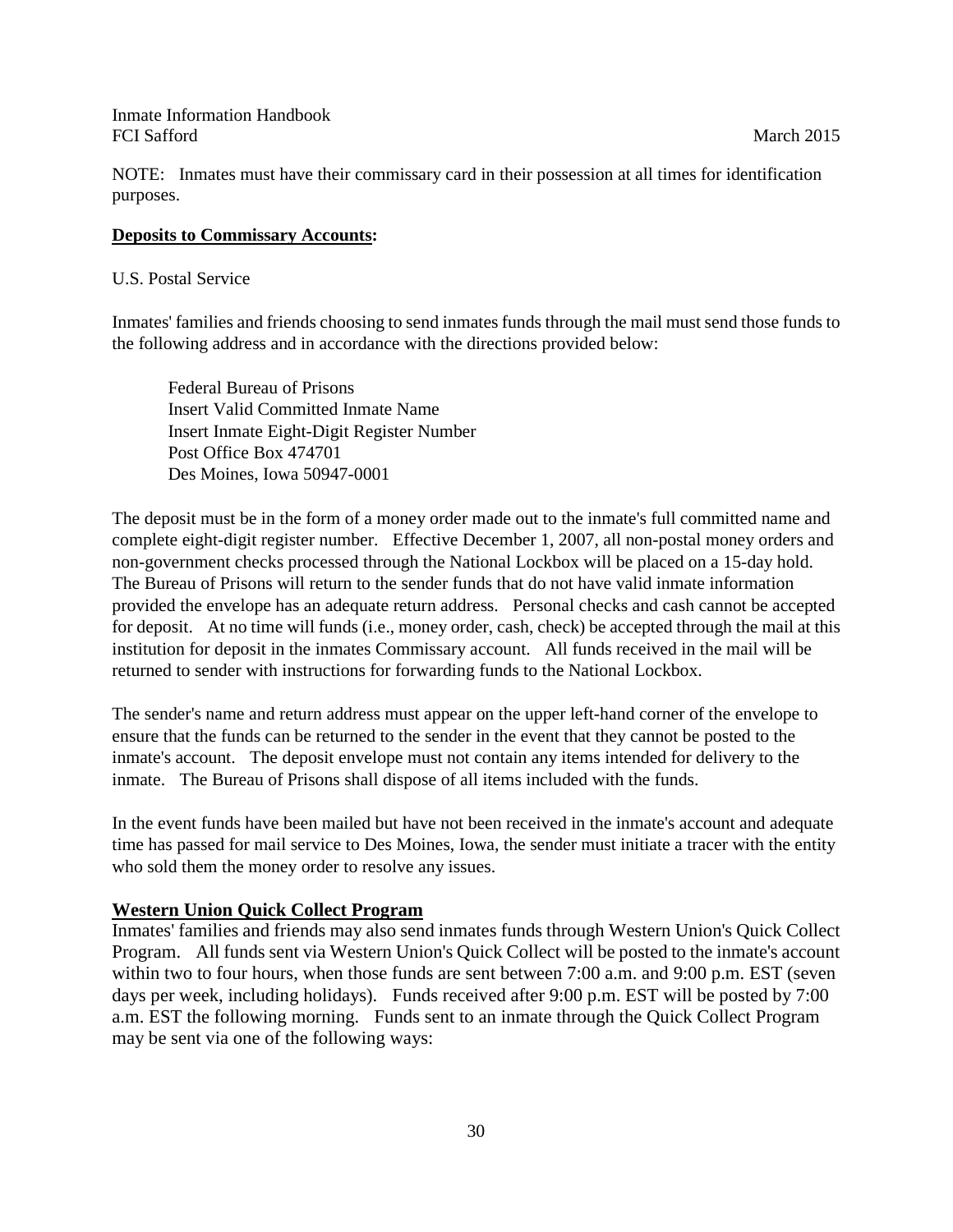1) At an agent location with cash: The inmate's family or friends must complete a Quick Collect form. To find the nearest agent, they may call 1-800-325-6000 or go to [www.westernunion.com.](http://www.bop.gov/disclaimer.jsp?url=www.westernunion.com/index_consumer.asp?country=US)

2) By phone using a credit/debit card: The inmate's family or friends may simply call 1-800-634-3422 and press option 2.

3) ONLINE using a credit/debit card: The inmate's family and friends may go to [www.westernunion.com](http://www.bop.gov/disclaimer.jsp?url=https://wumt.westernunion.com/asp/qcreceiver.asp?RCP_CODE_CITY=FBOP) and select "Quick Collect."

 For each Western Union Quick Collect transaction, the following information must be provided:

1) Valid inmate eight-digit register number (entered with no spaces or dashes) followed immediately by inmate's last name 2) Committed inmate full name entered on attention line 3) Code City: FBOP, DC

- **Please note that the inmate's committed name and eight-digit register number must be entered** correctly. If the sender does not provide the correct information, the transaction cannot be completed. The Code City is always FBOP, DC.
- Each transaction is accepted or rejected at the point of sale. The sender has the sole responsibility of sending the funds to the correct inmate. If an incorrect register number and/or name are used and accepted and posted to that inmate, funds may not be returned.

# **Money Gram Express**

For each Money Gram Express Payment transaction, the following information must be provided:

- 1. Valid inmate eight-digit register number (entered with no spaces or dashes), followed immediately by inmate's last name
- 2. Company Name: Federal Bureau of Prisons
- 3. City & State: Washington, DC
- 4. Receive Code: Must always be 7932
- 5. Committed inmate full Name entered on beneficiary line

Funds sent to an inmate through the Money Gram Express Payment Program may be sent via one of the following ways:

1. At an agent location with cash. The inmate's family or friends must complete a Money Gram Express Payment Blue Form. To find the nearest agent, they may call 1-800-926-9400 or go to www.moneygram.com.

2. ONLINE using a credit, debit or prepaid card (Visa or MasterCard only). The inmate's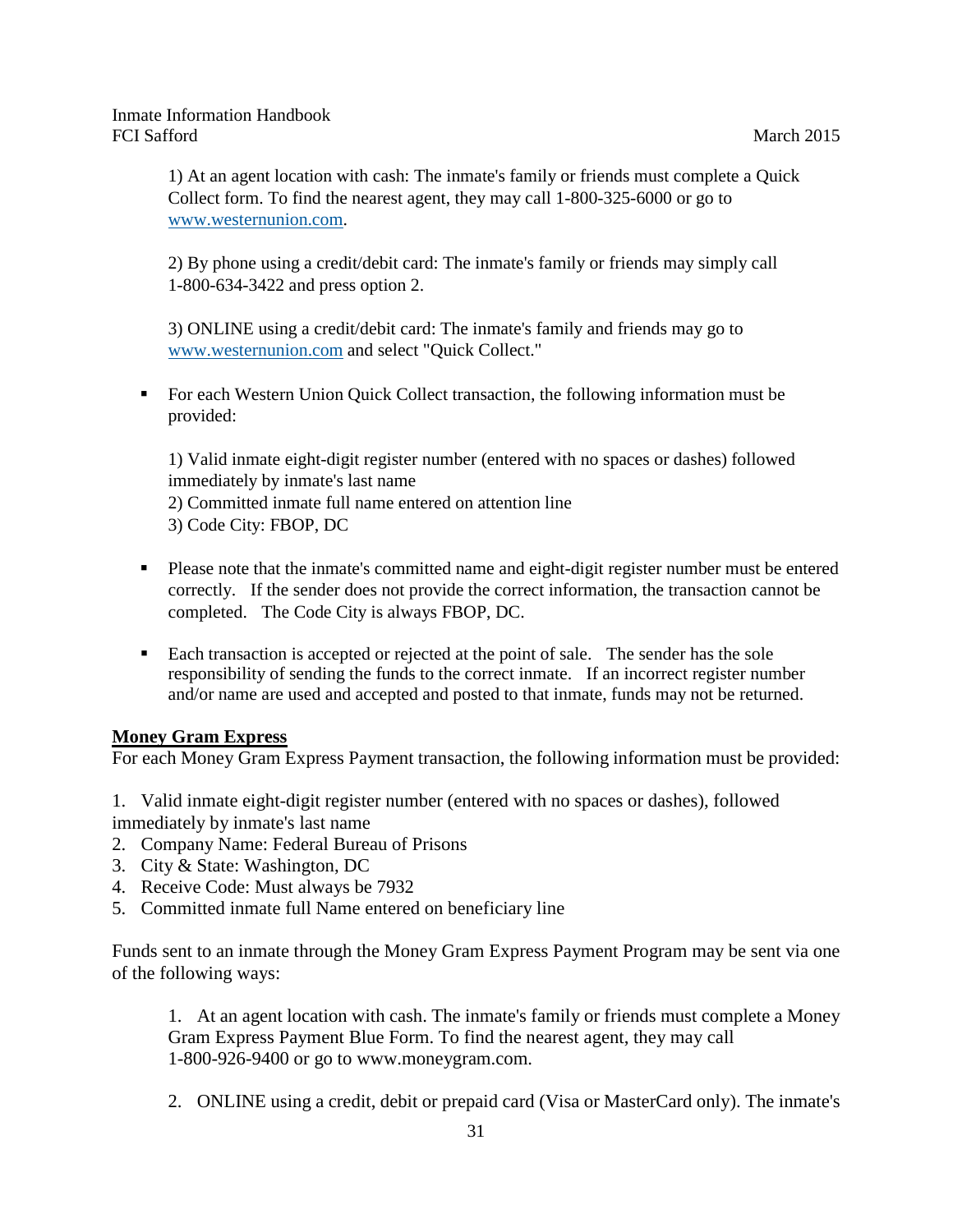family and friends can click on www.moneygram.com/paybills. Enter the Receive Code (7932) and the amount you are sending (up to \$300). If you are a first time user you also must set up a profile and account.

#### **Commissary Fund Withdrawals**

Requests for Withdrawal of Inmate Personal Funds, BP-199 forms, will be processed weekly by Trust Fund, Inmate Accounts. Withdrawals are initiated in TRULINCS, Send Funds (BP-199) by the inmate. When the BP-199 is printed it must be signed by the inmate in staff presence and hand delivered. The Supervisor of Education approves withdrawal requests for correspondence courses and materials for approved education programs. Unit Managers will approve all other withdrawal requests. Only the Associate Warden can approve inmate contributions to recognized charities and withdrawals exceeding \$500.00.

General Money Gram Express Payment Program Information:

TRUGRAMS may only be sent to approved TRULINCS email contacts (Receivers) with active CorrLinks accounts. Receivers must be individuals with Government issued identification. Transfer/ receive amounts will not be paid out to companies. The maximum dollar amount that may be sent/received in a single transaction is \$100.00. There is a flat \$4.95 consumer fee for each transfer regardless of the amount being transferred. TRUGRAM purchases may be requested until 10:00 p.m. ET daily. Inmates may send one TRUGRAM per day. The receiver must be 18 years of age or older. Sender (inmate) must consent to Money Gram's Terms and Conditions. Money Gram's Terms and Conditions are viewable within the Money Gram Gift Funds Screen and are viewable/printable via the TRULINCS Bulletin Board service. The receiver will be notified of the TRUGRAM transfer via CorrLinks message. The transfer/receive amount is usually ready to be received at a Money Gram location within one hour of the CorrLinks message being received, subject to the hours of operation of the Money Gram location selected by the receiver. The receiver may call 1-800-MONEYGRAM or refer to www.moneygram.com for the address and phone number of Money Gram locations.

A transfer may only be picked up by a receiver in the state or a contiguous/adjacent state designated by the Sender (inmate). The receiver's postal address identified by the inmate in TRULINCS will be used as the identifier.

Please be aware both the reference number identified in the CorrLinks message announcing the transfer and presentation of Government issued identification are required to receive a transfer. The receiver's ability to receive any transfer may be restricted until any identity verification of the receiver required by Money Gram has been successfully completed.

Transfer reference numbers expire in 30 days. Transfers that are not picked-up within 30 days will be returned to the sender less the \$4.95 consumer fee.

Transfers will be paid out in cash, check, money order, Money Gram money transfer check, or a combination thereof at the discretion of the chosen Money Gram location. Money Gram may report suspicious activity to appropriate law enforcement organizations or other government agencies. Any questions or concerns regarding Money Gram Express Payment transfers should be directed to Money Gram by the sender (general public). Questions or concerns should not be directed to the BOP.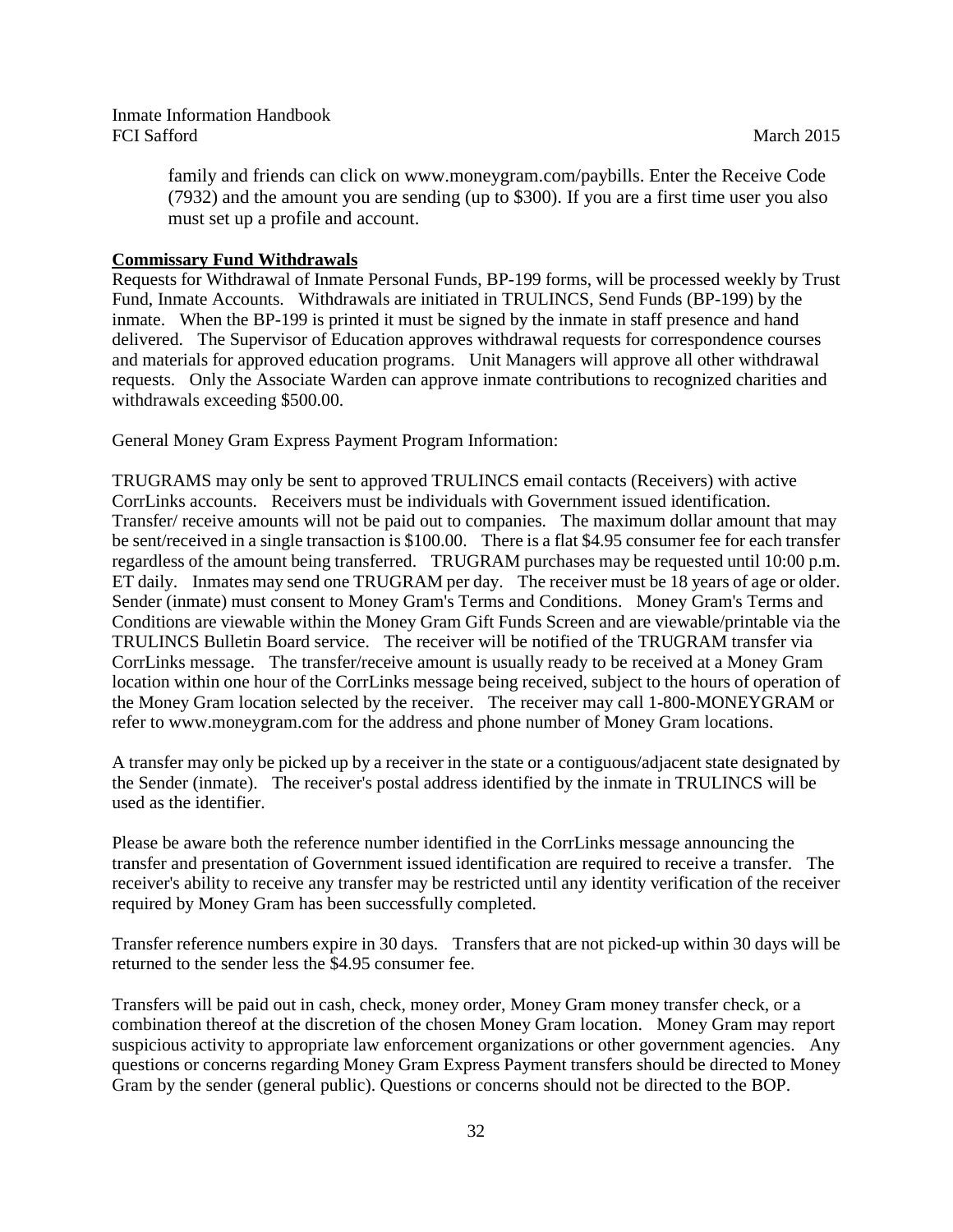#### **Account Inquiries**

Account inquiries may be made through the inmate phones or TRULINCS. In addition, requests can be made by submitting a BP-148 (Inmate Request To Staff) to Unit staff (open house) or Financial Management.

#### **Spending Limitations**

All purchases are limited to \$160 dollars every two weeks with the exception of O.T.C. medications, Nicotine Replacement Therapy patches and stamps. Another \$50.00 is added during the November/December time frame for a period of 30 days.

#### **Laundry and Clothing Operation**

Consolidated laundry is used. All inmates must utilize the institution laundry to have their clothes and linens cleaned. There are laundry schedules posted at the institution laundry, Unit Bulletin Boards and on the TRULINCS bulletin board.

Irons may be checked out from the Unit Officer and must be returned in a timely manner. Ironing boards are located in the units for your use. It is expected that the irons will be used with care and for their intended purpose. Any misuse or abuse may result in disciplinary action.

#### **Inmate Telephone System**

1. Inmates must add their contacts in TRULINCS and may place up to thirty phone numbers on their account.

2. Phone Access Codes (PAC) are not to be shared and must be kept confidential. Replacement numbers will not be given until a BP-199 payable to US Treasury for \$5.00 is processed. TRUFONE credits are transferred using the TRUFONE system and must be done in even dollar amounts. The TRUFONE credits are deducted from an inmate's commissary account and transferred to the TRUFONE account immediately. Transfers may be made from any telephone during operational hours. It is each inmate's responsibility to verify the correctness of the amount transferred at the time of transfer.

3. Phone credits are transferred from your commissary account to your telephone account by dialing 118 + your pac number and following the directions on the phone. You can check your commissary balance by pressing #1, phone balance by pressing # 2, and transfer funds by pressing #3. Inmates with ITS accounts are limited to 300 minutes of completed calls per calendar month from January to October. An additional 100 minutes is added to their existing minutes for the month of November and December for greater access to their families and friends. The minutes may be used for any combination of collect or debit calls at the inmate's discretion. Inmates who exhaust their 300 minute limitation may be provided, at the Warden's discretion, a telephone call for good cause, and will ordinarily bear the telephone call's cost. Indigent inmates may, for good cause, be authorized an additional collect call beyond the 300 minute limitation at the Warden's discretion.

4. Inmates are not permitted to use or possess another inmate's PAC Number or make three way calls, conference calls, or use phone cards. The use of call forwarding services is prohibited. Any phone abuse or misuse may result in disciplinary actions and loss of phone privileges.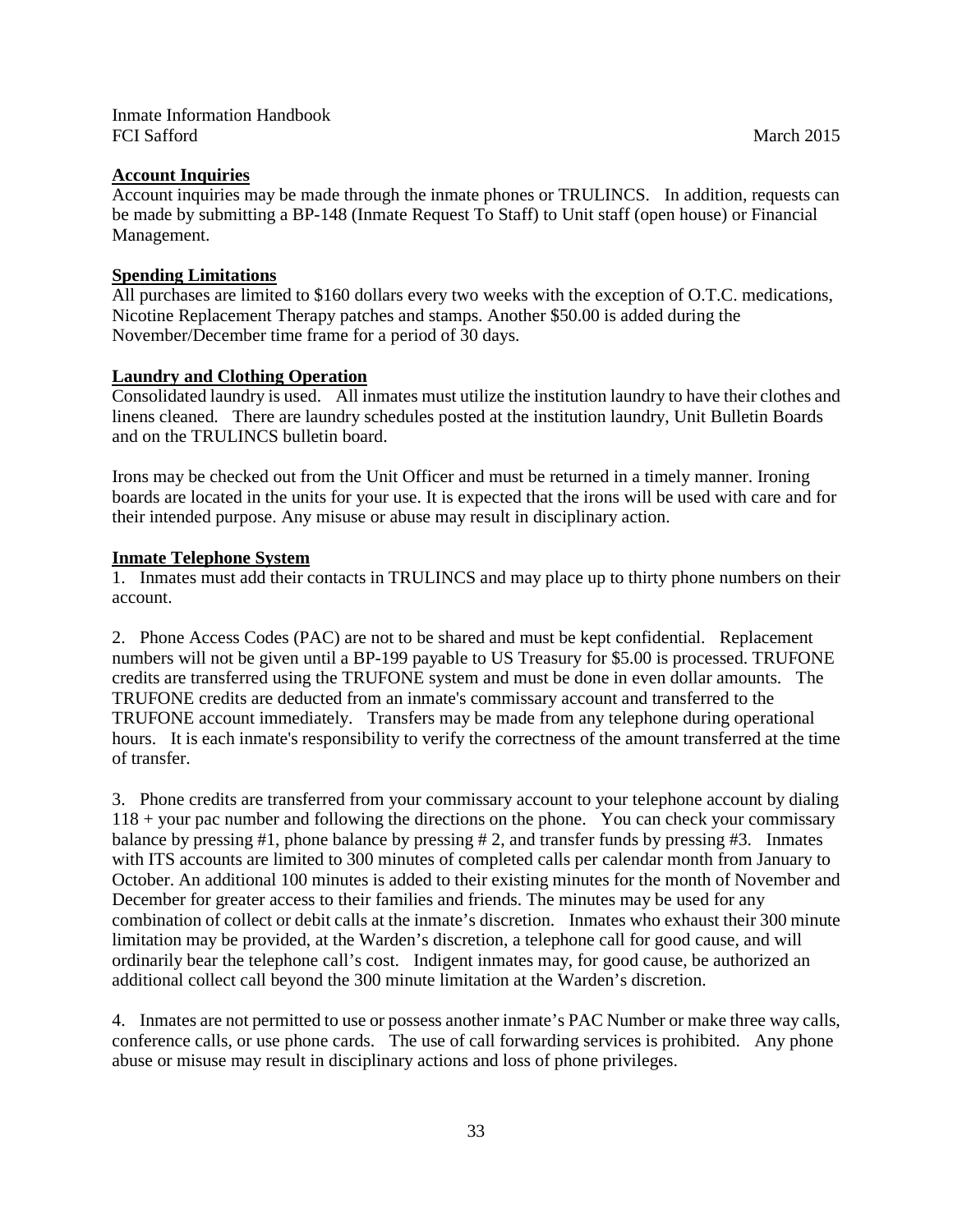5. Inmates will be required to register on the Inmate Telephone System utilizing the V-Pin feature prior to making phone calls. V-PIN is an added security feature that uses a sample of your voice, which will be collected when you state your name during the registration process. This feature will ensure that you will be the only person who can utilize your PAC and should alleviate the chance of another inmate accessing your account. Any inmate not registered will need to notify staff to be assisted in the registration process.

## **TRULINCS**

Inmates will access TRULINCS by entering their register number without the hyphen, PAC, Personal Identification Number (PIN) within the 30 second timeframe. TRULINCS accounts are not to be shared and must be kept confidential.

Inmates are able to perform the following: -Purchase TRU-Units -Telephone Number List (30) -Public Messaging (E-Mail) -Portal Mailing List for Labels -View Account Transactions -Print Services -Send Funds (BP-199s) -Electronic Law Library -Contact List Management (100 Total Contacts) -Inmate to Staff Messaging -E-Mail List (30) **-View Local Documents** 

# **Psychology**

All inmates will be screened by a psychologist during the institution's admission and orientation program. The screening will include a self-report form followed by an individual interview. If there is a determined need, services are offered in the areas of substance abuse treatment as well as other behavioral or emotional problems. Available programming is posted outside of Psychology Services, on unit bulletin boards and/or on TRULINCS. Inmates interested in services may submit a request to Psychology Services, or talk to a member of the department in the dining hall weekdays during mainline.

#### **Residential Drug Abuse Program**

The RDAP is nine months of intensive treatment, for inmates who meet the diagnostic criteria for substance abuse or dependence. It follows a modified therapeutic community model which seeks cooperation and self-disclosure from community members. Qualified participants enter the program based on projected release date. Inmates interested in participating are interviewed about 36 months from their projected release date. New groups begin about every 12-14 weeks (3 to 4 months). Inmates who successfully complete the 500 hours shall normally be recommended for 6 months of RRC placement. To address any concerns, you may submit an Inmate Request to Staff or attend weekly open house. All requests to staff inquiring about a treatment eligibility interview need to be submitted to the Non-Residential Treatment Specialist during open house.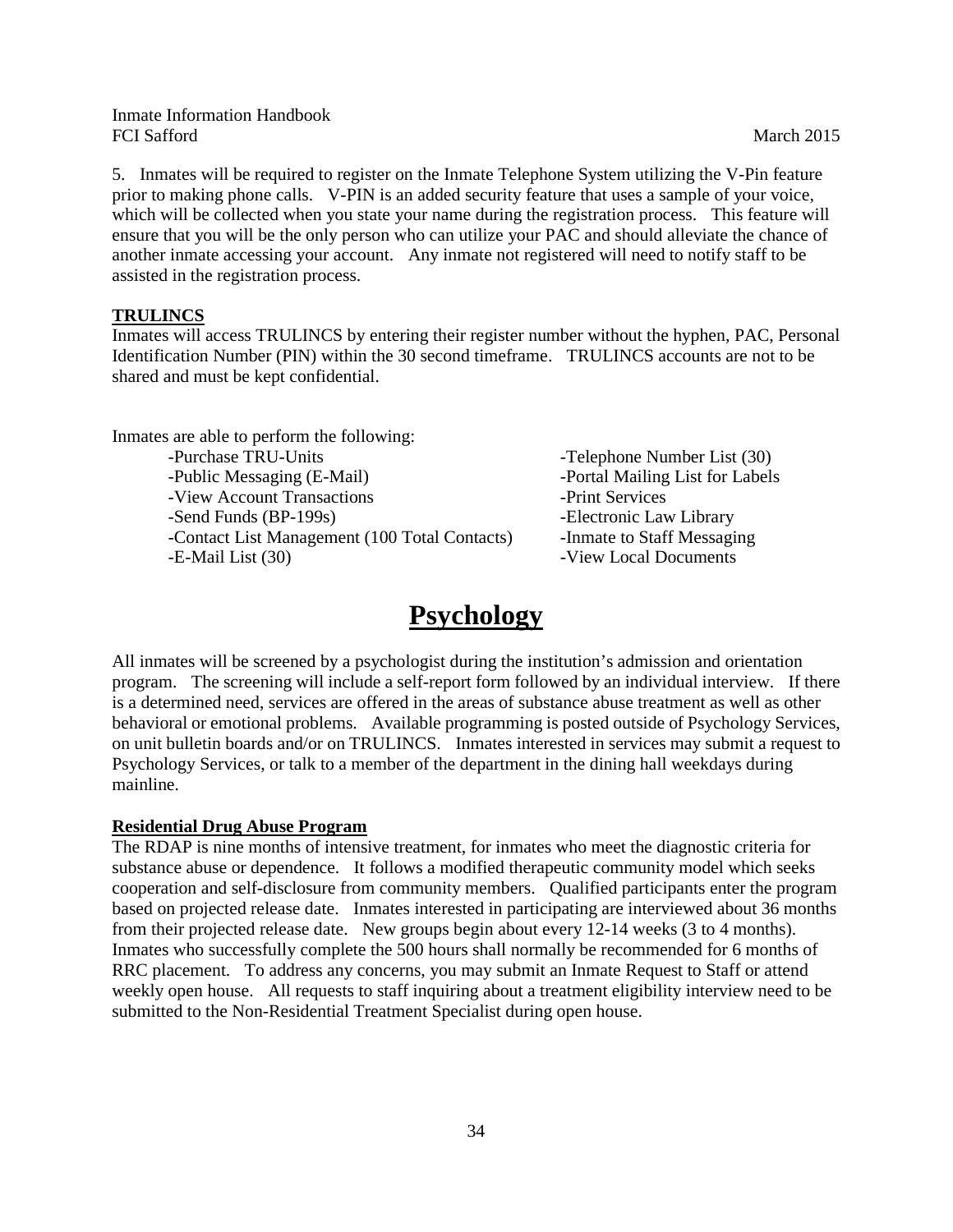An important responsibility of the Psychology Services Department is the prevention of suicide. All staff are trained to detect warning signs of suicide; however, other inmates frequently see these signs earlier than staff. If you become aware of a situation that suggests an inmate is thinking about hurting himself, you are encouraged to notify staff so that appropriate prevention measures can be taken.

The Drug Education Program at FCI Safford is a mandatory program for sentenced offenders who meet one of the following criteria:

(1) All offenders for whom there is evidence in the Presentence Investigation (PSI) that alcohol or other drug use contributed to the commission of the instant offense;

(2) Individuals whose alcohol or other drug use was a reason for a violation of parole or probation supervision for which the subject is now incarcerated; and

(3) Offenders for whom there is a court recommendation for drug programming.

The program is also open to volunteers; however, priority will be given to offenders with alcohol and other drug abuse histories. This program is offered in both English and Spanish. A standardized certificate of completion will also be awarded to all who successfully complete the course. Open House Hours: Please check the bulletin board to see list of hours.

**You Have the Right to be Safe from Sexually Abusive Behavior.** The Federal Bureau of Prisons has a zero tolerance policy against sexual abuse and sexual harassment. While you are incarcerated, **no one has the right to pressure you to engage in sexual acts**.

You do not have to tolerate sexually abusive/ harassing behavior or pressure to engage in unwanted sexual behavior from another inmate or a staff member. Regardless of your age, size, race, ethnicity, gender or sexual orientation, you have the right to be safe from sexually abusive behavior.

# **What Can You Do To Prevent Sexually Abusive Behavior?**

Here are some things you can do to protect yourself and others against sexually abusive behavior: ■ Carry yourself in a confident manner at all times. Do not permit your emotions (fear/anxiety) to be obvious to others.

- Do not accept gifts or favors from others. Most gifts or favors come with strings attached to them.
- Do not accept an offer from another inmate to be your protector.
- Find a staff member with whom you feel comfortable discussing your fears and concerns.

■ Be alert! Do not use contraband substances such as drugs or alcohol; these can weaken your ability to stay alert and make good judgments.

■ Be direct and firm if others ask you to do something you don't want to do. Do not give mixed messages to other inmates regarding your wishes for sexual activity.

■ Stay in well-lit areas of the institution.

■ Choose your associates wisely. Look for people who are involved in positive activities like educational programs, psychology groups, or religious services. Get involved in these activities yourself.

■ Trust your instincts. If you sense that a situation may be dangerous, it probably is. If you fear for your safety, report your concerns to staff.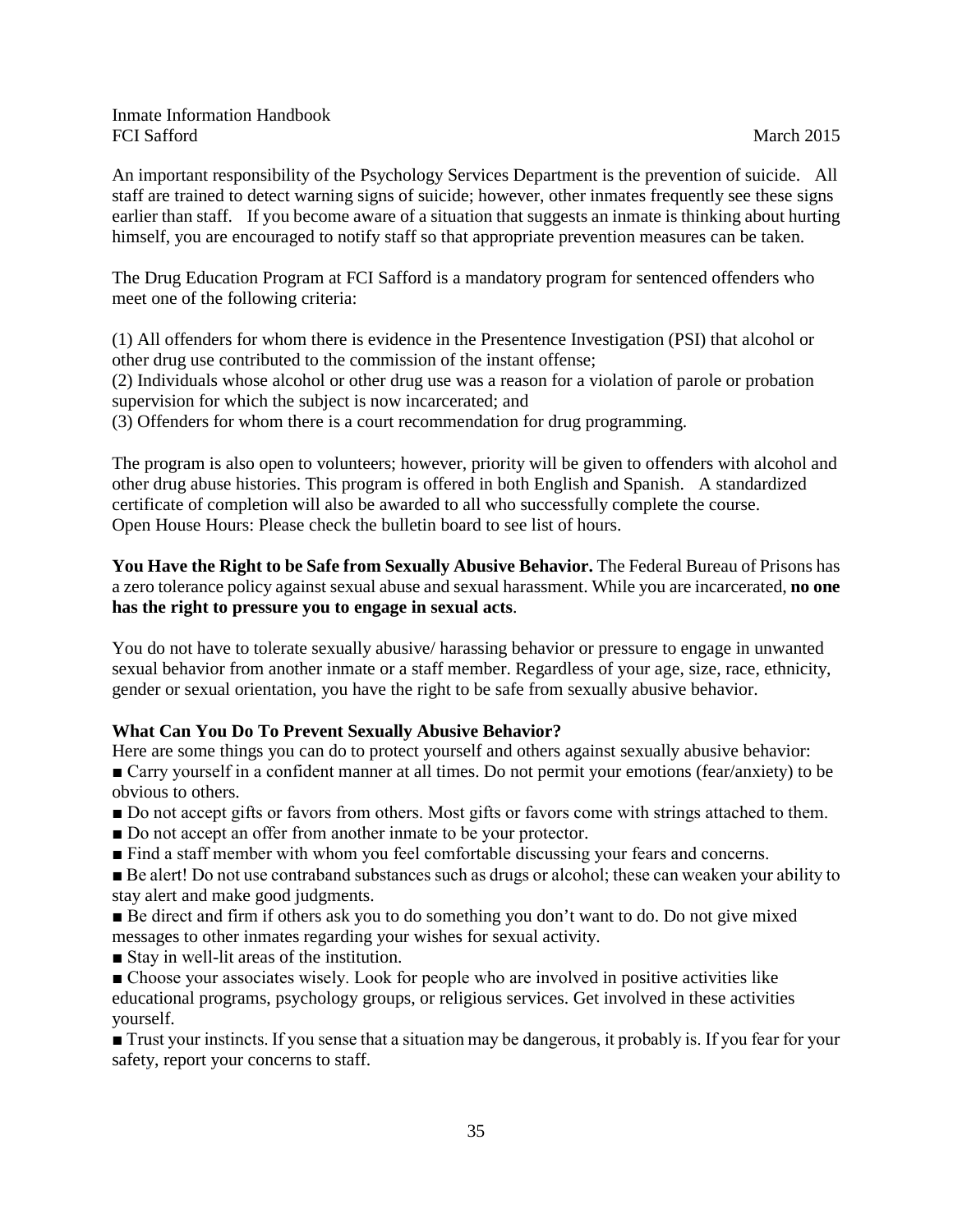If you are afraid or feel you are being threatened or pressured to engage in sexual behaviors, you should discuss your concerns with staff. Because this can be a difficult topic to discuss, some staff, like psychologists, are specially trained to help you deal with problems in this area.

If you feel immediately threatened, approach any staff member and ask for assistance. It is part of his/her job to ensure your safety. If it is a staff member that is threatening you, report your concerns immediately to another staff member that you trust, or follow the procedures for making a confidential report.

# **What Can You Do if You Are Sexually Assaulted?**

If you become a victim of a sexually abusive behavior, **you should report it immediately to staff** who will offer you protection from the assailant. You do not have to name the inmate(s) or staff assailant(s) in order to receive assistance, but specific information may make it easier for staff to know how best to respond. You will continue to receive protection from the assailant, whether or not you have identified him or her (or agree to testify against him/her).

After reporting any sexual assault, you will be referred immediately for a medical examination and clinical assessment. Even though you many want to clean up after the assault**, it is important to see medical staff BEFORE you shower, wash, drink, eat, change clothing, or use the bathroom.**  Medical staff will examine you for injuries which may or may not be readily apparent to you. They can also check you for sexually transmitted diseases, pregnancy, if appropriate, and gather any physical evidence of assault. The individuals who sexually abuse or assault inmates can only be disciplined and/or prosecuted if the abuse is reported. **Regardless of whether your assailant is an inmate or a staff member, it is important to understand that you will never be disciplined or prosecuted for being the victim of a sexual assault.**

# **How Do You Report an Incident of Sexually Abusive Behavior?**

It is important that you **tell a staff member if you have been sexually assaulted** or have been a victim of sexual harassment. It is equally important to inform staff if you have witnessed sexually abusive behavior. You can tell your case manager, Chaplain, Psychologist, SIS, the Warden or any other staff member you trust. BOP staff members are instructed to keep reported information confidential and only discuss it with the appropriate officials on a need-to-know basis concerning the inmate-victim's welfare and for law enforcement or investigative purposes. There are other means to confidentiality report sexually abusive behavior if you are not comfortable talking with staff.

■ **Write directly to the Warden, Regional Director or Director.** You can send the Warden an Inmate Request to Staff Member (Cop-out) or a letter reporting the sexually abusive behavior. You may also send a letter to the Regional Director or Director of the Bureau of Prisons. To ensure confidentiality, use special mail procedures.

■ **File an Administrative Remedy.** You can file a Request for Administrative Remedy (BP-9). If you determine your complaint is too sensitive to file with the Warden, you have the opportunity to file your administrative remedy directly with the Regional Director (BP-10). You can get the forms from your counselor or other unit staff.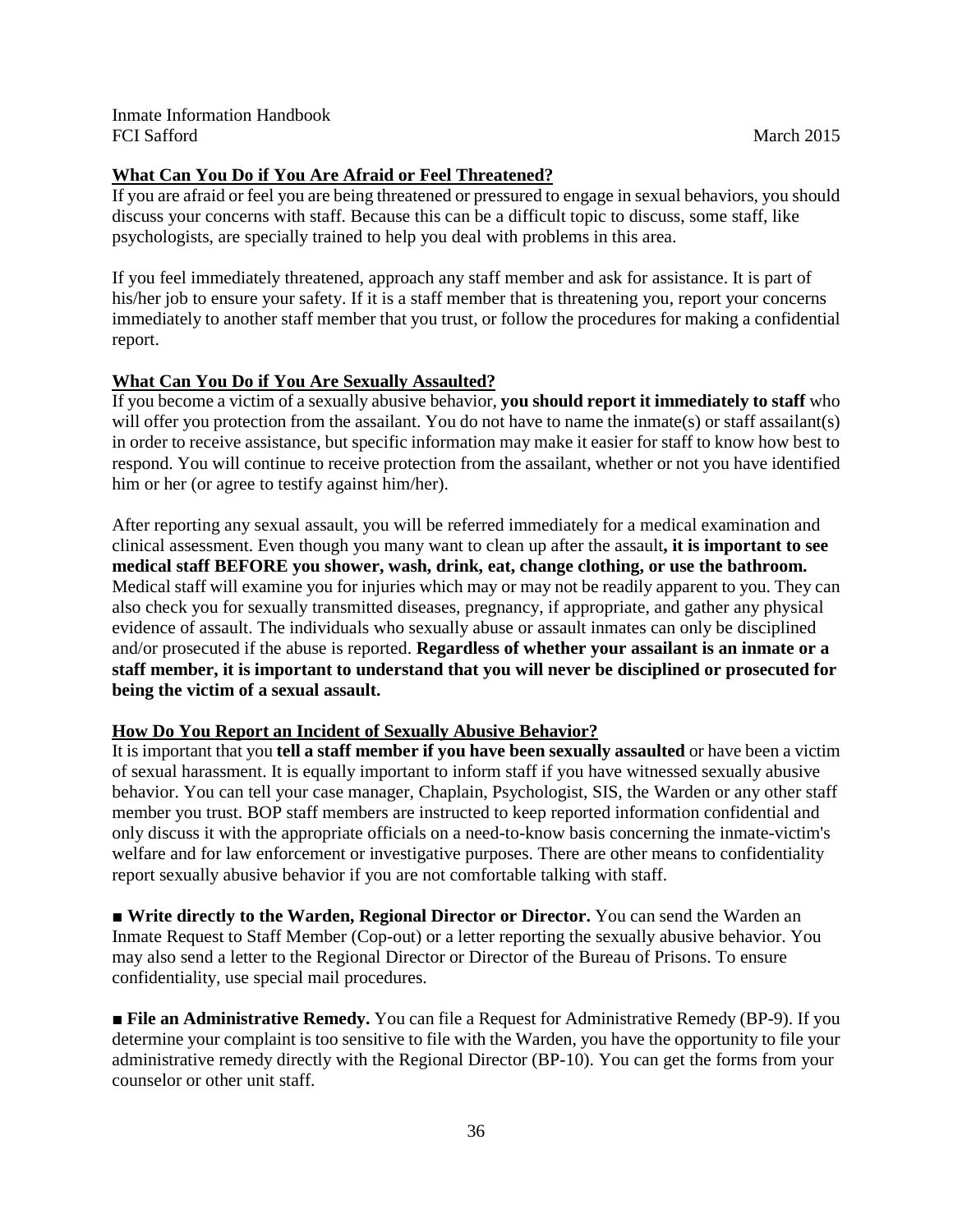■ **Write the Office of the Inspector General (OIG)** which investigates certain allegations of staff misconduct by employees of the U.S. Department of Justice; all other sexual abuse/harassment allegations will be forwarded by the OIG to the BOP. OIG is a component of the Department of Justice and is not a part of the Bureau of Prisons. The address is:

**Office of the Inspector General U.S. Department of Justice Investigations Division 950 Pennsylvania Avenue, N.W. Room 4706 Washington, D.C. 20530** 

■ **E-mail OIG**. You can send an e-mail directly to OIG by clicking on the TRULINCS Request to Staff tab and selecting the Department Mailbox titled, DOJ Sexual Abuse Reporting. This method of reporting is processed by OIG during normal business hours, Monday – Friday. It is not a 24-hour hotline. For immediate assistance, contact institution staff.

Note: These e-mails:

- are untraceable at the local institution,
- are forwarded directly to OIG
- will not be saved in your e-mail 'Sent' list
- do not allow for a reply from OIG,
- If you want to remain anonymous to the BOP, you must request it in the e-mail to OIG.

■ **Third-party Reporting.** Anyone can report such abuse on your behalf by accessing the BOP's public website, specifically http://www.bop.gov/inmate\_programs/sa\_prevention\_reporting.jsp.

#### **Understanding the Investigative Process**

Once the sexually abusive behavior is reported, the BOP and/or other appropriate law enforcement agencies will conduct an investigation. The purpose of the investigation is to determine the nature and scope of the abusive behavior. You may be asked to give a statement during the investigation. If criminal charges are brought, you may be asked to testify during the criminal proceedings.

#### **Counseling Programs for Victims of Sexually Abusive Behavior**

Most people need help to recover from the emotional effects of sexually abusive behavior. If you are the victim of sexually abusive behavior, whether recent or in the past, you may seek counseling and/or advice from a psychologist or chaplain. Crisis counseling, coping skills, suicide prevention, mental health counseling, and spiritual counseling are all available to you.

Contact your local Rape Crisis Center (RCC): FCI Safford has a Memo of Understanding (MOU) with the Mt. Graham Safe House. You make seek services through the Mt. Graham Safe House. Psychology services can assist you in making contact or you may contact them directly.

Contact Information: Mt. Graham Safe House

PO Box 1202 Safford, AZ 85548 928-348-9548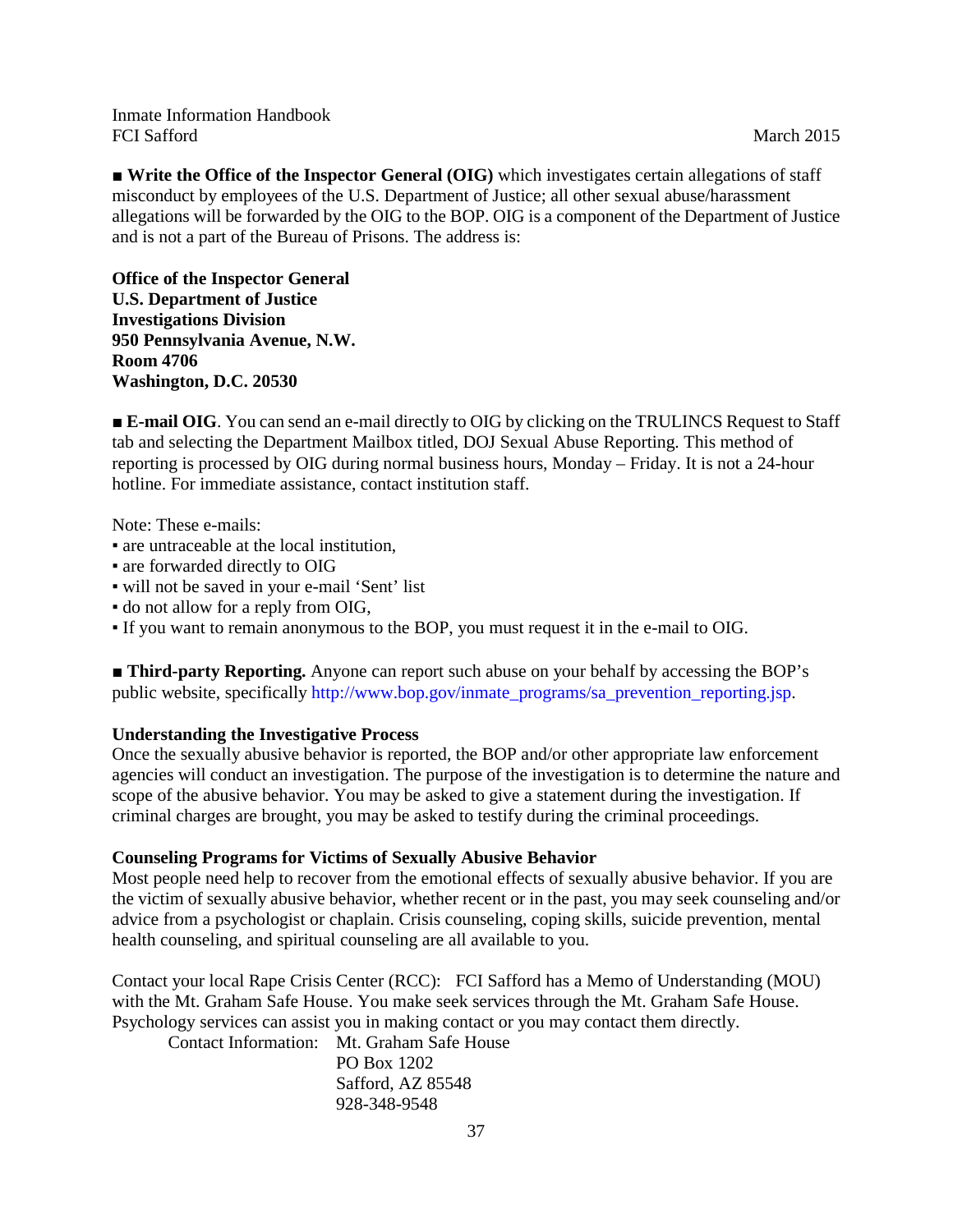Or if you prefer to contact outside sexual abuse emotional support services, you can contact the National Sexual Assault Hotline at 800-656-4673 or Rape, Abuse & Incest National Network (RAINN), 1220 L. Street, NW Suite 505, Washington, DC 20005.

### **Management Program for Inmate Assailants**

Anyone who sexually abuses/assaults/harasses others while in the custody of the BOP will be disciplined and prosecuted to the fullest extent of the law. If you are an inmate assailant, you will be referred to Correctional Services for monitoring. You will be referred to Psychology Services for an assessment of risk and treatment and management needs. Treatment compliance or refusal will be documented and decisions regarding your conditions of confinement and release may be effected. If you feel that you need help to keep from engaging in sexually abusive behaviors, psychological services are available.

## **Policy Definitions**

**Prohibited Acts:** Inmates who engage in inappropriate sexual behavior can be charged with the following Prohibited Acts under the Inmate Disciplinary Policy:

**Code 114/ (A): Sexual Assault by Force Code 205/ (A): Engaging in a Sex Act Code 206/ (A): Making a Sexual Proposal Code 221/ (A): Being in an Unauthorized Area with a Member of the Opposite Sex Code 229/ (A): Sexual Assault without Force Code 300/ (A): Indecent Exposure Code 404/ (A): Using Abusive or Obscene Language** 

**Staff Misconduct:** The Standards of Employee Conduct prohibit employees from engaging in, or allowing another person to engage in sexual, indecent, profane or abusive language or gestures, and inappropriate visual surveillance of inmates. Influencing, promising or threatening an inmate's safety, custody, privacy, housing, privileges, work detail or program status in exchange for sexual favors is also prohibited.

**What is sexually abusive behavior?** According to federal law (Prison Rape Elimination Act of 2003) sexually abusive behavior is defined as:

**Rape:** the carnal knowledge, oral sodomy, or sexual assault with an object or sexual fondling of a person **FORCIBLY** or against that person's will;

The carnal knowledge, oral sodomy, or sexual assault with an object or sexual fondling of a person not forcibly or against the person's will, where the victim is **incapable of giving consent** because of his/her youth or his/her temporary or permanent mental or physical incapacity; or

The carnal knowledge, oral sodomy, or sexual assault with an object or sexual fondling of a person achieved through the **exploitation of the fear or threat** of physical violence or bodily injury.

Carnal Knowledge: contact between the penis and vulva or the penis and the anus, including penetration of any sort, however slight.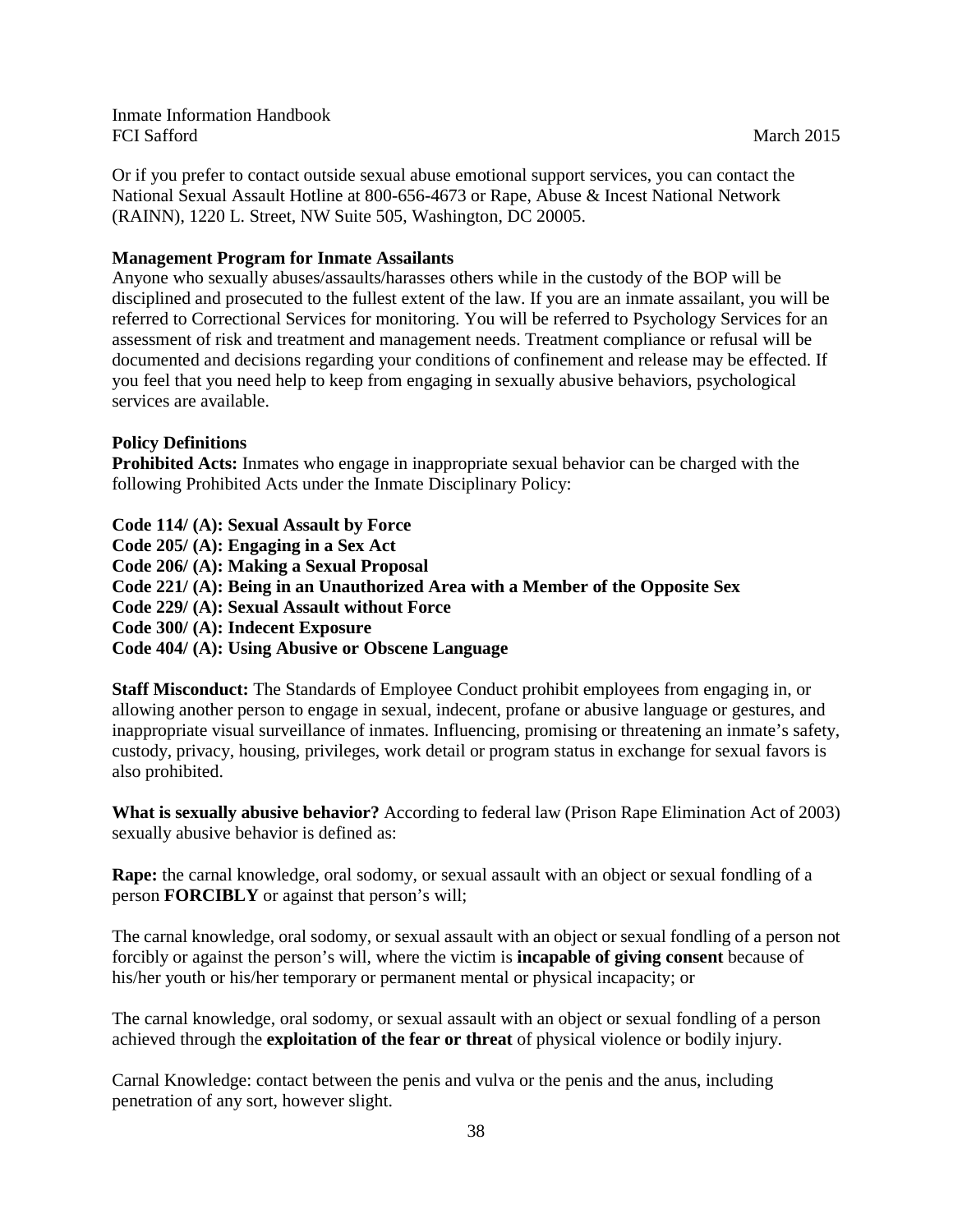Oral Sodomy: contact between the mouth and the penis, the mouth and the vulva, or the mouth and the anus.

**Sexual Assault with an Object:** the use of any hand, finger, object, or other instrument to penetrate, however slightly, the genital or anal opening of the body of another person (**NOTE**: This does NOT apply to custodial or medical personnel engaged in evidence gathering or legitimate medical treatment, nor to health care provider's performing body cavity searches in order to maintain security and safety within the prison).

**Sexual Fondling**: the touching of the private body parts of another person (including the genitalia, anus, groin, breast, inner thigh, or buttocks) for the purpose of sexual gratification.

**Sexual Harassment:** repeated and unwelcome sexual advances, requests for sexual favors, or verbal comments, gestures, or actions of a derogatory or offensive sexual nature by one inmate/detainee/resident to another; or repeated verbal comments or gestures of a sexual nature to an inmate/detainee/resident by a staff member/contractor/volunteer, including demeaning references to gender, sexually suggestive, or derogatory comments about body or clothing, or obscene language or gestures.

**Sexual Misconduct** (staff only): the use of indecent sexual language, gestures, or sexually oriented visual surveillance for the purpose of sexual gratification.

An incident is considered **Inmate-on-Inmate Abuse/Assault** when any sexually abusive behavior occurs between two or more inmates. An incident is considered **Staff-on-Inmate Abuse/Assault** when any sexually abusive behavior is initiated by a staff member toward one or more inmates. It is also considered Staff-on-Inmate Abuse/Assault if a staff member willingly engages in sexual acts or contacts that are initiated by an inmate.

**NOTE: Sexual acts or contacts between two or more inmates, even when no objections are raised, are prohibited acts, and may be illegal. Sexual acts or contacts between an inmate and a staff member, even when no objections are raised by either party, are always forbidden and illegal. Inmates who have been sexual assaulted by another inmate or staff member will not be prosecuted or disciplined for reporting the assault. However, inmates will be penalized for knowingly filing any false report.**

**\*\* Please be aware that both male and female staff routinely work and visit inmate housing areas. \*\*** 

**Contact Offices:**

**U.S. Department of Justice Office of the Inspector General Investigations Division**  950 Pennsylvania Avenue, NW Suite 4706 Washington, D.C. 20530

**Federal Bureau of Prisons Central Office National PREA Coordinator**  320 First Street, NW, Room 554 Washington, D.C. 20534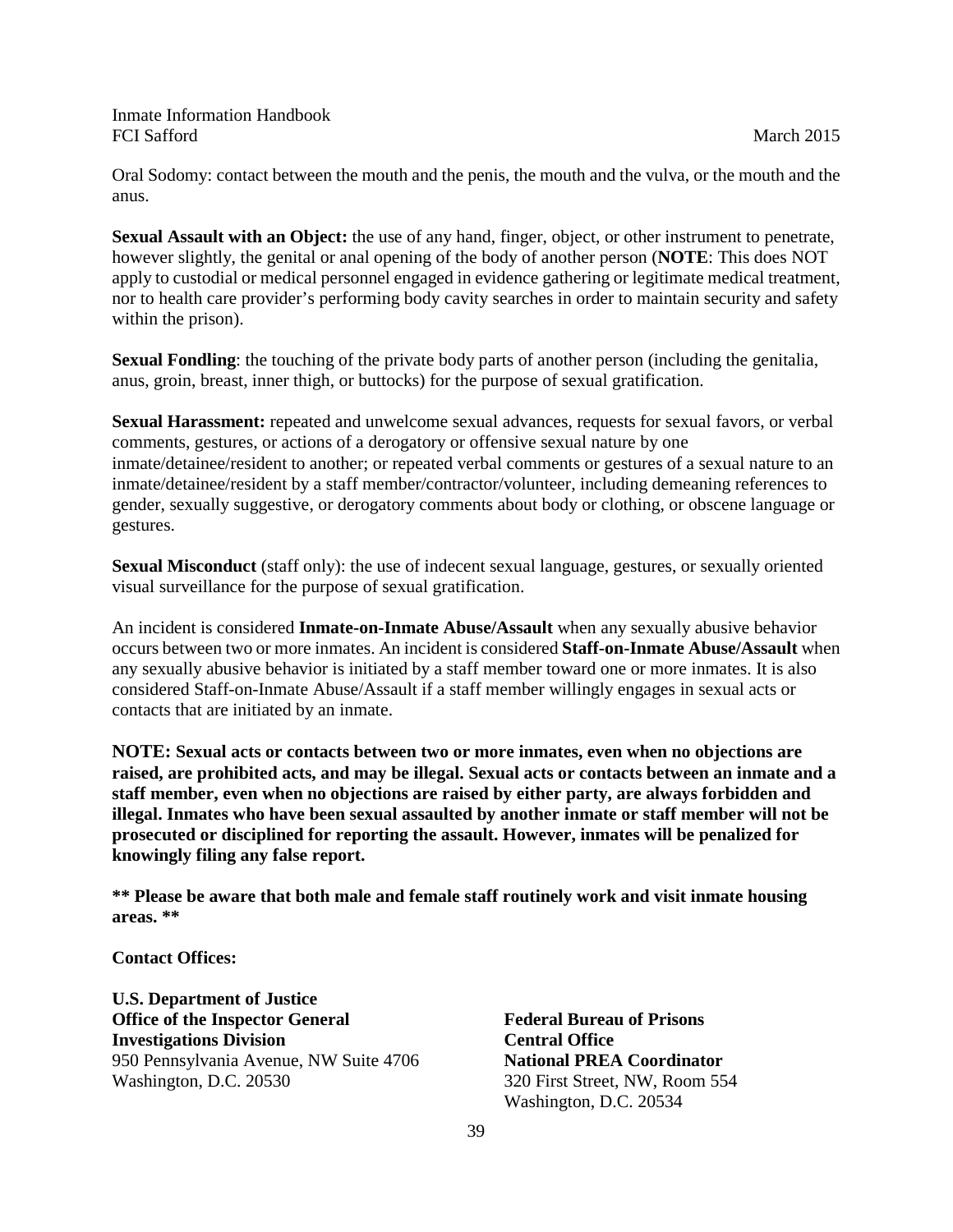**Federal Bureau of Prisons Mid-Atlantic Regional Office Regional PREA Coordinator**  302 Sentinel Drive, Suite 200 Annapolis Junction, Maryland 20701

**Federal Bureau of Prisons North Central Regional Office Regional PREA Coordinator** 

Gateway Complex Tower II, 8th Floor 400 State Avenue Kansas City, KS 66101-2492

**Federal Bureau of Prisons Northeast Regional Office Regional PREA Coordinator**  U.S. Customs House, 7th Floor 2nd and Chestnut Streets Philadelphia, Pennsylvania 19106

**Federal Bureau of Prisons South Central Regional Office Regional PREA Coordinator**  U.S. Armed Forces Reserve Complex 344 Marine Forces Drive Grand Prairie, Texas 75051

**Federal Bureau of Prisons Southeast Regional Office Regional PREA Coordinator**  3800 North Camp Creek Parkway, SW Building 2000 Atlanta, GA 30331-5099

**Federal Bureau of Prisons Western Regional Office Regional PREA Coordinator**  7338 Shoreline Drive Stockton, CA 95219

#### **Third-party reporting (outside of institution):**

[http://www.bop.gov/inmate\\_programs/sa\\_prevention\\_reporting.jsp](http://www.bop.gov/inmate_programs/sa_prevention_reporting.jsp)

# **Recreation**

Recreation is considered an essential part of the overall mission. Our recreation leisure time programs are designed to achieve the following objectives:

- 1. Build morale
- 2. Provide for constructive use of leisure time
- 3. Promote physical fitness and healthy lifestyles
- 4. Introduce new ideas and behavior patterns
- 5. Provide a guide to community life through highly structured programs

#### **Hours of Operation**

The Recreation Department consists of the equipment issue room, hobby shop, music room, weightlifting area, auditorium, and outdoor activities. All recreation areas are open on a daily basis from:

6:00 a.m. to 7:30 a.m. 8:00 a.m. to 3:30 p.m. 5:00 p.m. to 8:45 p.m.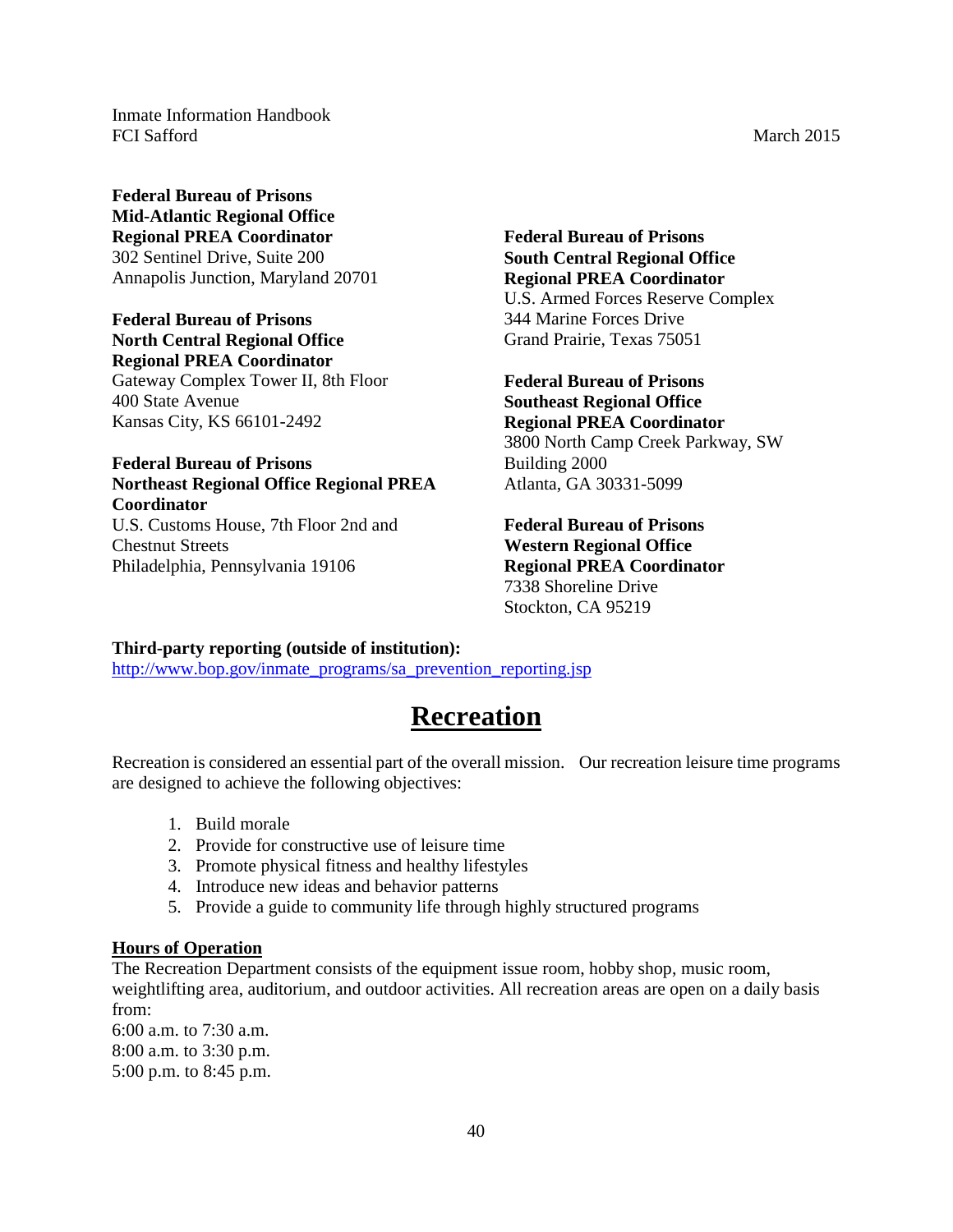Weekend and holidays the Recreation Department opens at 6:30 a.m.

## **Leisure Programs & Intramural Leagues**

The recreation program located here at Safford offers both structured and leisure time activities. Additionally, the department offers organized intramural leagues throughout the calendar year to include following sports: soccer, volleyball, softball, and basketball.

Recreational items are available to be checked out from the issue room located near the horseshoe pits. Access into the recreation yard during the normal work week, Monday through Friday, 7:30 a.m. to 3:30 p.m., is via the hourly controlled movement periods. Only inmates who are not required to be at work can attend recreation facilities during work hours. Safety shoes must be worn while in the weightlifting area.

Safety glasses are required on the handball and racquetball courts. Failure to adhere to the above regulations may result in an incident report being issued. Wellness and diabetic classes are held year round. Copouts are accepted by any recreation officer. Television viewing is done in the lower cabana, the upper cabana, the cabana on the east side of the auditorium, Ocotillo cabana and the auditorium. A TV schedule is posted weekly to notify all of the programming and movies scheduled with hours for each area plainly indicated. There are no reserved seats and no inmate will be permitted to use more than one chair. The TV areas are to be kept neat and clean. Changes in the posted schedule must be approved by the Recreation Supervisor.

Feature length movies are shown in the auditorium on Friday, Saturday, Sunday and holidays. Movies selected and times of showing will be posted in each dormitory.

Inmates are required to wear shirts in all recreation areas. The only area authorized to be shirtless is the sun tanning area which is designated as the softball field bleachers. Inmates must have on pants or shorts in this area when sun tanning. Shirts must be worn in all other areas.

#### **Hobby Craft Program**

The hobby craft programs include the following activities such as drawing, painting, leather craft kits, crochet, air brush, and beading. All completed projects will be mailed home through the Recreation Department. Inmates will store all hobby shop raw materials in lockers provided in the hobby shop. Participants must purchase a combination lock from the Commissary to place on their art and hobby craft locker. Sharing of hobby craft materials or a locker with another inmate is prohibited. All projects must be disposed of within thirty days after completion. Art and hobby craft items will be mailed at your expense to immediate family members or approved visitors only. Sales of art or hobby craft items are strictly prohibited. Inmates are not allowed to have completed projects in their living areas.

# **Religious Services Department**

It is the mission of the Religious Services Department, FCI Safford, to provide inmates of all religious faiths with adequate and equitable opportunities to pursue individual religious beliefs and practices within the parameters of budgetary limitations and the security and orderly running of the institution.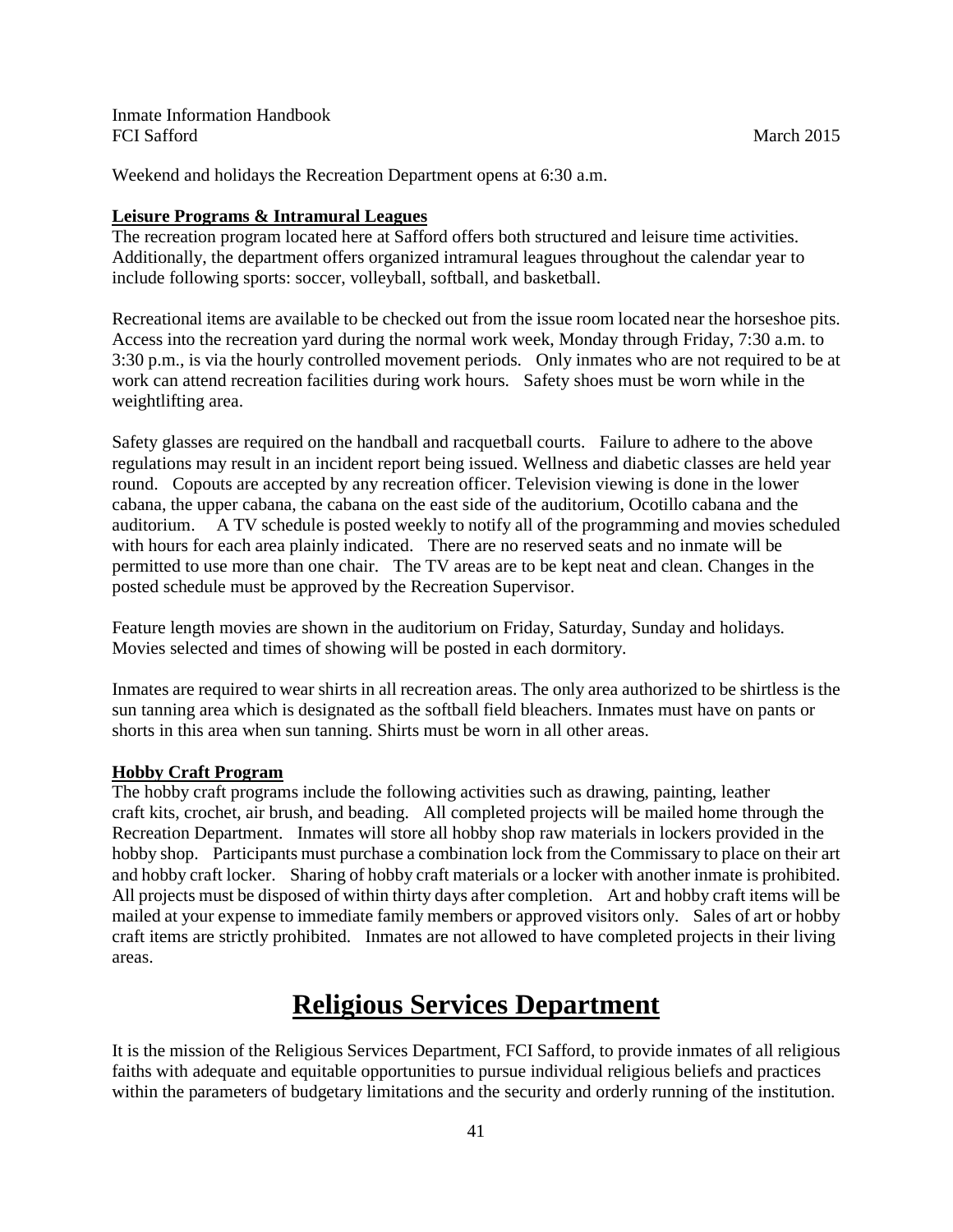As Chaplains, we are committed to high standards of professionalism and to the development, implementation and periodic evaluation of inmate religious programs.

We are likewise, dedicated to being available to provide pastoral care as needed. Our mission is inspired and lived out by the following goals:

- 1. Provide pastoral care with sensitivity, approachability and availability to inmates and staff.
- 2. Ensure impartial religious leadership to meet the diversity of different faith groups.
- 3. Provide necessary management through administrative techniques.
- 4. Communicate the mission and goals of the department.

Religious Services accommodates weekly studies and services for various faith groups. Please note if you are assigned a work detail and/or another programming during a chapel event you wish to attend, you need to submit an Inmate to Staff Request to be placed on a call out in order to be excused from the assignment and attend. All religious events are posted and addressed through timely requests. Timely request is defined as submission of a request no earlier than 30 days prior to the event and no later than 14 days before the event. The time frame of submission is for all religious programming to include but not limited to work proscriptions, observances, fasts, and special chapel events. You are afforded access to a religious library composed of books, CDs, and DVDs addressing various faith concerns and/or experiences. All of these programs mentioned are posted in the Chapel and on the electronic bulletin board. If you have questions regarding religious diet accommodation or other accommodations, please submit a request to the Chaplain. Congregational prayer, studies and activities by any faith group is ONLY authorized in the Chapel. In this instance, congregational is defined as two or more persons. Congregational activity of any description is not authorized in education, recreation, work details, or the housing units.

#### **Family Emergencies**

If a family emergency occurs, please have a family member call the institution at 928-428-6600 and request to speak with the Chaplain. Family is defined as parents or guardian, siblings, spouse and/or children. Upon verification of information, Chaplains will make notifications.

#### **Volunteers and Contractors**

Staff chaplains are assisted in meeting the various faith needs by utilizing local contract employees and volunteers.

## **Accessing Chaplains**

The best way to access a Chaplain is by submitting a request so you can be placed on a call out thereby affording you the best quality time. If you are off duty, you may walk into the Chaplain's office and make a request. Please note the Chaplain will accommodate in relationship to his alternate duties and responsibilities of the day. If you are at work and need to see the Chaplain due to an emergency you receive, then you must speak to you Detail Supervisor first. The Detail Supervisor will then access the situation and call Chaplaincy if warranted for the first available opportunity.

The Chapel was built by the men here, for the men here. It is considered a sacred place for spiritual activities. Where there are no scheduled activities, it is a quiet place for prayer and meditation. It is important that everyone be respectful of others while in the chapel. It is hoped that the chapel and its resources will be a place of encouragement and healing for you.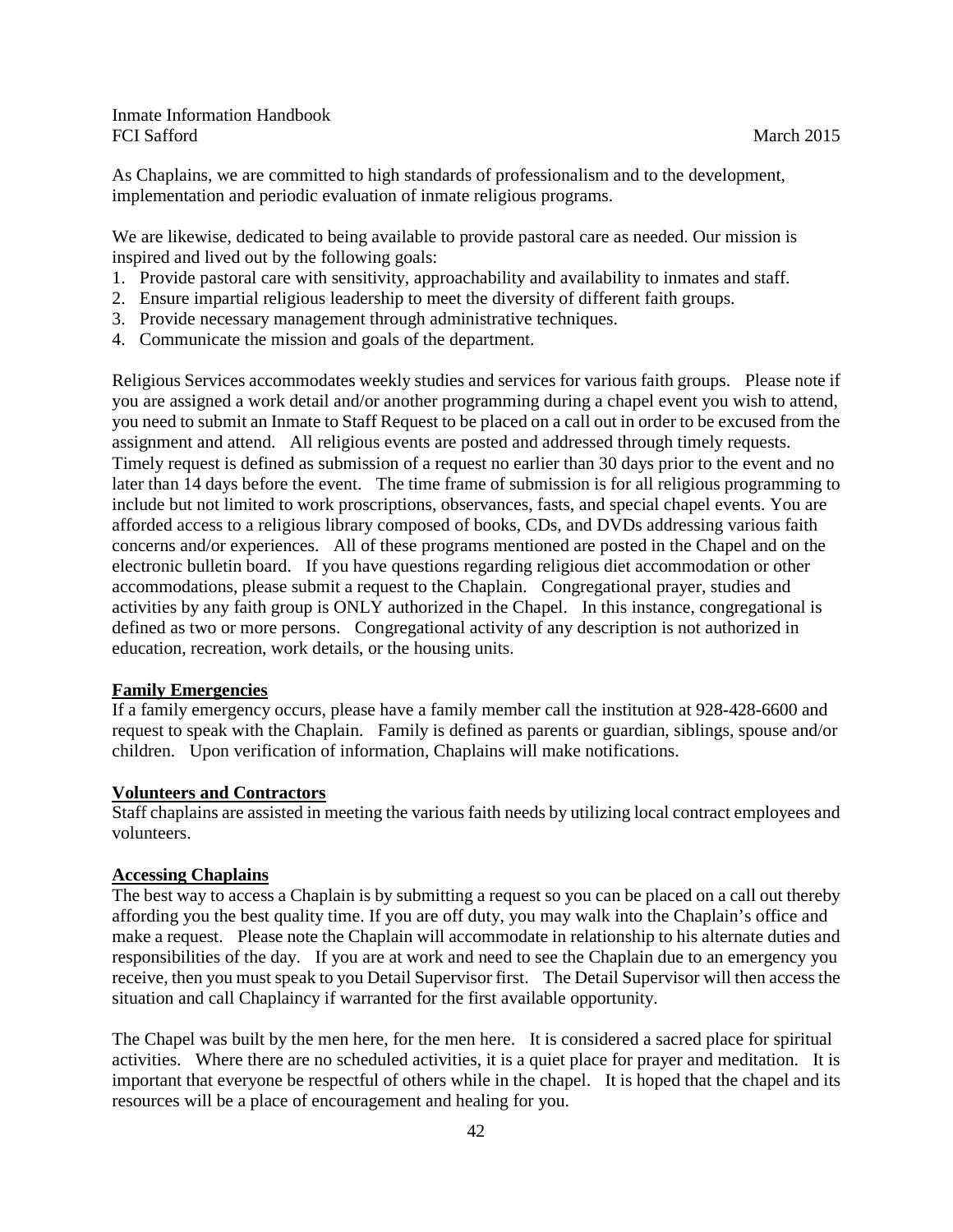#### **Re-entry Programs**

Life Connection Orientation/ Thresholds Programs - These are re-entry programs offered at FCI Safford. If you are interested please see a Chaplain for more information.

Staff chaplains, contract employees, and volunteers are available to represent the various inmate faith communities. Information concerning religious issues, programs or activities are discussed during orientation by the Chaplains. A weekly schedule of activities is posted in all units and departments throughout the institution. If your faith group is not listed on the Religious Services weekly schedule, then please write a Request to Staff and directed to the Chaplain.

# **UNICOR**

UNICOR employs large numbers of inmates and specializes in the production of textile products for sale to governmental agencies. Products are produced by an assembly line method. Assignments to UNICOR are made from a waiting list. To be placed on the waiting list you must file an application with your Unit Counselor. If eligible, while in UNICOR, you automatically earn Industries Good Time at the rate of three days per month for the first year and five days per month for each month thereafter. By law, you cannot earn Industries Good Time in UNICOR and Meritorious Good Time at the same time. Everyone assigned to UNICOR begins at the lowest pay grade, unless they have prior UNICOR experience and have not received a disciplinary transfer. UNICOR at FCI Safford currently operates on an incentive pay plan; however, there are a few hourly positions within the factory. Depending on the quality of your work, interest, initiative, prior work history in UNICOR, and education level, you may progress to first grade pay if the position is an hourly position (see attached pay schedule). Whenever you are absent from your job, you will not be paid. You will receive pay for all legal holidays. During the first year, it is possible to earn up to six days vacation and up to 12 days for each year thereafter. Depending on the factory status, you may take your vacation or work and receive vacation and work pay.

1st grade  $= $1.15$  per hour 2nd grade  $=$  \$ .92 per hour 3rd grade  $=$  \$ .69 per hour 4th grade  $=$  \$ .46 per hour 5th grade  $=$  \$ .23 per hour

# **Unit Management**

Unit Team is a management concept used by the Federal Bureau of Prisons to place staff in direct proximity to inmates assigned to their unit. Each Unit Team includes a Unit Manager, Case Manager, Correctional Counselor, Secretary, and a Unit Officer. A Psychologist and an Education Advisor is also available. The Unit Team staff offices are ordinarily located in the inmate living unit so staff and inmates can be accessible to each other. The Unit Team is available to help with planning, developing, and coordinating individual programs tailored to meet the needs of each inmate. The Unit Team will also assist the inmate with parole matters, release planning, personal and family problems, and counseling.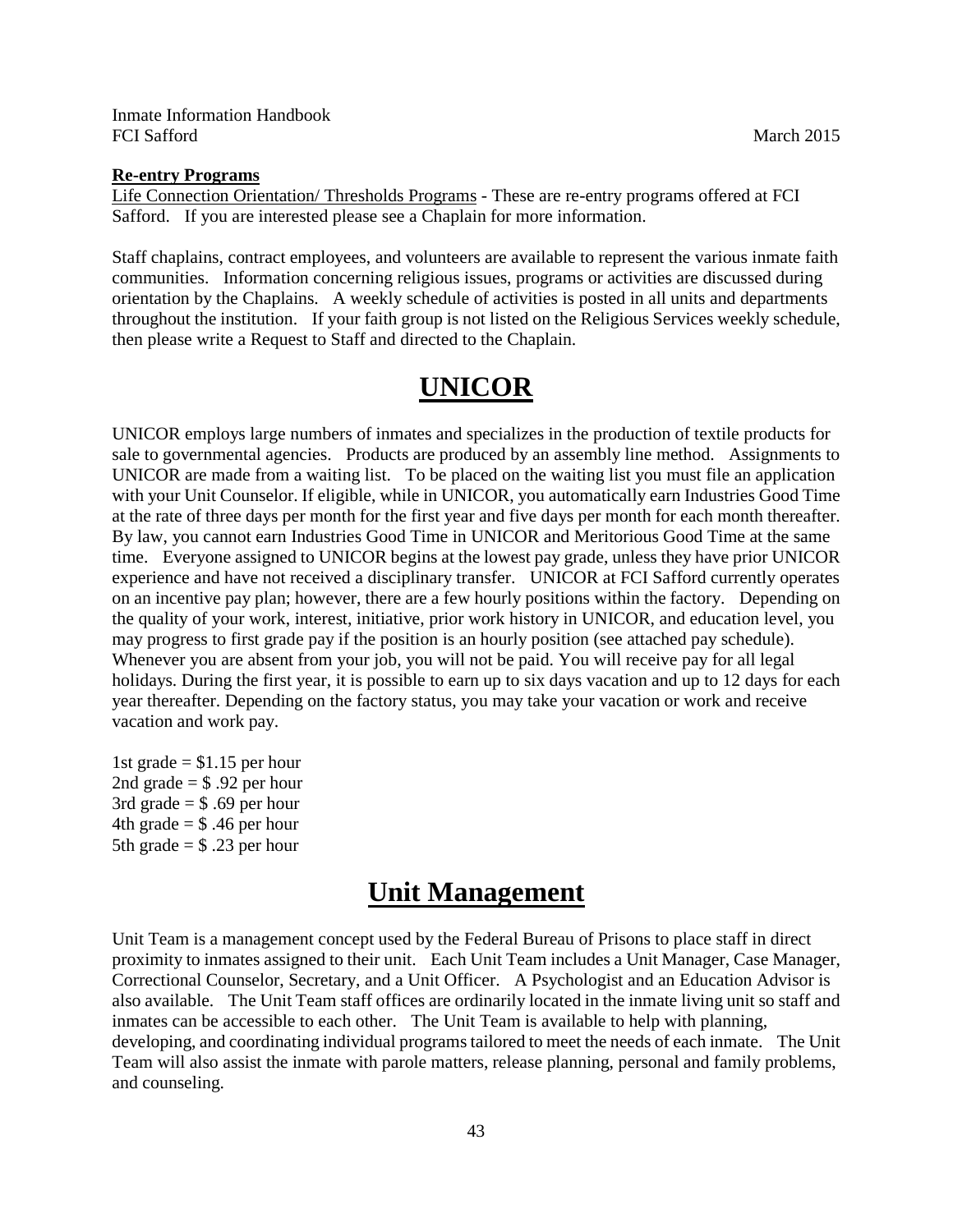A member of the Unit Team will be at the institution weekdays from 6:00 a.m. to 9:00 p.m., and during the day on weekends and holidays. The Unit Team work schedule also provides a team member to be available at times when inmates are not at work. The Unit Team's work schedule is posted on the unit bulletin board.

Each inmate will be initially classified by his Unit Team within 28 days of his arrival at this institution. after initial classification, program review meetings will be scheduled by the Unit Team every 90 to 180 days depending on the amount of time remaining on an inmate's sentence. At initial classification; program goals will be established, educational enrollment, participation and progress will be examined, release plans will be discussed, and other pertinent information concerning your sentence, work assignment and security level will be reviewed. If an inmate has problems or matters of interest, he may address these concerns to Unit Staff.

Town hall meetings are held periodically by the Unit Staff to encourage communication. Discussions regarding changes in policies and procedures will be conducted. You are encouraged to ask pertinent questions. Your questions should pertain to the unit as a whole rather than personal questions or problems.

## **Treaty Transfer for Non-US Inmates**

Inmates who are not U.S. citizens may be eligible for a transfer to their home country to serve the remainder of their sentence. This is possible for inmates whose country has a formal prisoner exchange treaty with the United States and who have not been convicted of an immigration offense.

The Unit Team will provide information about these transfers and will inform an inmate if their home country has a formal exchange treaty with the United States.

#### **Release Planning**

The Release Preparation Program (RPP) is designed to prepare each inmate to re-enter the community successfully and particularly, the work force. Inmates will be given aid in developing plans for their personal lives and work. These programs offer classes and information seminars concerning the personal, social, and legal responsibilities of civilian life. Quarterly scheduled information sessions with U. S. Probation Officers, Residential Reentry Center representatives and other agencies are presented. Participation begins 30 months prior to release. The program includes completion of one class in each of the following areas: health, employment, community resources, personal growth and development, personal finance, and release requirements.

Inmates who refuse to complete any course within the core curriculum recommended by the Unit Team will be considered as refusing program participation. Accordingly, any inmate who refuses to participate in the RPP will ordinarily be recommended for minimum time in community based programs (i.e. Residential Re-entry Center placement).

## **Residential Re-Entry Center Placement**

Residential Re-entry Centers, commonly referred to as "halfway houses", provide suitable residence, structured programs, job placement, and counseling, while the inmates' activities are closely monitored.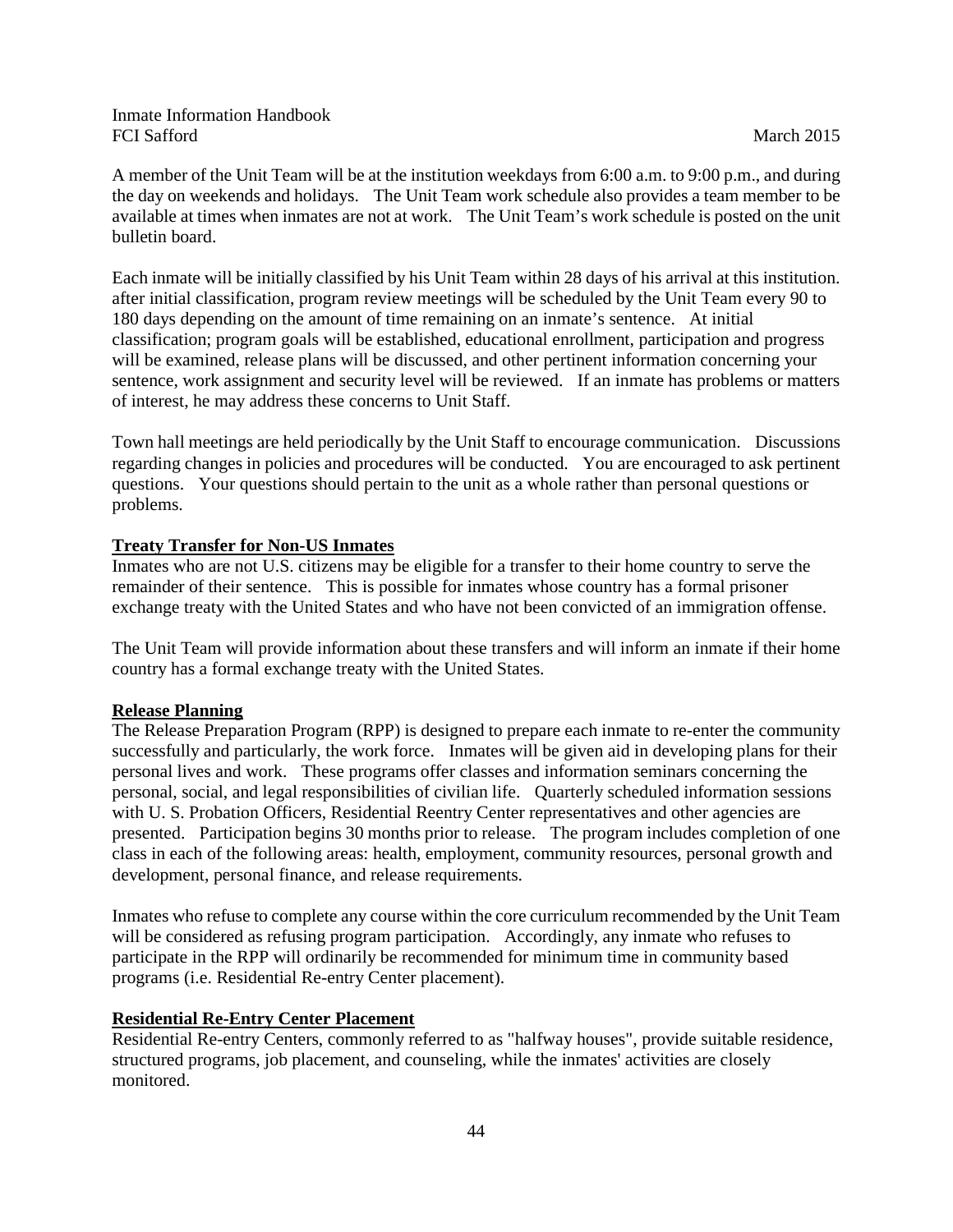An inmate's case is reviewed for consideration for placement in an RRC 17-19 months prior to their release date. Once the release address is approved, the RRC referral packet is ordinarily submitted to the Residential Re-entry Manager 11 to 13 months prior to the inmate's projected release date.

#### **Mandatory DNA Collection**

Statutory Provisions: Public Law No. 106-546, Section 3, 114 Stat. 2726 (December 19, 2000) requires a mandatory condition of supervision that the defendant cooperate in the collection of a DNA sample for any qualifying offense. 18 U.S.C. 3563 (a)(9). The Justice for All Act of 2004 (Public Law 108-405 (October 30, 2004), amended 42 U.S.C. 14135a(d)(1) and provided that qualifying offenses include: 1) Any felony, 2) Any offense under chapter 109A of Title 18, United States Code, 3) Any crime of violence (as that term is defined in section 16 of Title 18, United States Code, and 4) Any attempt or conspiracy to commit any aforementioned offense. DNA sample collection will ordinarily be taken prior to your release from custody.

#### **Inmate Financial Responsibility Program**

The Federal Bureau of Prisons works closely with the Administrative Office of the Courts and the Department of Justice. The Bureau administers a systematic payment program for court imposed fines, fees, and costs. All designated inmates are encouraged to develop a financial plan to meet their financial obligations. These obligations may include: special assessments imposed under 18 USC 3013, court ordered restitution, fines and court costs, judgments in favor of the U.S., other debts owed the federal government, and other court ordered obligations (e.g., child support, alimony, other judgments). Unit Staff assist the inmate with financial planning, but the inmate is responsible for making all payments required, either from earnings within the institution or from outside resources. The inmate must provide documentation of compliance and payment to the Unit Team. If an inmate refuses to meet his obligations, the inmate cannot work in UNICOR, and can only receive maintenance pay of \$5.25 per month.

The status of any financial plan will be included in all progress reports, and will be considered by staff when determining security/custody level, job assignments, eligibility for community activities, and institution programs. The U.S. Parole Commission will also review financial responsibility progress at parole hearings.

#### **Job Assignments**

All inmates are expected to maintain a regular job assignment. Job assignments are controlled through the performance pay system, which provides monetary payment for work within the institution or at Federal Prison Industries (UNICOR).

Institution maintenance jobs are usually the first assignment an inmate receives. These jobs include work in Food Service, Facilities, or as a Unit Orderly. Job assignments are made by the Unit Counselors. Inmates can request job assignments every 90 days. All job assignments and changes are noted on the daily change sheet posted on every unit bulletin board.

#### **Marriages**

If an inmate wishes to be married while incarcerated, the Warden may authorize him to do so, under certain conditions.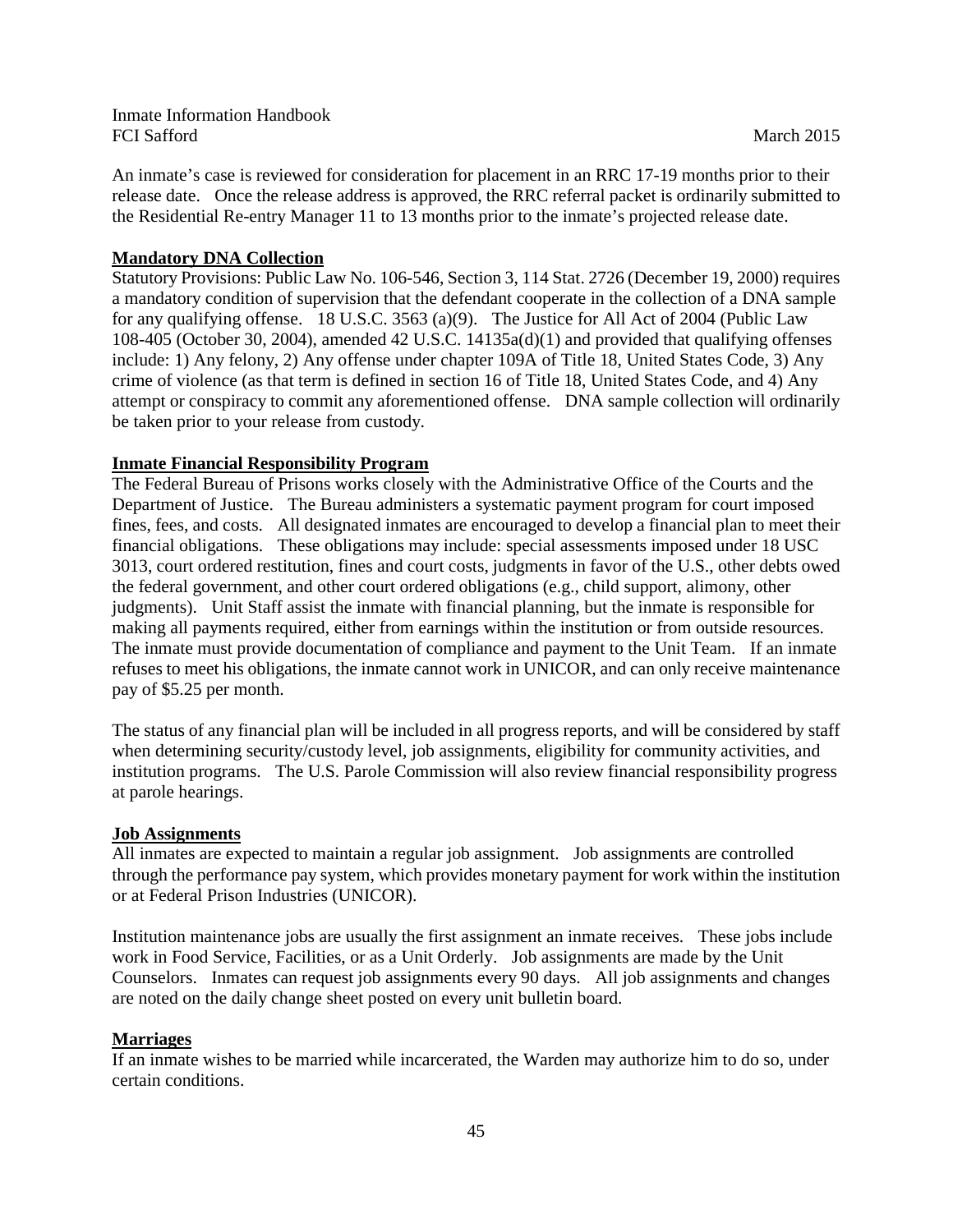All expenses of the marriage will be paid by the inmate. Government funds may not be used for marriage expenses.

If an inmate request permission to marry, he must:

- ! Have a letter from the intended spouse which verifies her intention to marry.
- ! Demonstrate legal eligibility to marry.
- ! Be mentally competent.

#### **Intake Screening**

Upon an inmate's arrival at an institution, Unit Management, Health Services and Psychology staff will screen the inmate for suitable placement within the institution.

#### **Dress Code/Sanitation**

All inmates will be in the proper uniform, (khaki pants and khaki shirt), Monday through Friday, between 7:30 a.m. and 3:45 p.m. The uniform will be maintained in a neat and professional manner, with shirt tucked in and pants around the waist line. Wearing of pants below the waist line or leaving the shirt un-tucked may result in disciplinary action. During the summer months, defined as May through September, inmates will be permitted to wear a white t-shirt with no holes or tears, neatly tucked in, rather than the khaki button up shirt.

Other than approved religious headgear, hats will not be worn while indoors and in Food Service. As stated above, institutional clothing must be worn and tucked in during working hours regardless of the time of day. Specifically, no uniform pants with personal sweat shirts or vice versa. A personal sweat shirt may be worn under your uniform shirt. Shirts must be tucked in at all times. Hats and non-prescription sunglasses must be taken-off prior to entering a building. Radio headsets, earpieces, or ear-buds can only be worn in the Units or while in Recreation. They cannot be worn inside any other buildings, on work details, or while going to or from work details or Recreation. They cannot be worn anywhere outside (except while in Recreation). Worn includes on the ears, on the head, or around the neck. These dress codes are in effect both on the compound and in the dining hall.

Inmates may only wear institution issued clothing, shirts with a collar, pants with belt, underwear, socks and shoes. Tee shirts will not be worn as outer garments unless authorized during high temperatures on work details or during the summer months. Thermal clothing will not be worn as outer wear at any time. Wearing winter coats will not be worn during the summer months as indicated in paragraph one. Altered clothing will not be permitted and may result in an incident report. The Operations Lieutenant may approve other shoes in special circumstances, such as an inmate possessing a soft shoe permit pending arrival of his special medical shoes.

It is each inmate's responsibility to check his living area immediately after being assigned there and to report all damage to the Correctional Officer. An inmate may be held financially liable for any damage to his personal living area. Each inmate is responsible for making his bed before work call at 7:30 a.m. (including weekends and holidays). On weekends and holidays, inmates may return to bed and are permitted to sleep on top of the covers, but must readdress their bed/area after rising. Each inmate is also responsible for sweeping and mopping his personal living area, to insure it is clean and sanitary. Lockers must be neatly arranged inside and out, and all shelving must be neat and clean.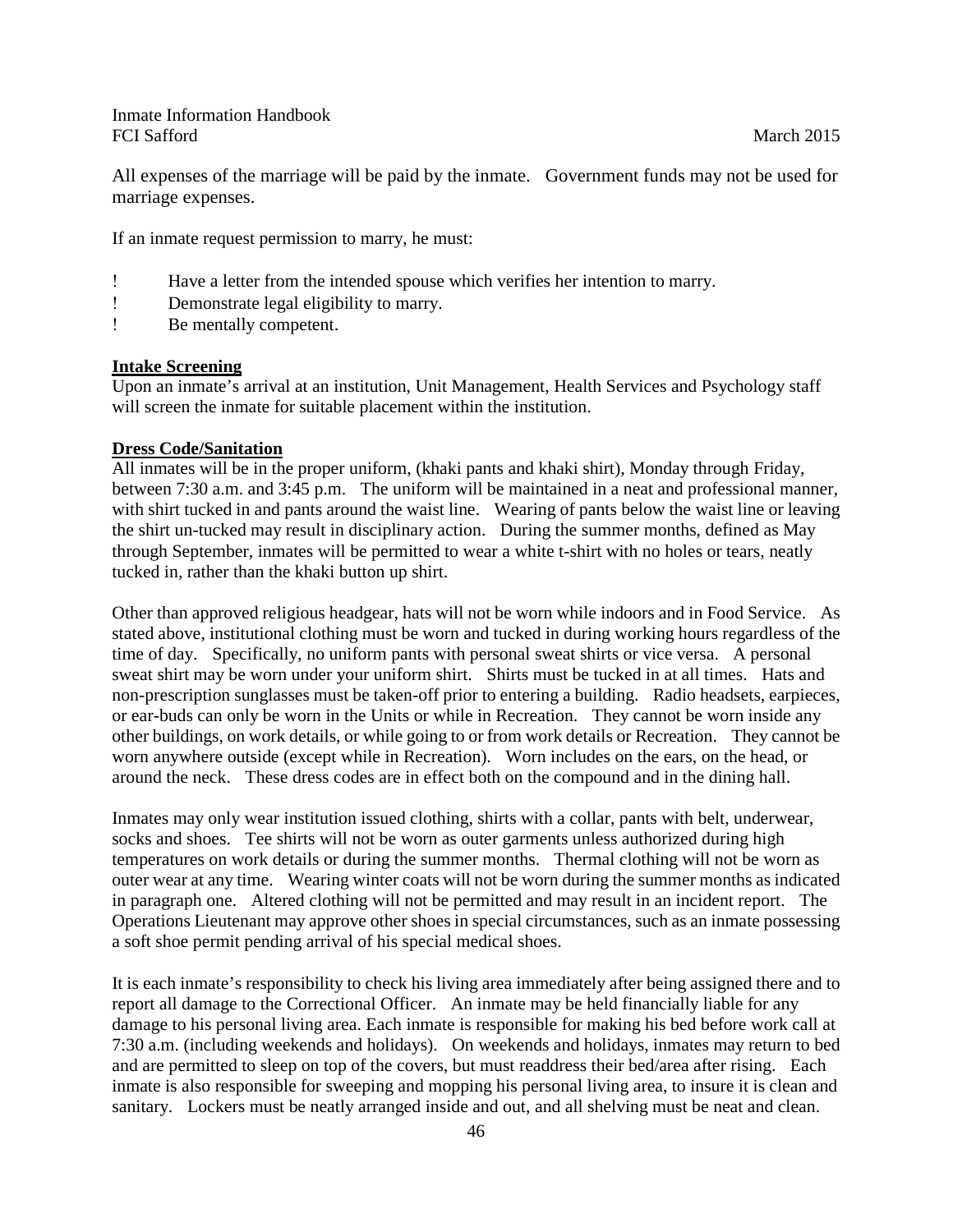No personal items may be adhered to walls, lockers, under beds, or to the ceiling. Cell windows may not be covered at any time.

Unit Orderlies are responsible for the unit sanitation. However, everyone is responsible to clean up after themselves. Inmates may be assigned cleaning tasks in the unit during off duty hours if the need arises.

Showers are available every day, but inmates may not be in the shower during an official count. Food service workers and others with irregular work shifts may shower during the day as long as showering does not interfere with the cleaning of the unit.

During the morning and noon meal on regular work days, inmates entering the dining room are required to wear institutional issued clothing consisting of a shirt, trousers with belt and shoes. Shirts will be buttoned, except the collar button, and shirt tails tucked in. Personal tennis shoes, sneakers, etc., are not authorized. Shoes will be laced and tied. Shower shoes, flip-flops, or bedroom slippers are not permitted in the dining room. Hats will not be worn in the dining room unless you're working in Food Service. Personal sweat shirts may be worn as undergarments only. Inmates who report to the dining room in inappropriate attire may be subject to disciplinary action.

During coffee hour and brunch on weekends and holidays and during all evening meals, inmates entering the dining room may wear sweat suits. Shorts higher than three inches above the knee are not authorized to be worn in the dining room. Sleeveless shirts are not authorized to be worn in the dining room at any time (i.e., basketball jerseys, tank tops, etc.)

# **Inmate Discipline**

It is the policy of the Bureau of Prisons to provide a safe and orderly environment for all inmates. Violations of Bureau rules and regulations are dealt with by the Unit Discipline Committee (UDC), and for more serious violations, the Discipline Hearing Officer (DHO). Inmates are advised upon arrival at the institution of the rules and regulations, and are provided with copies of the Bureau's prohibited acts, as well as local regulations.

If a staff member observes or believes he/she has evidence an inmate has committed a prohibited act, the first step in the disciplinary process is writing an incident report. This is a written copy of the charges against the inmate. The incident report shall ordinarily be delivered to the inmate within twenty-four (24) hours of the time staff become aware of the inmate's involvement in the incident or once the report is released for administrative processing following a referral for criminal prosecution. An informal resolution of the incident may be attempted by the Correctional Supervisor.

#### **Initial Hearing**

Inmates must ordinarily be given an initial hearing within (5) work days of the time staff become aware of the inmate's involvement in the incident, excluding the day staff became aware of the incident, weekends, and holidays. The inmate is entitled to be present at the initial hearing. The inmate may make statements or present documentary evidence in his behalf. The UDC must give its decision in writing to the inmate by the close of business the next work day. The UDC may extend the time limits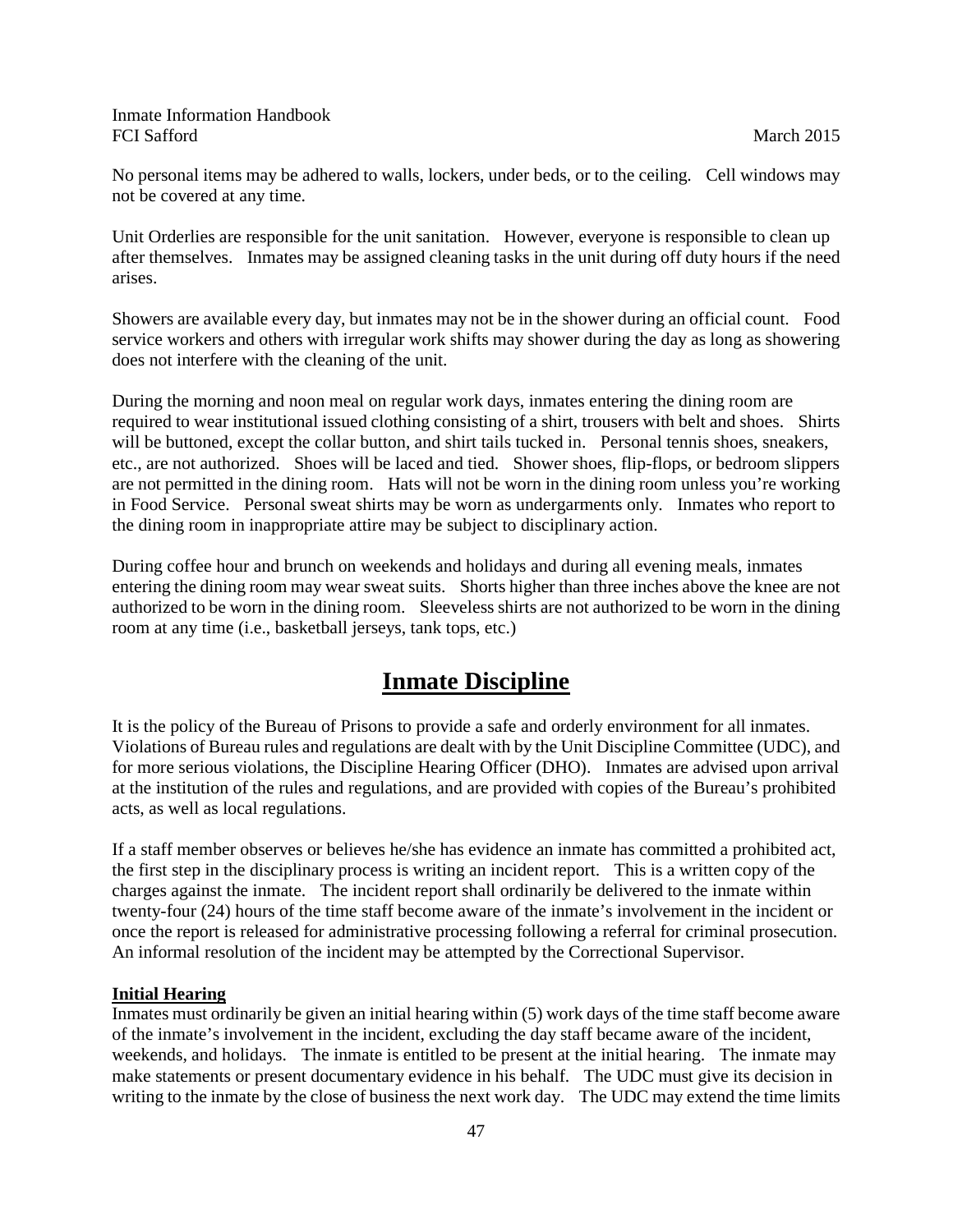of these procedures for good cause. The Warden must approve any extension over five (5) days, and the inmate must be provided with written reasons for any extension. The UDC will either make a final disposition of the incident, or refer it to the Discipline Hearing Officer for final disposition.

## **Discipline Hearing Officer (DHO)**

The Discipline Hearing Officer conducts disciplinary hearings on serious rule violations. The DHO may not act on a case that has not been referred by the UDC. The Captain conducts periodic reviews of inmates in the special housing unit. An inmate will be provided with advance written notice of the charges not less than 24 hours before the inmate's appearance before the DHO. The inmate may waive this requirement. He will be provided with a full-time staff member of his choice to represent him if requested. He may make statements in his own defense and may produce documentary evidence.

The inmate may present a list of witnesses and request they testify at the hearing. Inmates may not question a witness at the hearing, however, the staff representative and/or the DHO will question any witness for the inmate. An inmate may submit a list of questions for the witnesses to the DHO if there is no staff representative. The DHO will request a statement from all unavailable witnesses whose testimony is deemed relevant. The inmate may make statements in his own defense and may produce documentary evidence. The inmate may be present throughout the DHO hearing, except during deliberations. The inmate charges may be excluded during appearance of outside witnesses or when institution security could be jeopardized. The DHO may postpone or continue a hearing for good cause. Reasons for the delay must be documented in the record of the hearing. Final disposition is made by the DHO.

NOTE: Time limits are subject to exceptions as provided in the rules. Staff may suspend disciplinary proceedings for a period not to exceed two calendar weeks while undertaking informal resolution. If informal resolution is unsuccessful, staff may reinitiate disciplinary proceedings. The requirements then begin running at the same point at which they were suspended.

## **Appeals of Disciplinary Actions**

Appeals of all disciplinary actions may be made through Administrative Remedy procedures. UDC appeals are made to the Warden on the BP-9 form. DHO appeals are made to the Regional Director on a BP-10 form. On appeal, the following items will be considered:

- $\triangleright$  Whether the UDC or DHO substantially complied with the regulations on inmate discipline.
- $\triangleright$  Whether the UDC or DHO based its decisions on substantial evidence.
- $\triangleright$  Whether an appropriate sanction was imposed according to the severity level of the prohibited act.

#### **Prohibited Acts and Disciplinary Scale**

There are four categories of prohibited acts – Greatest, High, Moderate, and Low. We describe the prohibited acts in the attached table Prohibited Acts and Available Sanctions. If you commit repetitive prohibited acts, we can impose increased sanctions, as listed in Table 2 – Additional Available Sanctions for Repeated Prohibited Acts within the Same Severity Level.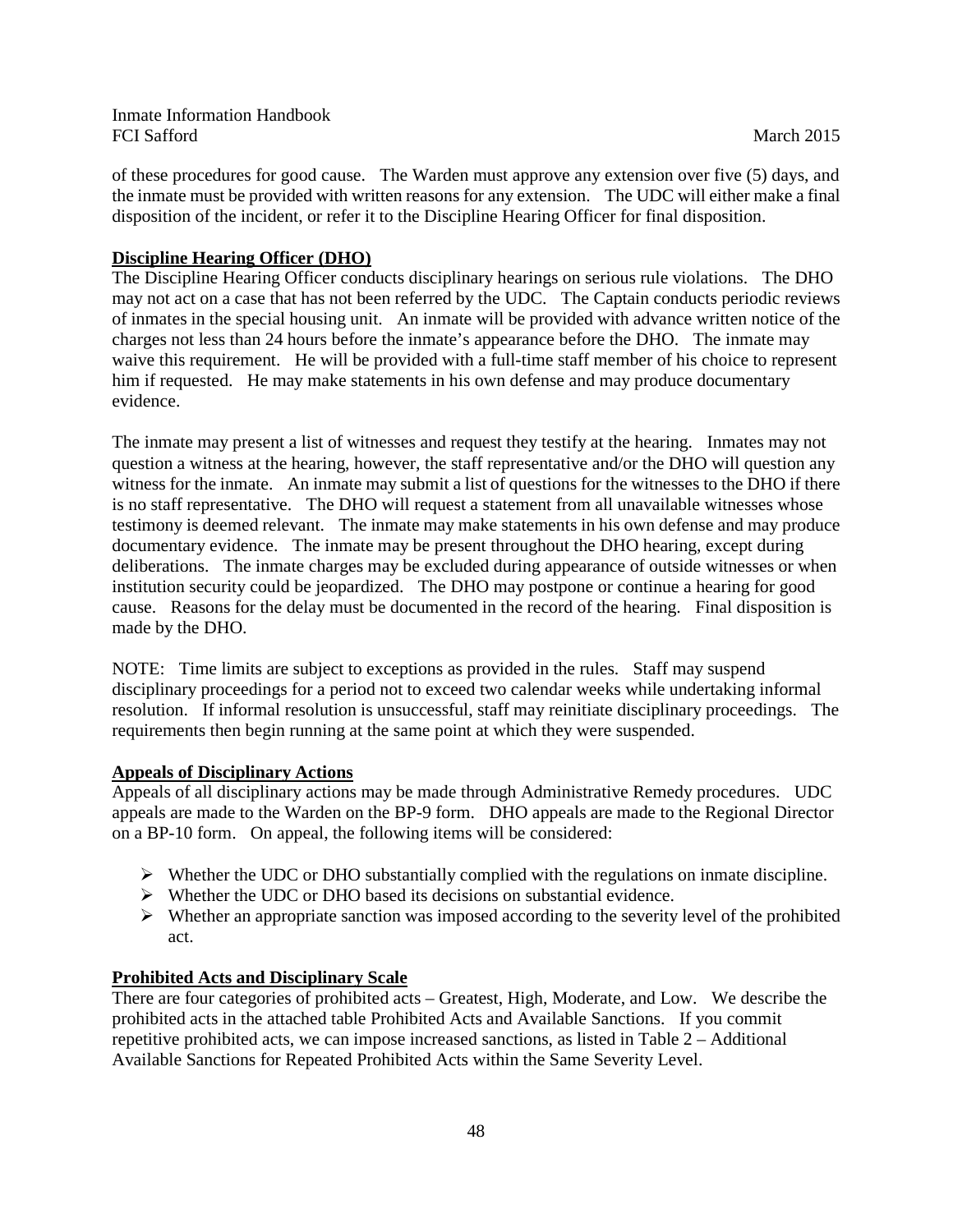(1) **Greatest Severity Level Offenses**. The Discipline Hearing Officer (DHO) imposes one or more of sanctions A through E. Sanction B.1 must be imposed for a VCCLEA inmate rated "violent" (an inmate who, per the Violent Crime Control and Law Enforcement Act of 1994, committed a crime of violence on or after September 13, 1994) and for a PLRA inmate (an inmate sentenced for an offense committed on or after April 26, 1996, per the Prison Litigation Reform Act). The DHO may impose any available sanctions (A through M) in addition to sanctions A through E. All Greatest severity level charges must be referred to the DHO.

(2) **High Severity Level Offenses**. The DHO imposes one or more of sanctions A through M, and except as noted in the sanction, may also suspend one or more sanctions A through M. Sanction B.1 must be imposed for a VCCLEA inmate rated "violent" and for a PLRA inmate. All High severity level charges must be referred to the DHO.

Prohibited Act Code 225, Stalking, is for the purpose of punishing repetitive inmate behavior, e.g., loitering, staring, leering, inappropriate remarks (short of insolence, profanity, or sexual proposals), that are not clearly covered by another prohibited act code. When staff encounters such behavior, the inmate should be specifically warned that it is inappropriate and must cease. If the behavior fits another prohibited act code provision, the inmate should be charged with violating that specific provision instead of stalking. Examples of other prohibited act code behavior that may be used instead of Code 225, Stalking, include, but are not limited to Insolence (Code 312), Being in an Unauthorized Area (Code 316), Threatening (Code 203), and Making a Sexual Proposal or Threat (Code 206).

(3) **Moderate Severity Level Offenses**. The DHO imposes at least one sanction A through M, but, except as noted in the sanction, may suspend any sanction(s) imposed. Sanction B.1 ordinarily must be imposed for a VCCLEA inmate rated "violent" and for a PLRA inmate. Except for charges referred to the DHO, the Unit Discipline Committee (UDC) shall impose at least one sanction F through M, but may suspend any sanction(s) imposed.

The UDC ordinarily refers to the DHO a moderate severity level charge for a VCCLEA inmate rated "violent" or for a PLRA inmate if the inmate was found to have committed two moderate offenses during his/her current anniversary year (the 12-month period for which an inmate may be eligible to earn good conduct time [GCT]). The UDC must document the reasons why a third charge for such an inmate was not referred to the DHO.

A prohibited act charge for 331 involving tobacco or nutritional supplements must be referred to the DHO for final disposition.

(4) **Low Severity Level Offenses**. The DHO imposes at least one sanction B.1, or D through M. The DHO may suspend any sanction(s) imposed; however, a B.1 sanction may not be suspended. Except for charges referred to the DHO, the UDC imposes at least one sanction F through M, but may suspend any sanction(s) imposed.

The UDC ordinarily refers to the DHO a low severity level charge for a VCCLEA inmate rated "violent" or for a PLRA inmate if the inmate had been found to have committed three low offenses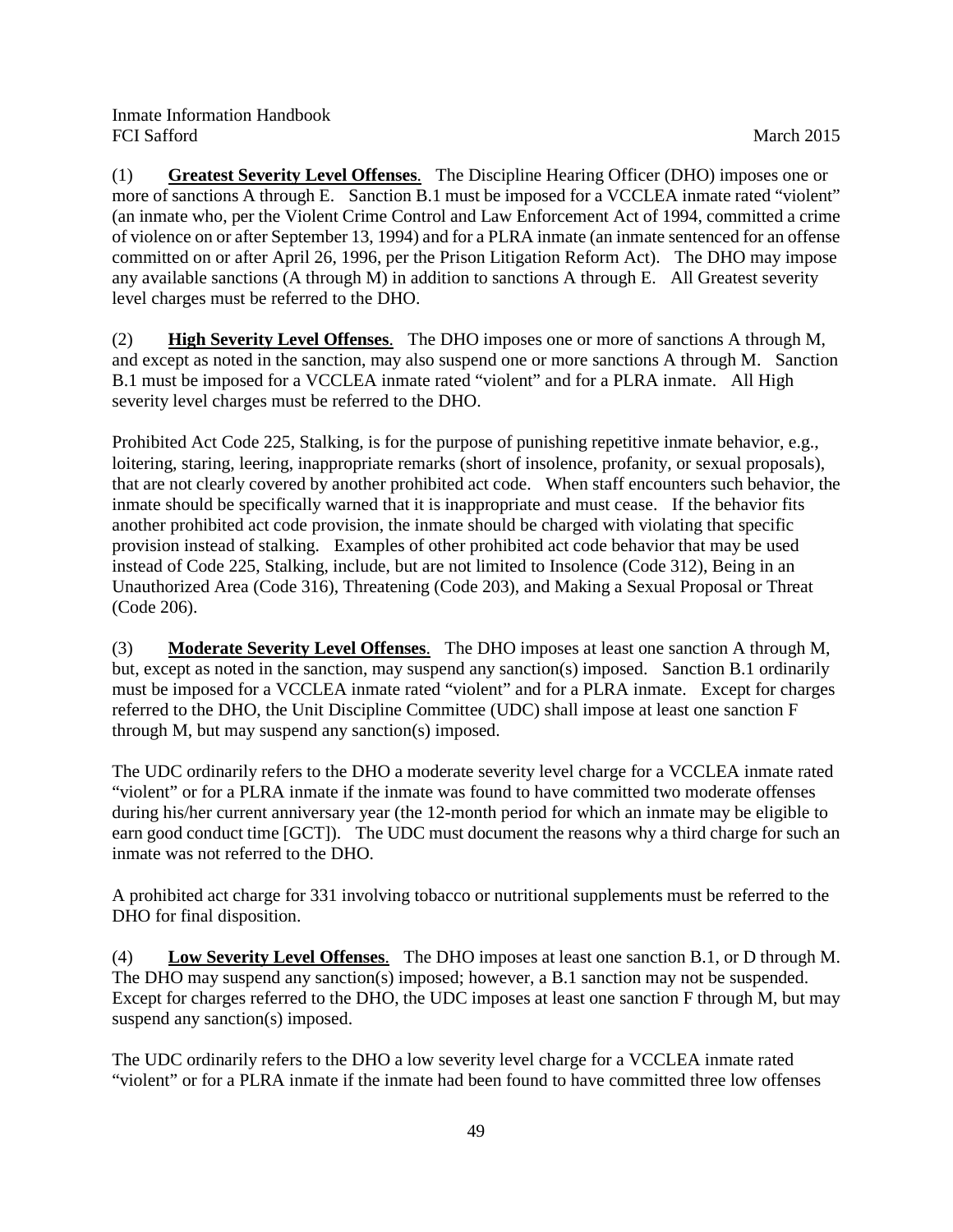during his/her current anniversary year. The UDC must document the reasons why a charge for such an inmate was not referred to the DHO.

Sanction B.1may be imposed on the Low severity level only if the inmate has committed a Low severity level prohibited act more than once within a six-month period (except for a VCCLEA inmate rated "violent" or a PLRA inmate).

**All Severity Level Offenses**. In all categories of severity, aiding another person to commit any of these offenses, attempting to commit them, or making plans to commit them, is considered equivalent to committing the offense itself. In these cases, the letter "A" is combined with the offense code. For example, planning an escape is Escape, Code 102A. Attempting to adulterate food or drink is Code 209A.

Suspensions of any sanction cannot exceed six months. Suspended sanctions may only be revoked and executed if the inmate is found to have committed a subsequent prohibited act. Only the DHO may execute, suspend, or revoke and execute suspension of Sanctions A through E (B and B/1 may never be suspended). The DHO or UDC may execute, suspend, or revoke and execute suspensions of sanctions F through M. The DHO may execute UDC – suspended sanctions. However, the UDC may not execute DHO – suspended sanctions A through E.

When an inmate receives an incident report while on a DHO – imposed, but suspended sanction, the new incident report is forwarded by the UDC to the DHO, both for a final disposition on the new incident report, and for a disposition on the suspended sanction. This procedure is not necessary when the UDC informally resolves the new incident report. The DHO may return an incident report to the UDC if a decision not to execute the suspended sanction is made.

The UDC or DHO may impose increased sanctions for repeated, frequent offenses per the guidelines in Table 2.

Not all UDC or DHO decisions finding an inmate committed a prohibited act will result in a change to the inmate's security designation score, the Unit Team may recommend a greater security transfer, using their professional judgment, and in accordance with the policy on Inmate Security Designation and Custody Classification.

| Code | Prohibited Act - Greatest Severity                                                                                                                                                                                               | Sanction(s) |                                                                                                                                                                                                                                      |
|------|----------------------------------------------------------------------------------------------------------------------------------------------------------------------------------------------------------------------------------|-------------|--------------------------------------------------------------------------------------------------------------------------------------------------------------------------------------------------------------------------------------|
| 100  | Killing                                                                                                                                                                                                                          | А.          | Recommend parole date rescission or<br>retardation.                                                                                                                                                                                  |
| 101  | Assaulting any person, or an armed assault on the<br>institution's secure perimeter (a charge for assaulting any<br>person at this level is to be used only when serious<br>physical injury has been attempted or accomplished). | <b>B.</b>   | Forfeit and/or withhold earned statutory<br>good time or non-vested good conduct time<br>(up to 100%) and/or terminate or disallow<br>extra good time (an extra good time or good<br>conduct time sanction may not be<br>suspended). |
| 102  | Escape from escort; escape from any secure or non-secure<br>institution, including community confinement; escape<br>from unescorted community program or activity; escape<br>from outside a secure institution.                  | B.1         | Disallow ordinarily between 50% and 75%<br>(27-41 days) of good conduct time credit<br>available for year (a good conduct time<br>sanction may not be suspended).                                                                    |
| 103  | Setting a fire (charged with this act in this category only                                                                                                                                                                      |             | Disciplinary segregation (up to 12 months).                                                                                                                                                                                          |

# **Table 1**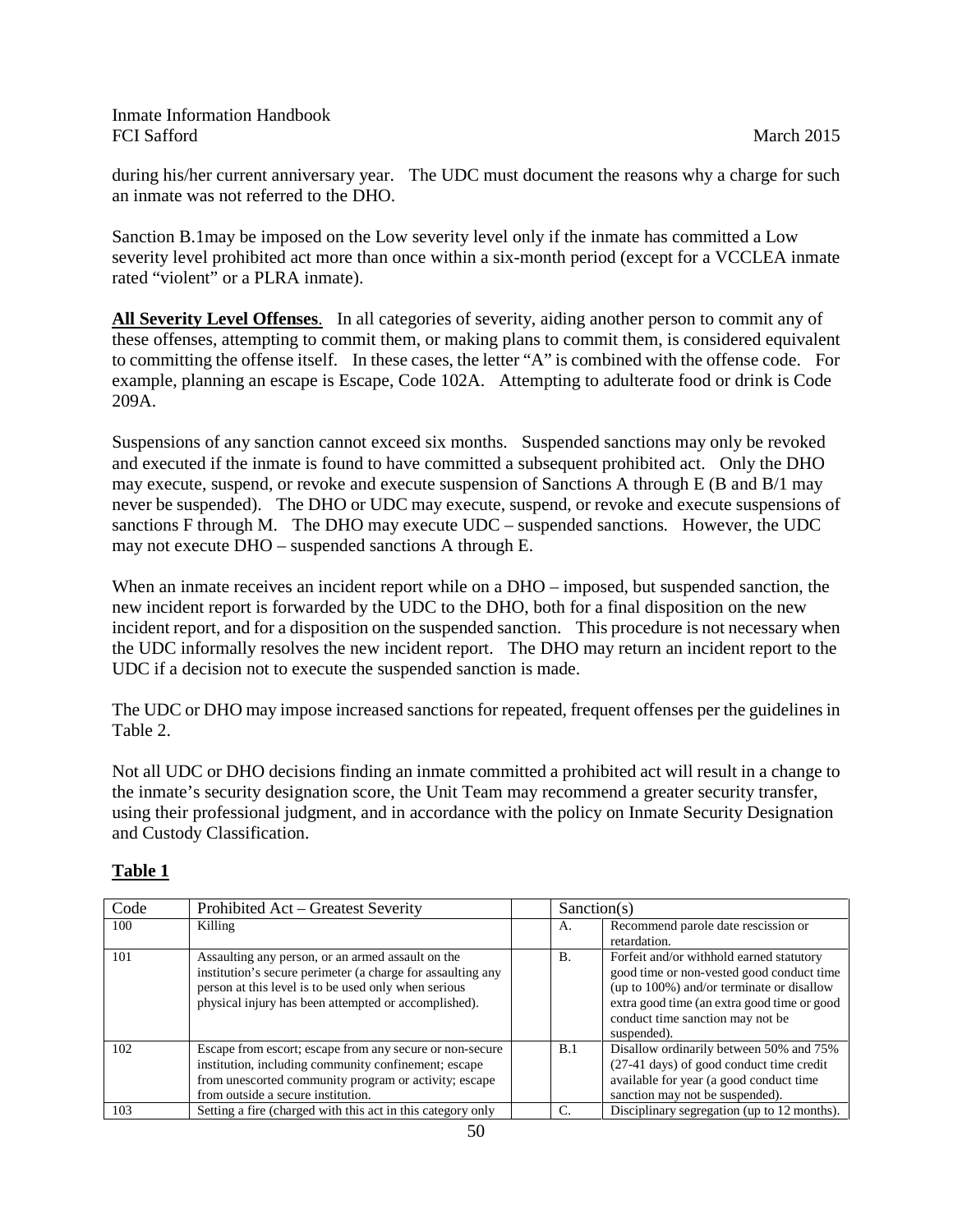|      | when found to pose a threat to life or a threat of serious<br>bodily harm or in furtherance of a prohibited act of<br>Greatest Severity, e.g., in furtherance of a riot or escape;<br>otherwise the charge is properly classified Code 218, or                                                                                                                                                                                            |                |                                                |
|------|-------------------------------------------------------------------------------------------------------------------------------------------------------------------------------------------------------------------------------------------------------------------------------------------------------------------------------------------------------------------------------------------------------------------------------------------|----------------|------------------------------------------------|
|      | 329).                                                                                                                                                                                                                                                                                                                                                                                                                                     |                |                                                |
| 104  | Possession, manufacture, or introduction of a gun,<br>firearm, weapon, sharpened instrument, knife, dangerous<br>chemical, explosive, ammunition, or any instrument used<br>as a weapon.                                                                                                                                                                                                                                                  | D.             | Make monetary restitution.                     |
| 105  | Rioting                                                                                                                                                                                                                                                                                                                                                                                                                                   | Е.             | Monetary fine.                                 |
| 106  | Encouraging others to riot                                                                                                                                                                                                                                                                                                                                                                                                                | F.             | Loss of privileges (e.g., visiting, telephone, |
|      |                                                                                                                                                                                                                                                                                                                                                                                                                                           |                | commissary, movies, recreation, mattress).     |
| 107  | Taking hostage(s)                                                                                                                                                                                                                                                                                                                                                                                                                         | G.             | Change housing (quarters).                     |
| 108  | Possession, manufacture, introduction, or loss of a<br>hazardous tool (tools most likely to be used in an escape<br>or escape attempt or to serve as weapons capable of doing<br>serious bodily harm to others; or those hazardous to<br>institutional security or personal safety; e.g., hacksaw<br>blade, body armor, maps, handmade rope, or other escape<br>paraphernalia, portable telephone, pager, or other<br>electronic device). | H.             | Remove from program and/or group<br>activity.  |
| 110  | Refusing to provide a urine sample; refusing to breathe<br>into a Breathalyzer; refusing to take part in other<br>drug-abuse testing.                                                                                                                                                                                                                                                                                                     | I.             | Loss of job.                                   |
| 111  | Introduction or making of any narcotics, marijuana, drugs,<br>alcohol, intoxicants, or related paraphernalia, not<br>prescribed for the individual by the medical staff.                                                                                                                                                                                                                                                                  | J.             | Impound inmate's personal property.            |
| 112  | Use of any narcotics, marijuana, drugs, alcohol,<br>intoxicants, or related paraphernalia, not prescribed for<br>the individual by the medical staff.                                                                                                                                                                                                                                                                                     | K.             | Confiscate contraband.                         |
| 113  | Possession of any narcotics, marijuana, drugs, alcohol,<br>intoxicants, or related paraphernalia, not prescribed for<br>the individual by the medical staff.                                                                                                                                                                                                                                                                              | L.             | Restrict to quarters.                          |
| 114  | Sexual assault of any person, involving non-consensual<br>touching by force or threat of force.                                                                                                                                                                                                                                                                                                                                           | M.             | Extra duty.                                    |
| 115  | Destroying and/or disposing of any item during a search<br>or attempt to search.                                                                                                                                                                                                                                                                                                                                                          |                |                                                |
| 196  | Use of the mail for an illegal purpose or to commit or<br>further a Greatest category prohibited act.                                                                                                                                                                                                                                                                                                                                     |                |                                                |
| 197  | Use of the telephone for an illegal purpose or to commit or<br>further a Greatest category prohibited act.                                                                                                                                                                                                                                                                                                                                |                |                                                |
| 198  | Interfering with a staff member in the performance of<br>duties most like another Greatest severity prohibited act.<br>This charge is to be used only when another charge of<br>Greatest severity is not accurate. The offending conduct<br>must be charged as "most like" one of the listed Greatest<br>severity prohibited acts.                                                                                                        |                |                                                |
| 199  | Conduct which disrupts or interferes with the security or<br>orderly running of the institution or the Bureau of Prisons<br>most like another Greatest severity prohibited act. This<br>charge is to be used only when another charge of Greatest<br>severity is not accurate. The offending conduct must be<br>charged as "most like" one of the listed Greatest severity<br>prohibited acts.                                            |                |                                                |
| Code | Prohibited Act – High Severity                                                                                                                                                                                                                                                                                                                                                                                                            | $S$ anction(s) |                                                |

| Code | Prohibited Act – High Severity                              | Sanction(s) |                                     |
|------|-------------------------------------------------------------|-------------|-------------------------------------|
| 200  | Escape from a work detail, non-secure institution, or other | А.          | Recommend parole date rescission or |
|      | non-secure confinement, including community                 |             | retardation.                        |
|      | confinement, with subsequent voluntary return to Bureau     |             |                                     |
|      | of Prisons custody within four hours.                       |             |                                     |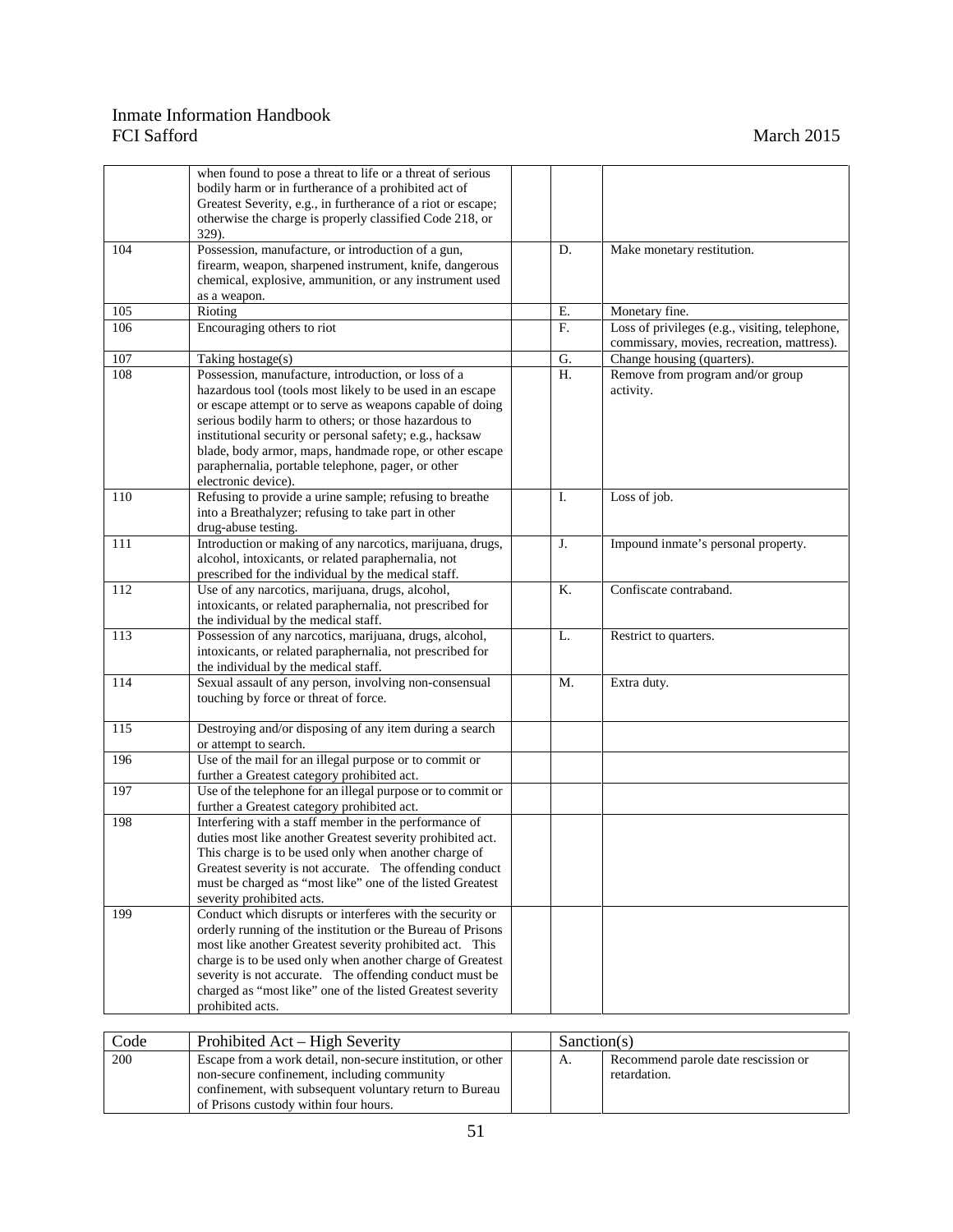| 201 | Fighting with another person.                               | <b>B.</b> | Forfeit and/or withhold earned statutory       |
|-----|-------------------------------------------------------------|-----------|------------------------------------------------|
|     |                                                             |           | good time or non-vested good conduct time      |
|     |                                                             |           |                                                |
|     |                                                             |           | up to 50% or up to 60 days, whichever is       |
|     |                                                             |           | less, and/or terminate or disallow extra       |
|     |                                                             |           | good time (an extra good time or good          |
|     |                                                             |           | conduct time sanction may not be               |
|     |                                                             |           | suspended).                                    |
|     |                                                             | B.1       | Disallow ordinarily between 25% and 50%        |
|     |                                                             |           | (14-27 days) of good conduct time credit       |
|     |                                                             |           | available for year (a good conduct time        |
|     |                                                             |           | sanction may not be suspended).                |
| 203 | Threatening another with bodily harm or any other           | C.        | Disciplinary segregation (up to 6 months).     |
|     | offense.                                                    |           |                                                |
| 204 | Extortion; blackmail; protection; demanding or receiving    | D.        | Make monetary restitution.                     |
|     | money or anything of value in return for protection against |           |                                                |
|     | others, to avoid bodily harm, or under threat of informing. |           |                                                |
| 205 | Engaging in sexual acts.                                    | Ε.        | Monetary fine.                                 |
| 206 | Making sexual proposals or threats to another.              | F.        | Loss of privileges (e.g., visiting, telephone, |
|     |                                                             |           | commissary, movies, recreation, mattress).     |
| 207 |                                                             | G.        | Change housing (quarters).                     |
|     | Wearing a disguise or a mask.                               |           |                                                |
| 208 | Possession of any unauthorized locking device, or lock      | H.        | Remove from program and/or group               |
|     | pick, or tampering with or blocking any lock device         |           | activity.                                      |
|     | (includes keys), or destroying, altering, interfering with, |           |                                                |
|     | improperly using, or damaging any security device,          |           |                                                |
|     | mechanism, or procedure.                                    |           |                                                |
| 209 | Adulteration of any food or drink.                          | I.        | Loss of job.                                   |
| 211 | Possessing any officer's or staff clothing.                 | J.        | Impound inmate's personal property.            |
| 212 | Engaging in or encouraging a group demonstration.           | K.        | Confiscate contraband.                         |
| 213 | Encouraging other to refuse to work, or to participate in a | L.        | Restrict to quarters.                          |
|     | work stoppage.                                              |           |                                                |
| 216 | Giving or offering an official or staff member a bribe, or  | M.        | Extra duty.                                    |
|     | anything of value.                                          |           |                                                |
|     |                                                             |           |                                                |
| 217 | Giving money to, or receiving money from, any person for    |           |                                                |
|     | the purpose of introducing contraband or any other illegal  |           |                                                |
|     | or prohibited purpose.                                      |           |                                                |
| 218 | Destroying, altering, or damaging government property,      |           |                                                |
|     | or the property of another person, having a value in excess |           |                                                |
|     | of \$100, or destroying, altering, damaging life-safety     |           |                                                |
|     | devices (e.g., fire alarm) regardless of financial value.   |           |                                                |
| 219 | Stealing; theft (including data obtained through the        |           |                                                |
|     |                                                             |           |                                                |
|     | unauthorized use of a communications device, or through     |           |                                                |
|     | unauthorized access to disks, tapes, or computer printouts  |           |                                                |
|     | or other automated equipment on which data is stored).      |           |                                                |
| 220 | Demonstrating, practicing, or using martial arts, boxing    |           |                                                |
|     | (except for use of a punching bag), wrestling, or other     |           |                                                |
|     | forms of physical encounter, or military exercises or drill |           |                                                |
|     | (except for drill authorized by staff).                     |           |                                                |
| 221 | Being in an unauthorized area with a person of the          |           |                                                |
|     | opposite sex without staff permission.                      |           |                                                |
| 224 | Assaulting any person (a charge at this level is used when  |           |                                                |
|     | less serious physical injury or contact has been attempted  |           |                                                |
|     | or accomplished by an inmate).                              |           |                                                |
| 225 | Stalking another person through repeated behavior which     |           |                                                |
|     | harasses, alarms, or annoys the person, after having been   |           |                                                |
|     | previously warned to stop such conduct.                     |           |                                                |
| 226 | Possession of stolen property.                              |           |                                                |
| 227 | Refusing to participate in a required physical test or      |           |                                                |
|     | examination unrelated to testing for drug abuse (e.g.,      |           |                                                |
|     | DNA, HIV, tuberculosis).                                    |           |                                                |
| 228 | Tattooing or self-mutilation.                               |           |                                                |
|     |                                                             |           |                                                |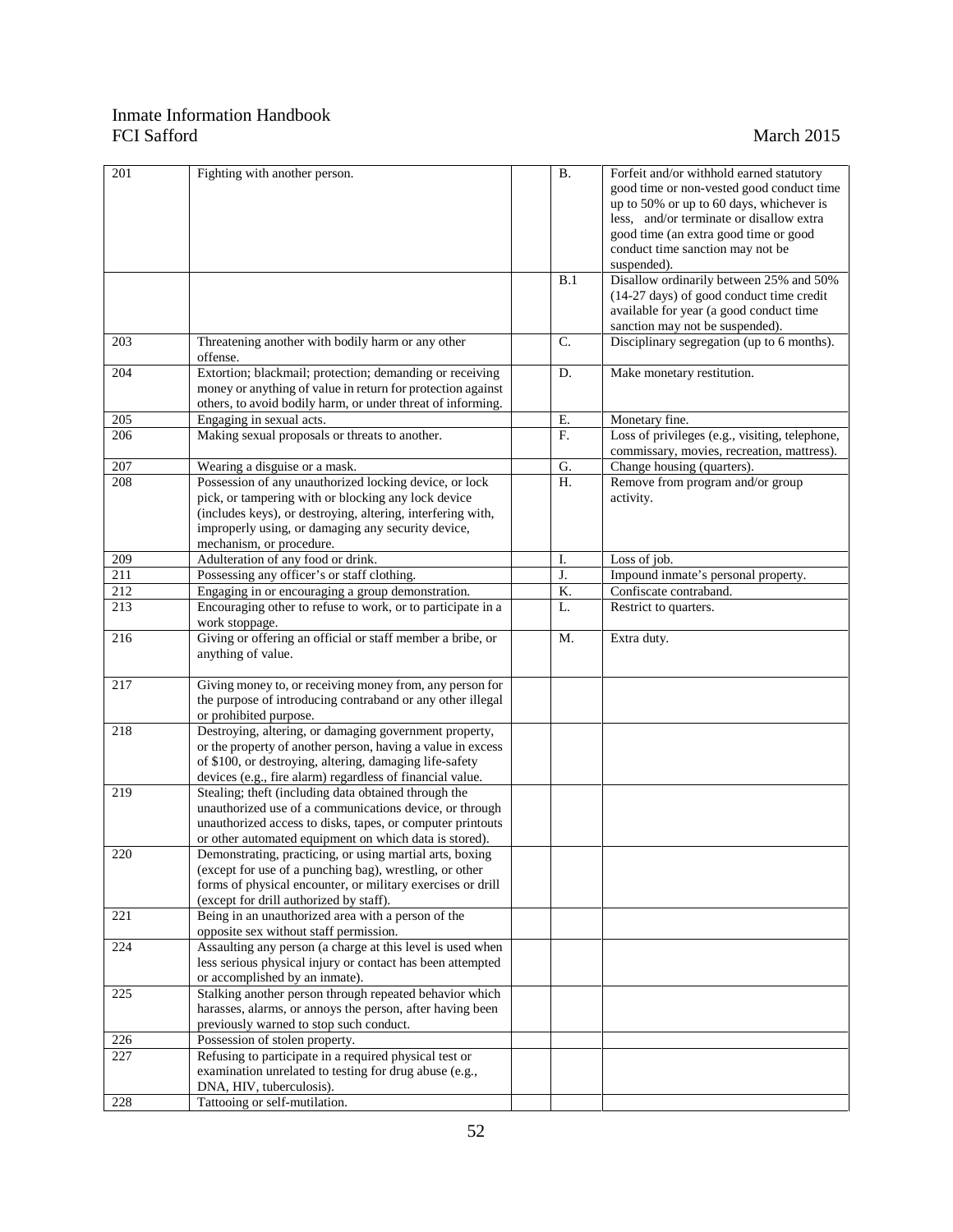| 229 | Sexual assault of any person, involving non-consensual       |  |
|-----|--------------------------------------------------------------|--|
|     | touching without force or threat of force.                   |  |
| 296 | Use of the mail for abuses other than criminal activity      |  |
|     | which circumvent mail monitoring procedures (e.g., use       |  |
|     | of the mail to commit or further a High category             |  |
|     | prohibited act, special mail abuse; writing letters in code; |  |
|     | directing others to send, sending, or receiving a letter or  |  |
|     | mail through unauthorized means; sending mail for other      |  |
|     | inmates without authorization; sending correspondence to     |  |
|     | a specific address with directions or intent to have the     |  |
|     | correspondence sent to an unauthorized person; and using     |  |
|     | a fictitious return address in an attempt to send or receive |  |
|     | unauthorized correspondence).                                |  |
| 297 | Use of the telephone for abuses other than illegal activity  |  |
|     | which circumvent the ability of staff to monitor frequency   |  |
|     | of telephone use, content of the call, or the number called; |  |
|     | or to commit or further a High category prohibited act.      |  |
| 298 | Interfering with a staff member in the performance of        |  |
|     | duties most like another High severity prohibited act.       |  |
|     | This charge is to be used only when another charge of        |  |
|     | High severity is not accurate. The offending conduct         |  |
|     | must be charged as "most like" one of the listed High        |  |
|     | severity prohibited acts.                                    |  |
| 299 | Conduct which disrupts or interferes with the security or    |  |
|     | orderly running of the institution or the Bureau of Prisons  |  |
|     | most like another High severity prohibited act. This         |  |
|     | charge is to be used only when another charge of High        |  |
|     | severity is not accurate. The offending conduct must be      |  |
|     | charged as "most like" one of the listed High severity       |  |
|     | prohibited acts.                                             |  |

| Code | Prohibited Act - Moderate Severity                                                                                                                                                                                                                                                                                                                                                                                                                                       | Sanction(s)    |                                                                                                                                                                                                                                                                           |
|------|--------------------------------------------------------------------------------------------------------------------------------------------------------------------------------------------------------------------------------------------------------------------------------------------------------------------------------------------------------------------------------------------------------------------------------------------------------------------------|----------------|---------------------------------------------------------------------------------------------------------------------------------------------------------------------------------------------------------------------------------------------------------------------------|
| 300  | Indecent Exposure.                                                                                                                                                                                                                                                                                                                                                                                                                                                       | A.             | Recommend parole date rescission or<br>retardation.                                                                                                                                                                                                                       |
| 302  | Misuse of authorized medication.                                                                                                                                                                                                                                                                                                                                                                                                                                         | B.             | Forfeit and/or withhold earned statutory<br>good time or non-vested good conduct time<br>up to 25% or up to 30 days, whichever is<br>less, and/or terminate or disallow extra<br>good time (an extra good time or good<br>conduct time sanction may not be<br>suspended). |
| 303  | Possession of money or currency, unless specifically<br>authorized, or in excess of the amount authorized.                                                                                                                                                                                                                                                                                                                                                               | B.1            | Disallow ordinarily up to 25% (1-14 days)<br>of good conduct time credit available for<br>year (a good conduct time sanction may not<br>be suspended).                                                                                                                    |
| 304  | Loaning of property or anything of value for profit or<br>increased return.                                                                                                                                                                                                                                                                                                                                                                                              | $\mathbf{C}$ . | Disciplinary segregation (up to 3 months).                                                                                                                                                                                                                                |
| 305  | Possession of anything not authorized for retention or<br>receipt by the inmate, and not issued to him through<br>regular channels.                                                                                                                                                                                                                                                                                                                                      | D.             | Make monetary restitution.                                                                                                                                                                                                                                                |
| 306  | Refusing to work or to accept a program assignment.                                                                                                                                                                                                                                                                                                                                                                                                                      | Ε.             | Monetary fine.                                                                                                                                                                                                                                                            |
| 307  | Refusing to obey an order of any staff member (may be<br>categorized and charged in terms of greater severity,<br>according to the nature of the order being disobeyed, e.g.,<br>failure to obey an order which furthers a riot would be<br>charged as 105, Rioting; refusing to obey an order which<br>furthers a fight would be charged as 201, Fighting;<br>refusing to provide a urine sample when ordered as part of<br>a drug-abuse test would be charged as 110). | F.             | Loss of privileges (e.g., visiting, telephone,<br>commissary, movies, recreation, mattress).                                                                                                                                                                              |
| 308  | Violating a condition of a furlough.                                                                                                                                                                                                                                                                                                                                                                                                                                     | G.             | Change housing (quarters).                                                                                                                                                                                                                                                |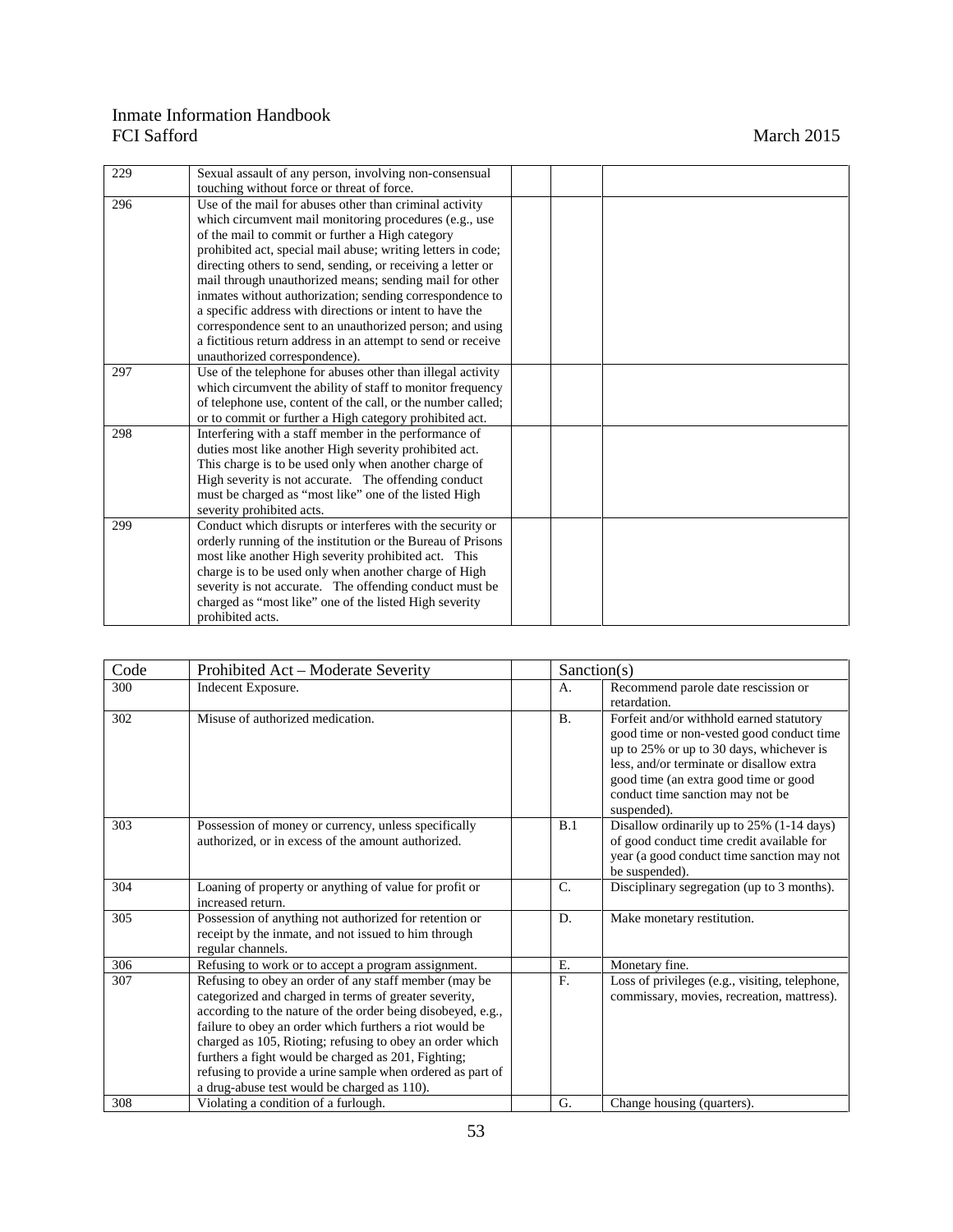| $\overline{309}$ | Violating a condition of a community program.                    | Η. | Remove from program and/or group    |
|------------------|------------------------------------------------------------------|----|-------------------------------------|
|                  |                                                                  |    | activity.                           |
| 310              | Unexcused absence from work or any program<br>assignment.        | I. | Loss of job.                        |
| 311              | Failing to perform work as instructed by the supervisor.         | J. | Impound inmate's personal property. |
| 312              | Insolence towards a staff member.                                | K. | Confiscate contraband.              |
| 313              | Lying or providing a false statement to a staff member.          | L. |                                     |
| $\overline{314}$ |                                                                  |    | Restrict to quarters.               |
|                  | Counterfeiting, forging, or unauthorized reproduction of         | M. | Extra duty.                         |
|                  | any document, article of identification, money, security,        |    |                                     |
|                  | or official paper (may be categorized in terms of greater        |    |                                     |
|                  | severity according to the nature of the item being               |    |                                     |
|                  | reproduced, e.g., counterfeiting release papers to effect        |    |                                     |
| 315              | escape, Code 102).                                               |    |                                     |
|                  | Participating in an unauthorized meeting or gathering.           |    |                                     |
| 316              | Being in an unauthorized area without staff authorization.       |    |                                     |
| 317              | Failure to follow safety or sanitation regulations               |    |                                     |
|                  | (including safety regulations, chemical instructions, tools,     |    |                                     |
|                  | MSDS sheets, OSHA standards).                                    |    |                                     |
| 318              | Using any equipment or machinery without staff<br>authorization. |    |                                     |
| 319              | Using any equipment or machinery contrary to                     |    |                                     |
|                  | instructions or posted safety standards.                         |    |                                     |
| 320              | Failing to stand count.                                          |    |                                     |
| 321              | Interfering with the taking of count.                            |    |                                     |
| 324              | Gambling.                                                        |    |                                     |
| 325              | Preparing or conducting a gambling pool.                         |    |                                     |
| 326              | Possession of gambling paraphernalia.                            |    |                                     |
| 327              | Unauthorized contacts with the public.                           |    |                                     |
| 328              | Giving money or anything of value to, or accepting money         |    |                                     |
|                  | or anything of value from, another inmate or any other           |    |                                     |
|                  | person without staff authorization.                              |    |                                     |
| 329              | Destroying, altering, or damaging government property,           |    |                                     |
|                  | or the property of another person, having a value of             |    |                                     |
|                  | \$100.00 or less.                                                |    |                                     |
| 330              | Being unsanitary or untidy; failing to keep one's person or      |    |                                     |
|                  | quarters in accordance with posted standards.                    |    |                                     |
| 331              | Possession, manufacture, introduction, or loss of a              |    |                                     |
|                  | non-hazardous tool, equipment, supplies, or other                |    |                                     |
|                  | non-hazardous contraband (tools not likely to be used in         |    |                                     |
|                  | an escape or escape attempt, or to serve as a weapon             |    |                                     |
|                  | capable of doing serious bodily harm to others, or not           |    |                                     |
|                  | hazardous to institutional security or personal safety)          |    |                                     |
|                  | (other non-hazardous contraband includes such items as           |    |                                     |
|                  | food, cosmetics, cleaning supplies, smoking apparatus            |    |                                     |
|                  | and tobacco in any form where prohibited, and                    |    |                                     |
|                  | unauthorized nutritional/dietary supplements).                   |    |                                     |
| 332              | Smoking where prohibited.                                        |    |                                     |
| 333              | Fraudulent or deceptive completion of a skills test (e.g.,       |    |                                     |
|                  | cheating on a GED, or other educational or vocational            |    |                                     |
|                  | skills test).                                                    |    |                                     |
| 334              | Conducting a business; conducting or directing an                |    |                                     |
|                  | investment transaction without staff authorization.              |    |                                     |
| 335              | Communicating gang affiliation; participating in gang            |    |                                     |
|                  | related activities; possession of paraphernalia indicating       |    |                                     |
|                  | gang affiliation.                                                |    |                                     |
| 336              | Circulating a petition.                                          |    |                                     |
| 396              | Use of the mail for abuses other than criminal activity          |    |                                     |
|                  | which do not circumvent mail monitoring; or use of the           |    |                                     |
|                  | mail to commit or further a Moderate category prohibited         |    |                                     |
|                  | act.                                                             |    |                                     |
| 397              | Use of the telephone for abuses other than illegal activity      |    |                                     |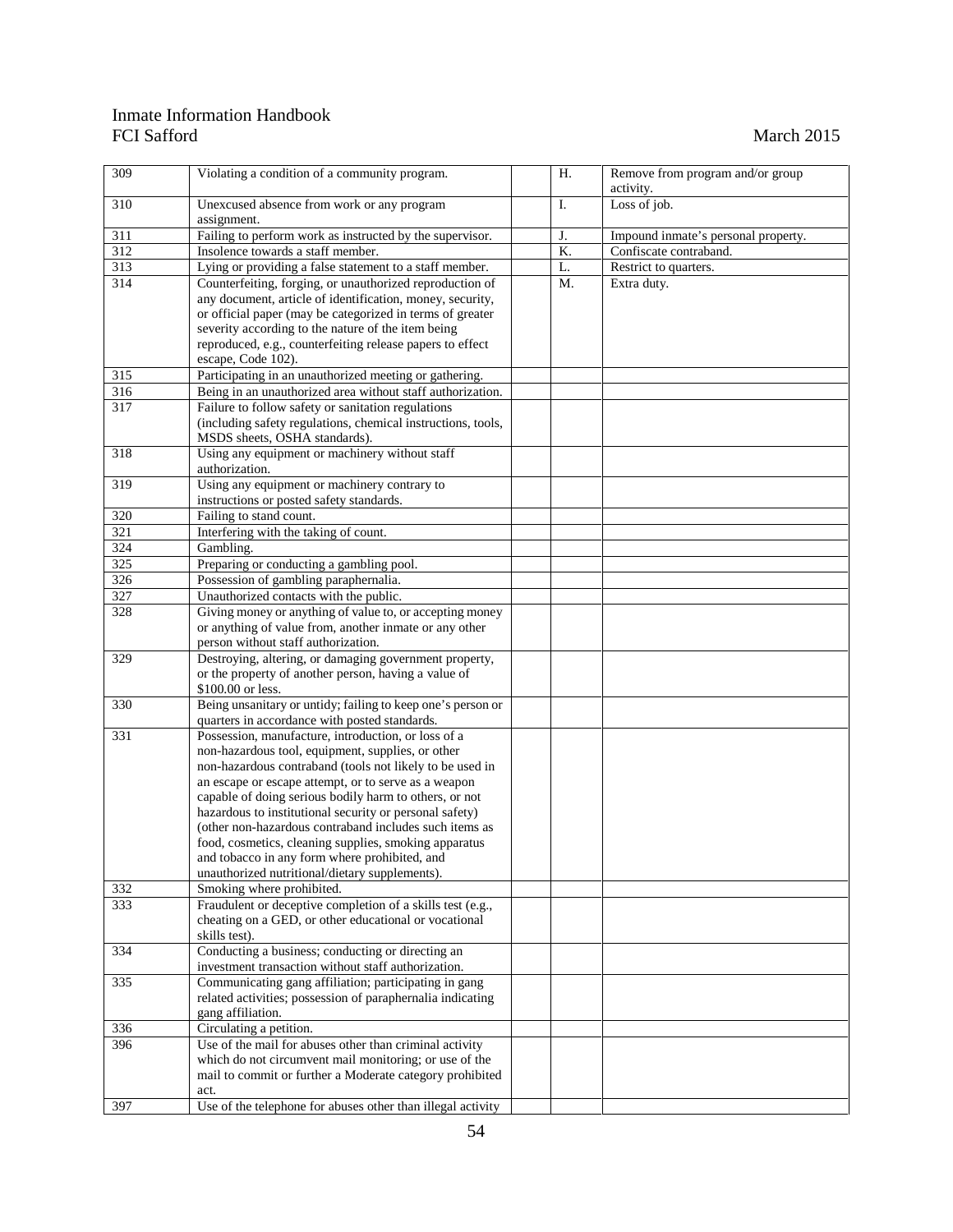|     | which do not circumvent the ability of staff to monitor<br>frequency of telephone use, content of the call, or the<br>number called; or to commit or further a Moderate<br>category prohibited act.                                                                                                                                                                                            |  |
|-----|------------------------------------------------------------------------------------------------------------------------------------------------------------------------------------------------------------------------------------------------------------------------------------------------------------------------------------------------------------------------------------------------|--|
| 398 | Interfering with a staff member in the performance of<br>duties most like another Moderate severity prohibited act.<br>This charge is to be used only when another charge of<br>Moderate severity is not accurate. The offending<br>conduct must be charged as "most like" one of the listed<br>Moderate severity prohibited acts.                                                             |  |
| 399 | Conduct which disrupts or interferes with the security or<br>orderly running of the institution or the Bureau of Prisons<br>most like another Moderate severity prohibited act. This<br>charge is to be used only when another charge of<br>Moderate severity is not accurate. The offending<br>conduct must be charged as "most like" one of the listed<br>Moderate severity prohibited acts. |  |

| Code | Prohibited Act – Low Severity                                                                                                                                                                                                                                                                                                                                                   | Sanction(s) |                                                                                                                                                                                                                                                                                                                                                                                                                                                                                                                    |
|------|---------------------------------------------------------------------------------------------------------------------------------------------------------------------------------------------------------------------------------------------------------------------------------------------------------------------------------------------------------------------------------|-------------|--------------------------------------------------------------------------------------------------------------------------------------------------------------------------------------------------------------------------------------------------------------------------------------------------------------------------------------------------------------------------------------------------------------------------------------------------------------------------------------------------------------------|
| 402  | Malingering, feigning illness.                                                                                                                                                                                                                                                                                                                                                  | B.1         | Disallow ordinarily up to 12.5% (1-7 days)<br>of good conduct time credit available for<br>year (to be used only where inmate found to<br>have committed a second violation of the<br>same prohibited act within 6 months);<br>Disallow ordinarily up to 25% (1-14 days)<br>of good conduct time credit available for<br>year (to be used only where inmate found to<br>have committed a third violation of the<br>same prohibited act within 6 months) (a<br>good conduct time sanction may not be<br>suspended). |
| 404  | Using abusive or obscene language.                                                                                                                                                                                                                                                                                                                                              | D.          | Make monetary restitution.                                                                                                                                                                                                                                                                                                                                                                                                                                                                                         |
| 407  | Conduct with a visitor in violations of Bureau regulations.                                                                                                                                                                                                                                                                                                                     | Ε.          | Monetary fine.                                                                                                                                                                                                                                                                                                                                                                                                                                                                                                     |
| 409  | Unauthorized physical contact (e.g., kissing, embracing)                                                                                                                                                                                                                                                                                                                        | F.          | Loss of privileges (e.g., visiting, telephone,<br>commissary, movies, recreation, mattress).                                                                                                                                                                                                                                                                                                                                                                                                                       |
| 498  | Interfering with a staff member in the performance of<br>duties most like another Low severity prohibited act.<br>This charge is to be used only when another charge of<br>Low severity is not accurate. The offending conduct<br>must be charged as "most like" one of the listed Low<br>severity prohibited acts.                                                             | G.          | Change housing (quarters).                                                                                                                                                                                                                                                                                                                                                                                                                                                                                         |
| 499  | Conduct which disrupts or interferes with the security or<br>orderly running of the institution or the Bureau of Prisons<br>most like another Low severity prohibited act. This<br>charge is to be used only when another charge of Low<br>severity is not accurate. The offending conduct must be<br>charged as "most like" one of the listed Low severity<br>prohibited acts. | H.          | Remove from program and/or group<br>activity.                                                                                                                                                                                                                                                                                                                                                                                                                                                                      |
|      |                                                                                                                                                                                                                                                                                                                                                                                 | I.          | Loss of job.                                                                                                                                                                                                                                                                                                                                                                                                                                                                                                       |
|      |                                                                                                                                                                                                                                                                                                                                                                                 | J.          | Impound inmate's personal property.                                                                                                                                                                                                                                                                                                                                                                                                                                                                                |
|      |                                                                                                                                                                                                                                                                                                                                                                                 | Κ.          | Confiscate contraband.                                                                                                                                                                                                                                                                                                                                                                                                                                                                                             |
|      |                                                                                                                                                                                                                                                                                                                                                                                 | L.          | Restrict to quarters.                                                                                                                                                                                                                                                                                                                                                                                                                                                                                              |
|      |                                                                                                                                                                                                                                                                                                                                                                                 | M.          | Extra duty.                                                                                                                                                                                                                                                                                                                                                                                                                                                                                                        |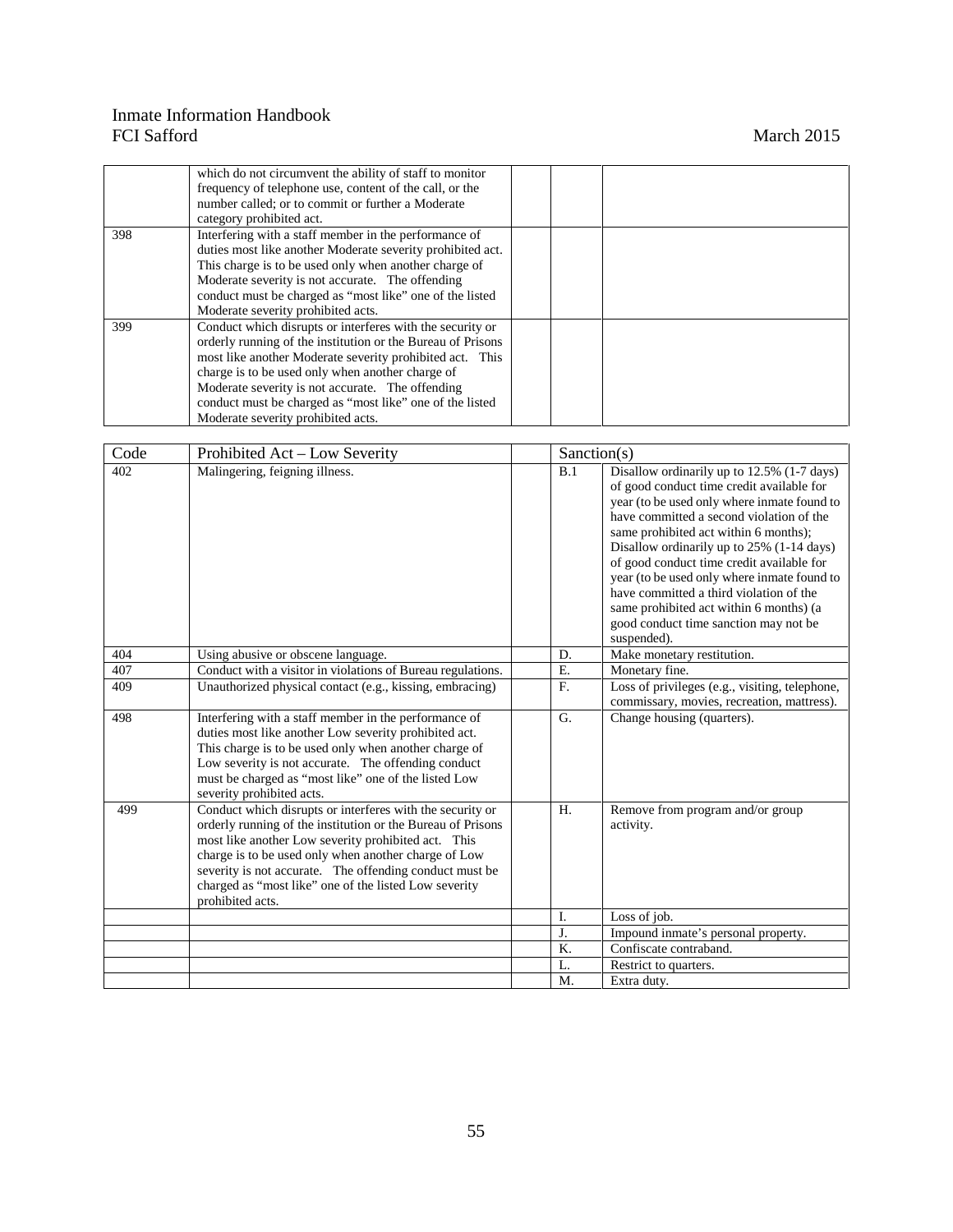# **Table 2**

# **Addtional available sanctions for repeated prohibited acts within the same severity level**

| Prohibited Act<br>Severity Level        | Time Period for Prior<br>Offense<br>(same code) | Frequency of<br><b>Repeated Offense</b> | <b>Additional Available Sanctions</b>                                                                                                                                                                                                                                                   |
|-----------------------------------------|-------------------------------------------------|-----------------------------------------|-----------------------------------------------------------------------------------------------------------------------------------------------------------------------------------------------------------------------------------------------------------------------------------------|
| Low Severity<br>(400 level)             | 6 months                                        | $2nd$ offense                           | 1. Disciplinary segregation (up to 1 month).<br>2. Forfeit earned SGT or non-vested GCT up to 10% or up to 15 days,<br>whichever is less, and/or terminate or disallow extra good time (EGT) (an<br>EGT sanction may not be suspended).                                                 |
|                                         |                                                 | 3 <sup>rd</sup> or more offense         | Any available Moderate severity level sanction (300 series).                                                                                                                                                                                                                            |
| Moderate Severity<br>(300 level)        | 12 months                                       | $2nd$ offense<br>$3rd$ or more offense  | 1. Disciplinary segregation (up to 6 months).<br>2. Forfeit earned SGT or non-vested GCT up to 37 1/2% or up to 45 days,<br>whichever is less, and/or terminate or disallow EGT (an EGT sanction may<br>not be suspended).<br>Any available High severity level sanction (200 series).  |
| <b>High Severity</b><br>(200 level)     | 18 months                                       | $2nd$ offense<br>$3rd$ or more offense  | 1. Disciplinary segregation (up to 12 months).<br>2. Forfeit earned SGT or non-vested GCT up to 75% or up to 90 days,<br>whichever is less, and/or terminate or disallow EGT (an EGT sanction may<br>not be suspended).<br>Any available Greatest severity level sanction (100 series). |
| <b>Greatest Severity</b><br>(100 level) | 24 months                                       | $2nd$ or more offense                   | Disciplinary Segregation (up to 18 months).                                                                                                                                                                                                                                             |

# **Access to Legal Services**

# **Legal Correspondence**

Legal correspondence from attorneys will be treated as Special mail if it is properly marked. The envelope must be marked with the attorney's name and indication he/she is an attorney and the front of the envelope must be marked Special mail - open only in the presence of the inmate. It is the responsibility of the inmate to advise his/her attorney of this policy. If legal mail is not properly marked, it will be opened as general correspondence.

#### **Attorney Visits**

Attorneys should ordinarily make advance appointments for each visit. Attorneys are encouraged to visit during the regular visiting hours. However, visits from an attorney can be arranged at other times based on the circumstances of each case and available staff. Attorney visits will be subject to visual but not audio monitoring.

#### **Notary Public**

Under the provisions of 18 USC 4004, Unit Team members are authorized to notarize documents. A recent change in the law allows that a statement to the effect that papers which an inmate signs as true and correct under penalty of perjury will suffice in federal courts and other federal agencies, unless specifically directed to do otherwise. Some states will not accept a government notarization for real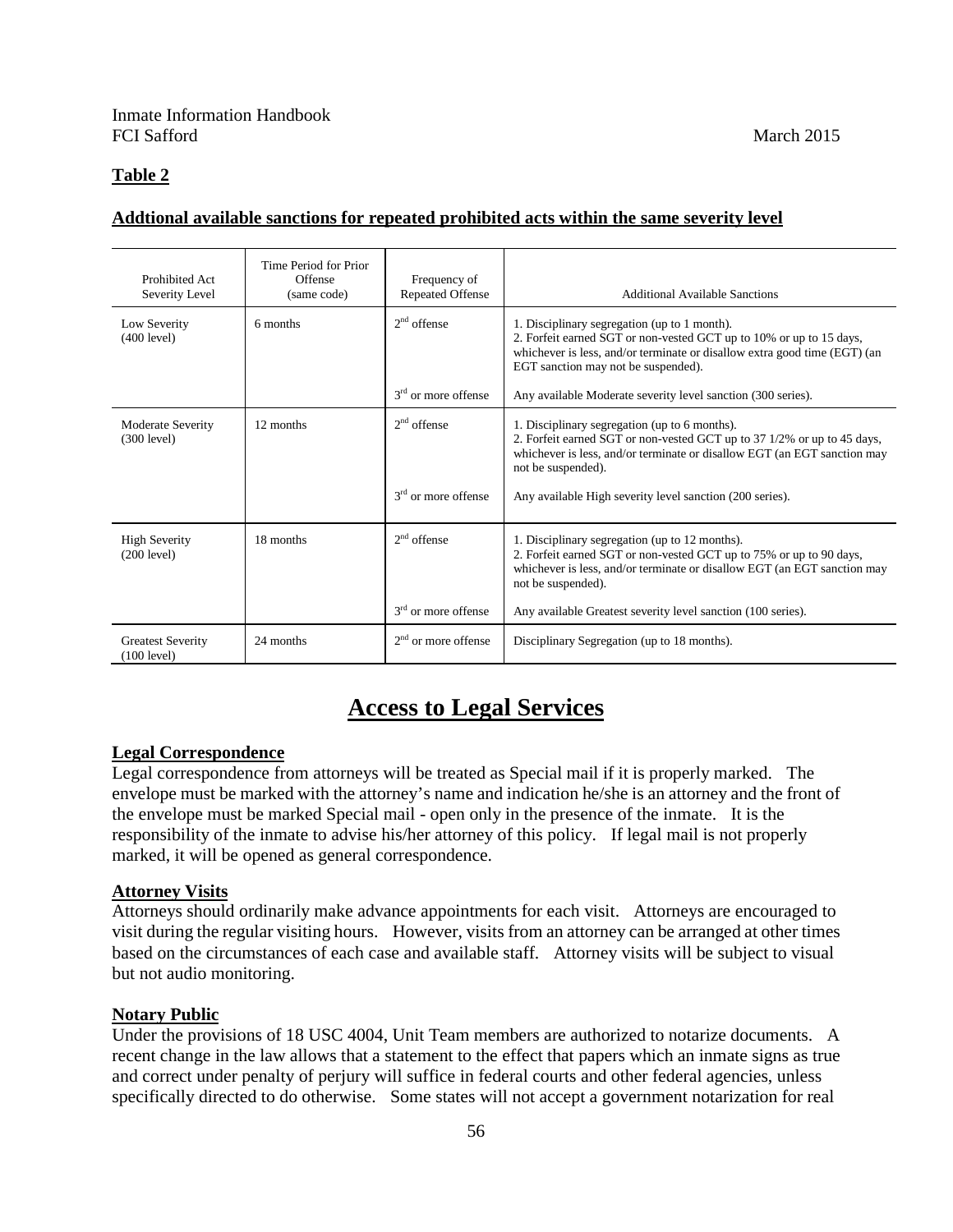estate transactions, automobile sales, etc. In these cases, it will be necessary to contact unit staff for arrangements with the institution's notary public.

## **Copies of Legal Materials**

In accordance with institution procedures, inmates may copy materials necessary for their research or legal matters. A copy machine is available in the Education Department's law library area for inmate use. Individuals who have no funds and who can demonstrate a clear need for particular copies may submit a written request for a reasonable amount of free duplication.

## **Federal Tort Claims**

If the negligence of institution staff results in personal injury or property loss or damage to an inmate, it can be the basis of a claim under the Federal Tort Claims Act (FTCA) or small claims. To file a claim under the FTCA for personal injury, you must complete a standard form 95. To file a request under small claims for property loss, you must complete a Small Claims Request. You must mail the form to the Regional Office where the incident occurred. You may obtain a copy of the forms by submitting an Inmate Request to Staff to your Correctional Counselor or other designated staff member.

Tort/Small claims are not accepted for filing at the institution. It is the inmate's responsibility to mail his claim directly to the Regional Counsel in the regional office having jurisdiction over the institution where the loss or injury occurred. For example, if the loss occurred at FCI Safford, then the claim should be mailed to the Western Regional Office.

A copy of the policy statement on tort claims is maintained in the inmate law library. Addresses to all of the Regional Offices, along with institutions in each region are published in Title 28 Code of Federal Regulations (CFR) Part 543. A copy of the CFR is maintained in the law library. You may also obtain addresses to the Regional Offices from members of your Unit Team.

#### **Inmate Access to Central and Medical Files**

An inmate may request review of disclosable portions of his central file (plus presentence report and/or summary) and medical file prior to the individual's parole hearing. An inmate may also request to review and receive copies of disclosable documents from his central file or medical files by submitting a written request to his Unit Team or the medical records technician. This review will be permitted under procedures established by the Department of Justice.

#### **Inmate Access to Other Documents**

An inmate may request access to the non-disclosable documents in his central file and medical file, or other documents concerning himself that are not in his central file or medical file. The request must be in writing and mailed by the inmate directly to:

Federal Bureau of Prisons ATTN: FOIA/PA Section 320 First Street, N.W. Washington, DC 20534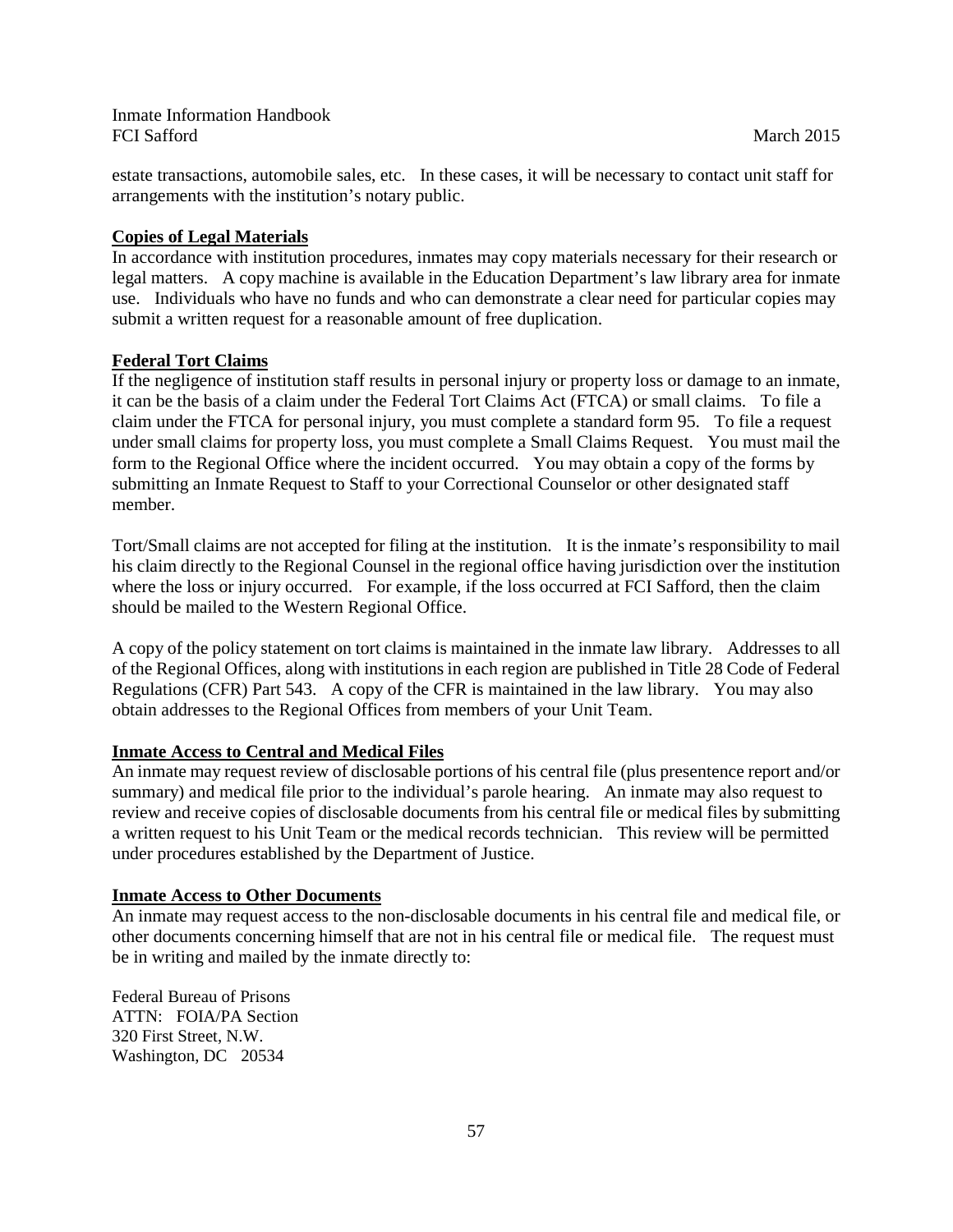Such a request must briefly describe the nature of records wanted and appropriated dates covered by the record. The inmate must also provide his register number and date of birth for identification purposes.

A request on behalf of an inmate by an attorney or any other person, for records concerning the inmate must be in writing and submitted to the central office address above. The request should not be mailed to the institution. The attorney or other person must include with the request the inmate's written consent or authorization to disclose the requested records.

## **Freedom of Information/Privacy Act of 1974**

The Privacy Act of 1974 forbids the release of information from agency records without a written request by, or without the prior written consent of the individual to whom the records pertained, except for specific instances. All formal request for access to records about another person and/or agency records other than those pertaining to themselves (including Program Statements and Operations Memoranda) shall be processed through the Freedom of Information Act, 5 USC 552.

# **Administrative Remedies / Problem Resolution**

#### **Inmate Request to Staff**

The Bureau form BP-Admin-70, commonly called a cop-out, is used to make a written request to a staff. Any type of request can be made with this form. It can be obtained in the living units from the Correctional Officer on duty. Staff members who receive a cop-out will answer the request in a reasonable period of time. The answer will be written on the bottom of the request form, or typed on a separate sheet of paper. You also have the ability to send cop-outs electronically using TRULINCS. There is a limitation on how many cop-outs you may send daily when using this option.

#### **Administrative Remedy Process**

The Bureau emphasizes and encourages the resolution of complaints on an informal basis. Hopefully, an inmate can resolve a problem informally by contact with staff members or formally on a written or electronic Inmate Request to Staff. When informal resolution is not successful, a formal complaint can be filed as an Administrative Remedy. Complaints regarding tort claims, inmate accident compensation, freedom of information or privacy act requests, and complaints on behalf of other inmates are not accepted under the Administrative Remedy procedure.

The first step of the Administrative Remedy procedure is the documentation of the informal resolution attempts written on an Attempt at Informal Resolution form (BP-8). Inmates can obtain this form from their Correctional Counselor or other designated unit staff member. On the Attempt at Informal Resolution form, the inmate will briefly state the nature of the problem and list the efforts made to resolve the problem informally. An inmate shall place a single complaint or reasonable number of closely related issues per form. If you need more space than provided on the form, you may add one 8  $\frac{1}{2}$  x 11" sheet of paper (one side only).

After the form is complete, turn it in to your Counselor. Your Counselor will normally have 5 days to attempt to resolve the problem, have it reviewed by the Unit Manager and return the completed form to you. If you are not satisfied with the attempt at informal resolution, you may file a BP-9 with the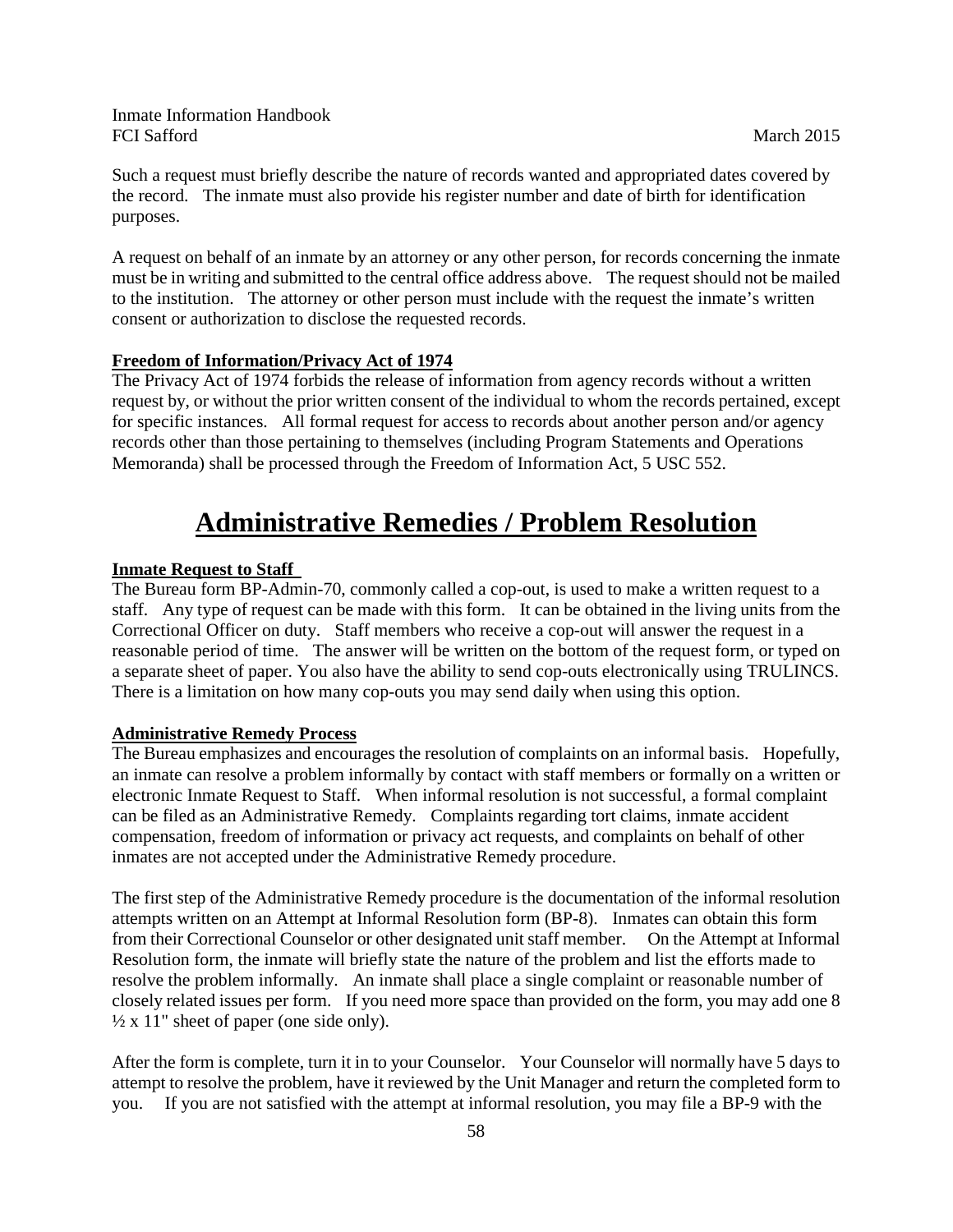Warden. You need to fill out the top half of the form stating what the problem is, what you have done about it and what you want the Warden to do about it. You need to sign it, date it, and attach a copy of the completed Attempt at Informal Resolution form. If you need more than the top half of the form, you may add one additional  $8\frac{1}{2} \times 11$ " sheet of paper (one side only). The deadline for completion of the Informal Resolution and submission of the BP-9 complaint must be filed within twenty (20) calendar days from the date on which the basis for the incident or complaint occurred.

Once the request or appeal has been accepted, institution staff have twenty (20) calendar days to act on the complaint and to provide a written response to the inmate.

If the inmate is not satisfied with the response to the BP-9, he may file an appeal to the Regional Director. This appeal must be received in the Regional Office within twenty (20) calendar days from the date of the Warden's signed BP-9 response. The regional appeal is written on a BP-230 (BP-10) form, and must have a copy of the BP-9 form and response attached. The Regional Director has thirty (30) calendar days to respond in writing.

If the inmate is not satisfied with the response by the Regional Director, he may appeal to the Central Office of the Bureau of Prisons. The national appeal must be made on a BP-231 (BP-11) form and must have copies of the BP-9 and BP-10 forms with responses. The appeal must be received in the Central Office within 30 calendar days of the date the Regional Director signed the BP-10 response. The national appeal must be answered within forty (40) calendar days.

All forms must be obtained from the Correctional Counselor or unit staff member.

In writing a BP-229, BP-230, or BP-231, the form should be written in three sections:

- 1. Statement of facts
- 2. Grounds for relief
- 3. Relief requested

Time limits for Filing (in calendar days)

| $BP-9$ :      | 20 days of incident         |            |
|---------------|-----------------------------|------------|
| <b>BP-10:</b> | 20 days from BP-9 response  |            |
| $BP-11$ :     | 30 days from BP-10 response |            |
|               |                             |            |
|               | Response                    | Extensions |
| $BP-9$        | 20 days                     | 20 days    |
| $BP-10$       | 30 days                     | 30 days    |
| <b>BP-11</b>  | 40 days                     | 20 days    |
|               |                             |            |

#### **Sensitive Complaints**

If an inmate believes a complaint is of such a sensitive nature that he would be adversely affected if the complaint became known to the institution, he may file the complaint directly to the Regional Director. The inmate must explain, in writing, the reason for not filing the complaint with the institution. If the Regional Director agrees that the complaint is sensitive, it shall be accepted and a response to the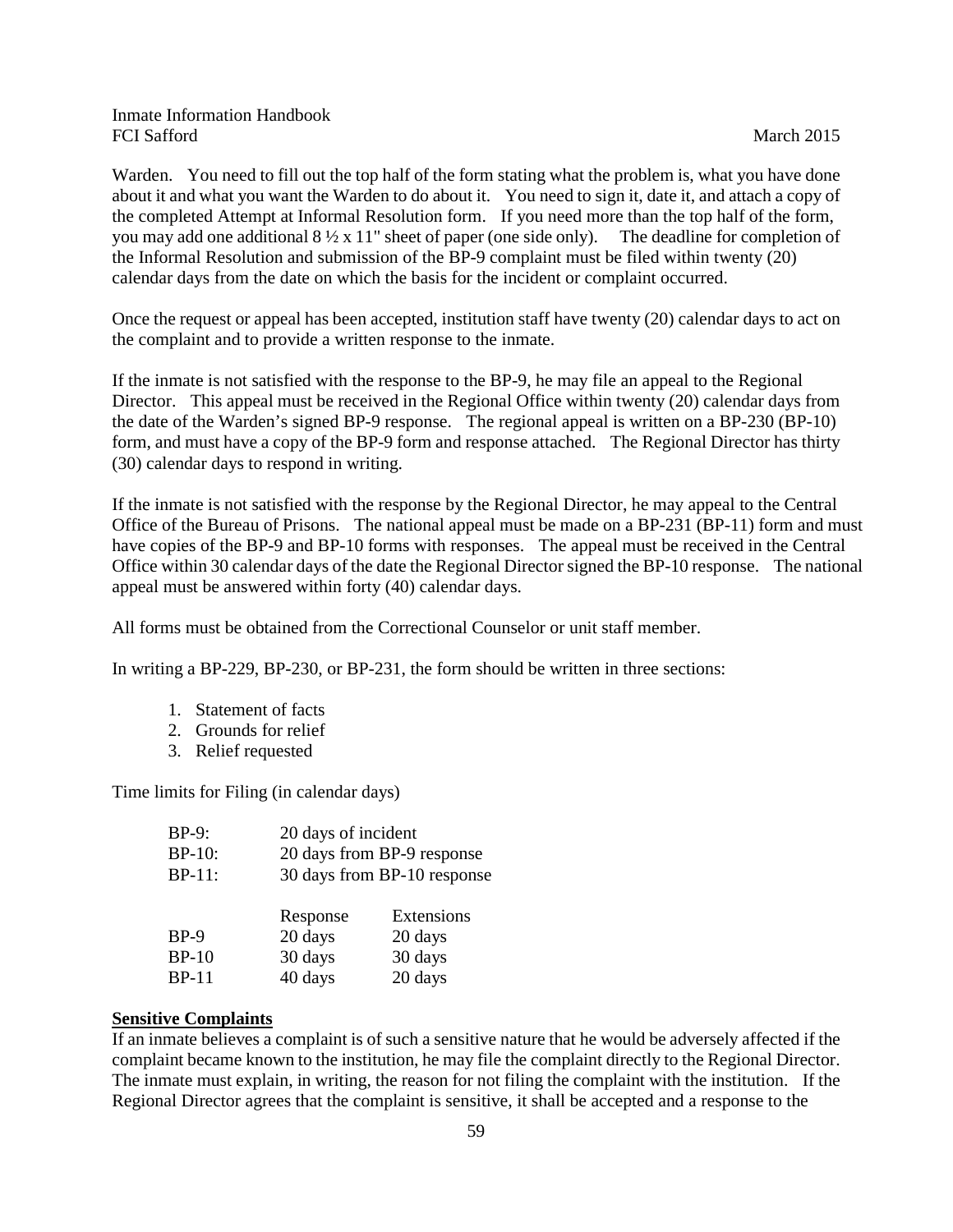complaint will be processed. If the Regional Director does not agree that the complaint is sensitive, the inmate will be advised in writing of that determination. If the complaint is not determined to be sensitive, the complaint will not be returned to the inmate. Therefore, the inmate should keep a copy of his complaint. The inmate may then pursue the matter by filing a BP-9 at the institution.

See Program Statement 1330.17 Administrative Remedy Program, if you have any specific questions regarding the program.

# **Inmate Rights and Responsibilities §541.12**

| Rights                                                                                                                                                                                                                                                                                                                                  | Responsibilities                                                                                                                                                                                                                             |
|-----------------------------------------------------------------------------------------------------------------------------------------------------------------------------------------------------------------------------------------------------------------------------------------------------------------------------------------|----------------------------------------------------------------------------------------------------------------------------------------------------------------------------------------------------------------------------------------------|
| 1. You have the right to expect that as a human<br>being you will be treated respectfully,<br>impartially, and fairly by all personnel.                                                                                                                                                                                                 | 1. You have the responsibility to treat others,<br>both employees and inmates, in the same<br>manner.                                                                                                                                        |
| 2. You have the right to be informed of the rules,<br>procedures, and schedules concerning the<br>operation of the institution.                                                                                                                                                                                                         | 2. You have the responsibility to know and abide<br>by them.                                                                                                                                                                                 |
| 3. You have the right to freedom of religious<br>affiliation, and of religious worship                                                                                                                                                                                                                                                  | 3. You have the responsibility to recognize and<br>respect the voluntary rights of others in this<br>regard.                                                                                                                                 |
| 4. You have the right to health care, which<br>includes nutritious meals, proper bedding and<br>clothing, and a laundry schedule for cleanliness<br>of the same, an opportunity to shower regularly,<br>proper ventilation for warmth and fresh air, a<br>regular exercise period, toilet articles and<br>medical and dental treatment. | 4. It is your responsibility not to waste food, to<br>follow the laundry and shower schedule,<br>maintain neat and clean living quarters, to keep<br>your area free of contraband and to<br>seek medical and dental care as you may need it. |
| 5. You have the right to visit and correspond<br>with family members, and friends, and<br>correspond with members of the news media in<br>keeping with Bureau rules and institution<br>guidelines.                                                                                                                                      | 5. It is your responsibility to conduct yourself<br>properly during visits, not to accept or pass<br>contraband, and not to violate the law or Bureau<br>rules or institution guidelines through your<br>correspondence                      |
| 6. You have the right to unrestricted and<br>confidential access to the courts by<br>correspondence (on matters such as the legality<br>of your conviction, civil matters, pending<br>criminal cases, and conditions of your<br>imprisonment.)                                                                                          | 6. You have the responsibility to present<br>honestly and fairly your petitions, questions, and<br>problems to the court.                                                                                                                    |
| 7. You have the right to legal counsel from an<br>attorney of your choice by interviews and                                                                                                                                                                                                                                             | 7. It is your responsibility to use the services of<br>an attorney honestly and fairly.                                                                                                                                                      |